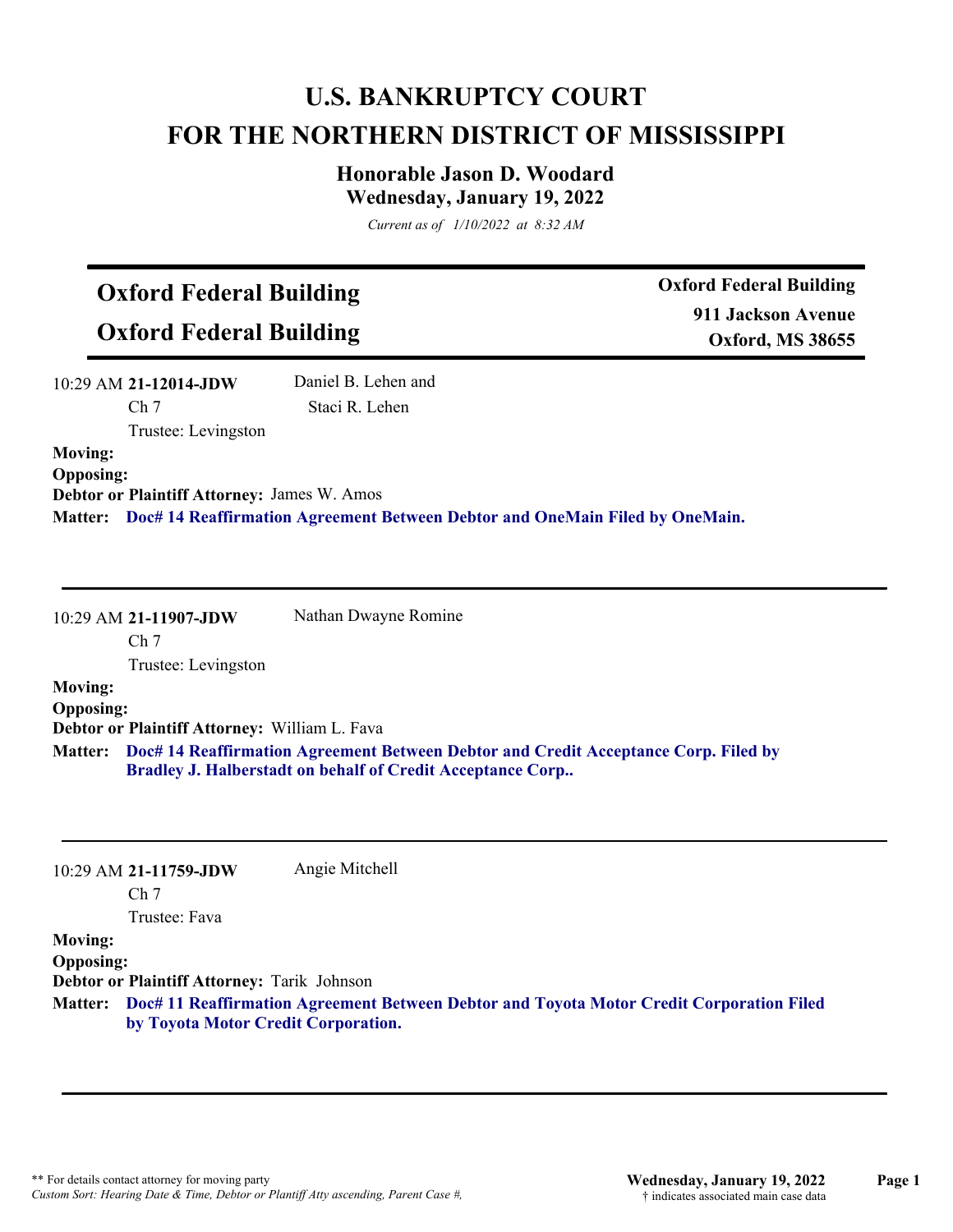|                  | $10:29$ AM 21-11814-JDW                           | Anna Crofford                                                                                                                                                  |
|------------------|---------------------------------------------------|----------------------------------------------------------------------------------------------------------------------------------------------------------------|
|                  | Ch <sub>7</sub>                                   |                                                                                                                                                                |
|                  | Trustee: Fava                                     |                                                                                                                                                                |
| <b>Moving:</b>   | John S. Simpson                                   |                                                                                                                                                                |
| <b>Opposing:</b> |                                                   |                                                                                                                                                                |
|                  | Debtor or Plaintiff Attorney: Edward D. Lancaster |                                                                                                                                                                |
|                  |                                                   | Matter: Doc# 15 Reaffirmation Agreement Between Debtor and CC Finance, Inc. Filed by John S.<br>Simpson on behalf of CC Finance, Inc (Attachments: #1 Exhibit) |
|                  | 10:29 AM 21-11719-JDW                             | William Lowery Anderson                                                                                                                                        |
|                  | Ch <sub>7</sub>                                   |                                                                                                                                                                |

Trustee: Fava

# **Moving:**

**Opposing:**

**Debtor or Plaintiff Attorney:** Robert Hudson Lomenick

**Matter: Doc# 10 Reaffirmation Agreement Between Debtor and OneMain Filed by OneMain.**

10:29 AM **20-13202-JDW**  Ch 7 Trustee: Fava Bettie Jean Jackson **Moving: Opposing: Debtor or Plaintiff Attorney:** Jimmy E. McElroy **Matter: Doc# 47 Reaffirmation Agreement Between Debtor and Truist Filed by Truist.**

| $10:29$ AM 21-11932-JDW                             | <b>Beatrice Nichols</b>                                                                      |
|-----------------------------------------------------|----------------------------------------------------------------------------------------------|
| Ch <sub>7</sub>                                     |                                                                                              |
| Trustee: Levingston                                 |                                                                                              |
| <b>Show Cause Hearing</b>                           |                                                                                              |
| Natalie K. Brown<br>Moving:                         |                                                                                              |
| <b>Opposing:</b>                                    |                                                                                              |
| Debtor or Plaintiff Attorney: Heidi Schneller Milam |                                                                                              |
|                                                     | Matter: Doc# 13 Reaffirmation Agreement Between Debtor and LoanCare, LLC Filed by Natalie K. |
| Brown on behalf of LoanCare, LLC.                   |                                                                                              |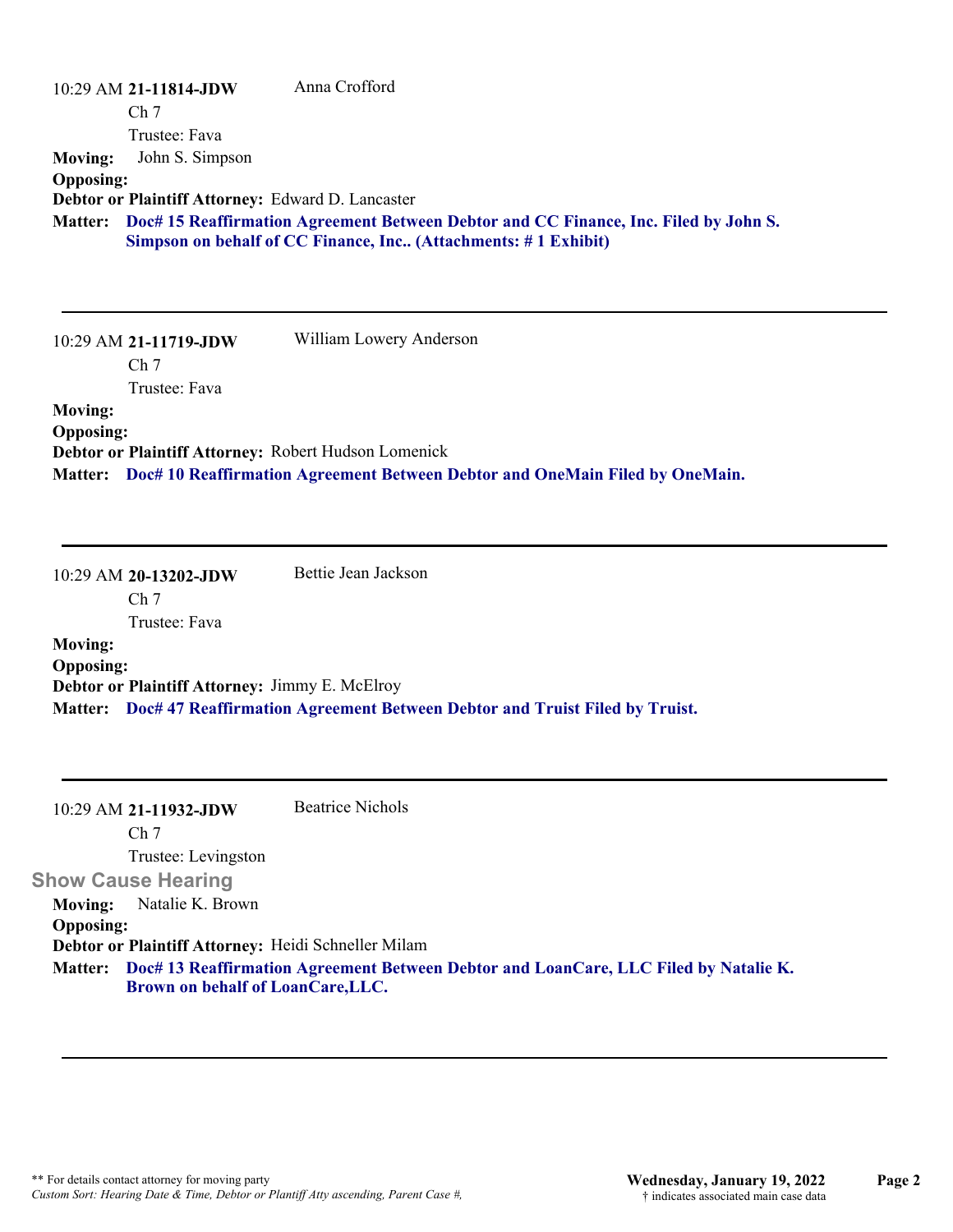| 10:29 AM 21-10579-JDW                                 | Keesha R. Thomas                                                                                 |
|-------------------------------------------------------|--------------------------------------------------------------------------------------------------|
| Ch <sub>7</sub>                                       |                                                                                                  |
| Trustee: Levingston                                   |                                                                                                  |
| Kimberly D. Putnam<br><b>Moving:</b>                  |                                                                                                  |
| <b>Opposing:</b>                                      |                                                                                                  |
| Debtor or Plaintiff Attorney: Kevin F. O'Brien        |                                                                                                  |
|                                                       | Matter: Doc# 62 Reaffirmation Agreement Between Debtor and Lakeview Loan Servicing, LLC Filed by |
|                                                       | Kimberly D. Putnam on behalf of Lakeview Loan Servicing, LLC. (Attachments: #1 Exhibit)          |
|                                                       |                                                                                                  |
|                                                       |                                                                                                  |
|                                                       |                                                                                                  |
| 10:29 AM 21-11864-JDW                                 | Luther D. Franklin                                                                               |
| Ch <sub>7</sub>                                       |                                                                                                  |
| Trustee: Fava                                         |                                                                                                  |
| B. Joey Hood II<br><b>Moving:</b>                     |                                                                                                  |
| <b>Opposing:</b>                                      |                                                                                                  |
| Debtor or Plaintiff Attorney: Catherine Anne Umberger |                                                                                                  |
| <b>Matter:</b>                                        | Doc# 34 Reaffirmation Agreement Between Debtor and Capitol Loans of MS, Inc. d/b/a R&R           |
|                                                       | Financial Filed by B. Joey Hood II on behalf of Capitol Loans of MS d/b/a R&R Finance c/o        |
| <b>B.Joey Hood.</b> (Hood, B.)                        |                                                                                                  |
|                                                       |                                                                                                  |

|                  | 10:29 AM 21-11864-JDW                                        | Luther D. Franklin                                                                                                                                |
|------------------|--------------------------------------------------------------|---------------------------------------------------------------------------------------------------------------------------------------------------|
|                  | Ch <sub>7</sub>                                              |                                                                                                                                                   |
|                  | Trustee: Fava                                                |                                                                                                                                                   |
|                  | <b>Moving:</b> Catherine Anne Umberger                       |                                                                                                                                                   |
| <b>Opposing:</b> |                                                              |                                                                                                                                                   |
|                  | <b>Debtor or Plaintiff Attorney: Catherine Anne Umberger</b> |                                                                                                                                                   |
|                  |                                                              | Matter: Doc# 35 Reaffirmation Agreement Between Debtor and First Choice Bank Filed by Catherine<br>Anne Umberger on behalf of Luther D. Franklin. |

|                  | 10:29 AM 21-11894-JDW | Rochelle Gaston Cruthirds                                                                                                                              |
|------------------|-----------------------|--------------------------------------------------------------------------------------------------------------------------------------------------------|
|                  | Ch <sub>7</sub>       |                                                                                                                                                        |
|                  | Trustee: Fava         |                                                                                                                                                        |
| <b>Moving:</b>   |                       |                                                                                                                                                        |
| <b>Opposing:</b> |                       |                                                                                                                                                        |
|                  |                       | Debtor or Plaintiff Attorney: Catherine Anne Umberger                                                                                                  |
|                  |                       | Matter: Doc# 34 Reaffirmation Agreement Between Debtor and Nissan Motor Acceptance Corporation<br><b>Filed by Nissan Motor Acceptance Corporation.</b> |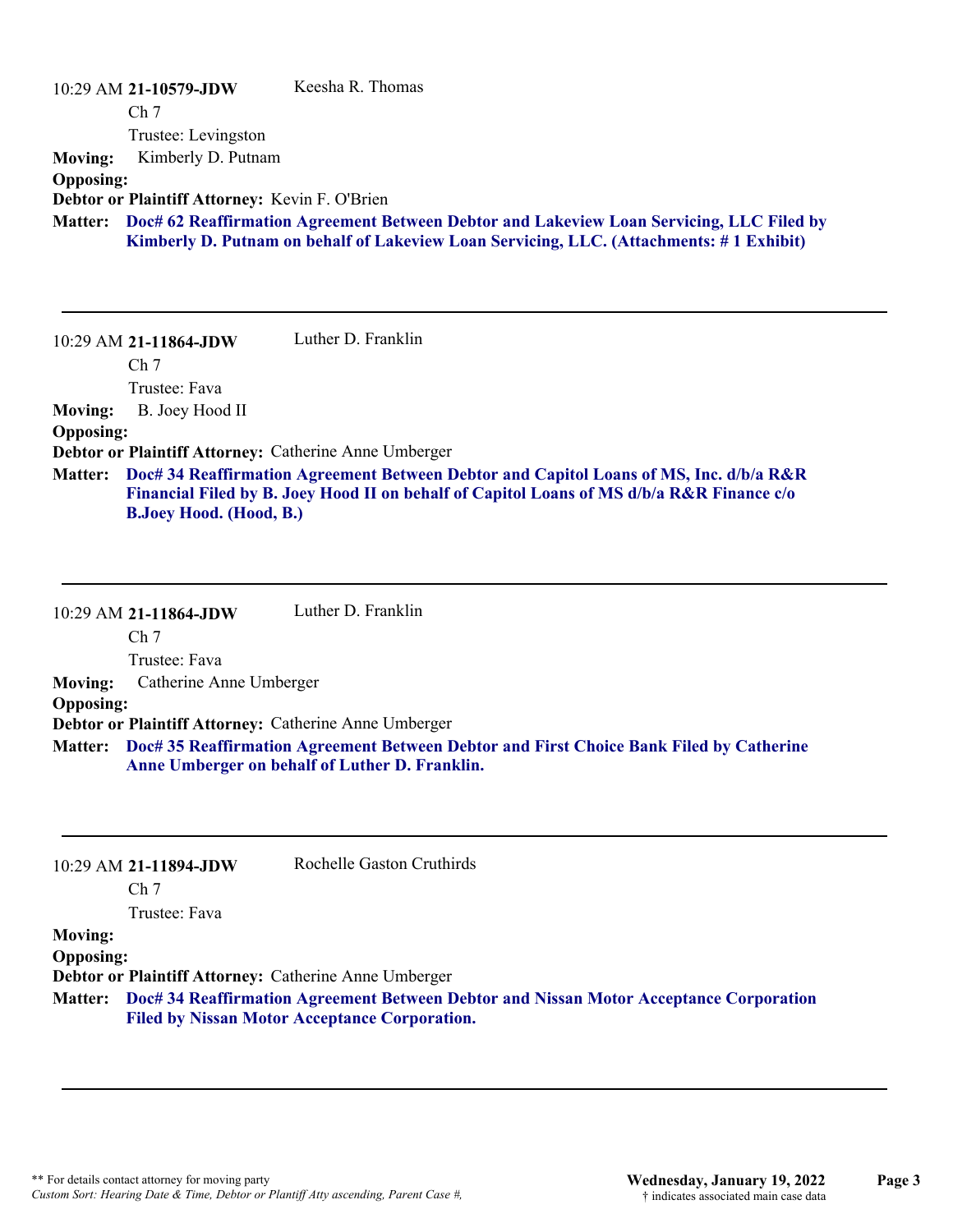|                                                      | 10:29 AM 21-12128-JDW<br>Ch <sub>7</sub><br>Trustee: Levingston | Adrienne Michelle Sims                                                                                                                                                                                       |
|------------------------------------------------------|-----------------------------------------------------------------|--------------------------------------------------------------------------------------------------------------------------------------------------------------------------------------------------------------|
| <b>Moving:</b><br><b>Opposing:</b><br><b>Matter:</b> | Catherine Anne Umberger                                         | Debtor or Plaintiff Attorney: Catherine Anne Umberger<br>Doc# 19 Reaffirmation Agreement Between Debtor and Freedom Mortgage Filed by Catherine<br><b>Anne Umberger on behalf of Adrienne Michelle Sims.</b> |
|                                                      |                                                                 |                                                                                                                                                                                                              |
|                                                      | $10:29$ AM 21-11659-JDW                                         | Samuel Roy Ford and                                                                                                                                                                                          |
|                                                      | Ch <sub>7</sub>                                                 | Marlene A. Fisher Ford                                                                                                                                                                                       |
|                                                      | Trustee: Levingston                                             |                                                                                                                                                                                                              |
| <b>Moving:</b>                                       | Karen A. Maxcy                                                  |                                                                                                                                                                                                              |
| <b>Opposing:</b>                                     |                                                                 |                                                                                                                                                                                                              |
|                                                      | <b>Debtor or Plaintiff Attorney: Tracy Buster Walsh</b>         |                                                                                                                                                                                                              |
| <b>Matter:</b>                                       | LLC.                                                            | Doc# 19 Reaffirmation Agreement Between Debtor and Rocket Mortgage, LLC FKA Quicken<br>Loans, LLC Filed by Karen A. Maxcy on behalf of Rocket Mortgage, LLC FKA Quicken Loans,                               |

10:30 AM **19-12579-JDW**  Ch 7 Trustee: Levingston **Status Hearing**  Robert William Mullin **Moving:** Robert William Mullin **Opposing: Debtor or Plaintiff Attorney:** ProSe / None **Matter: Doc# 1 Chapter 7 Voluntary Petition for Individuals.. Entered on Docket by: (LJB)**

10:30 AM **09-15881-JDW**  Ch 7 Trustee: Levingston **Status Hearing**  Denise Nash **Moving:** Wallace C. Anderson **Opposing: Debtor or Plaintiff Attorney:** Wallace C. Anderson **Matter: Doc# 1 Chapter 7 Voluntary Petition filed by Wallace C. Anderson on behalf of Denise Nash.**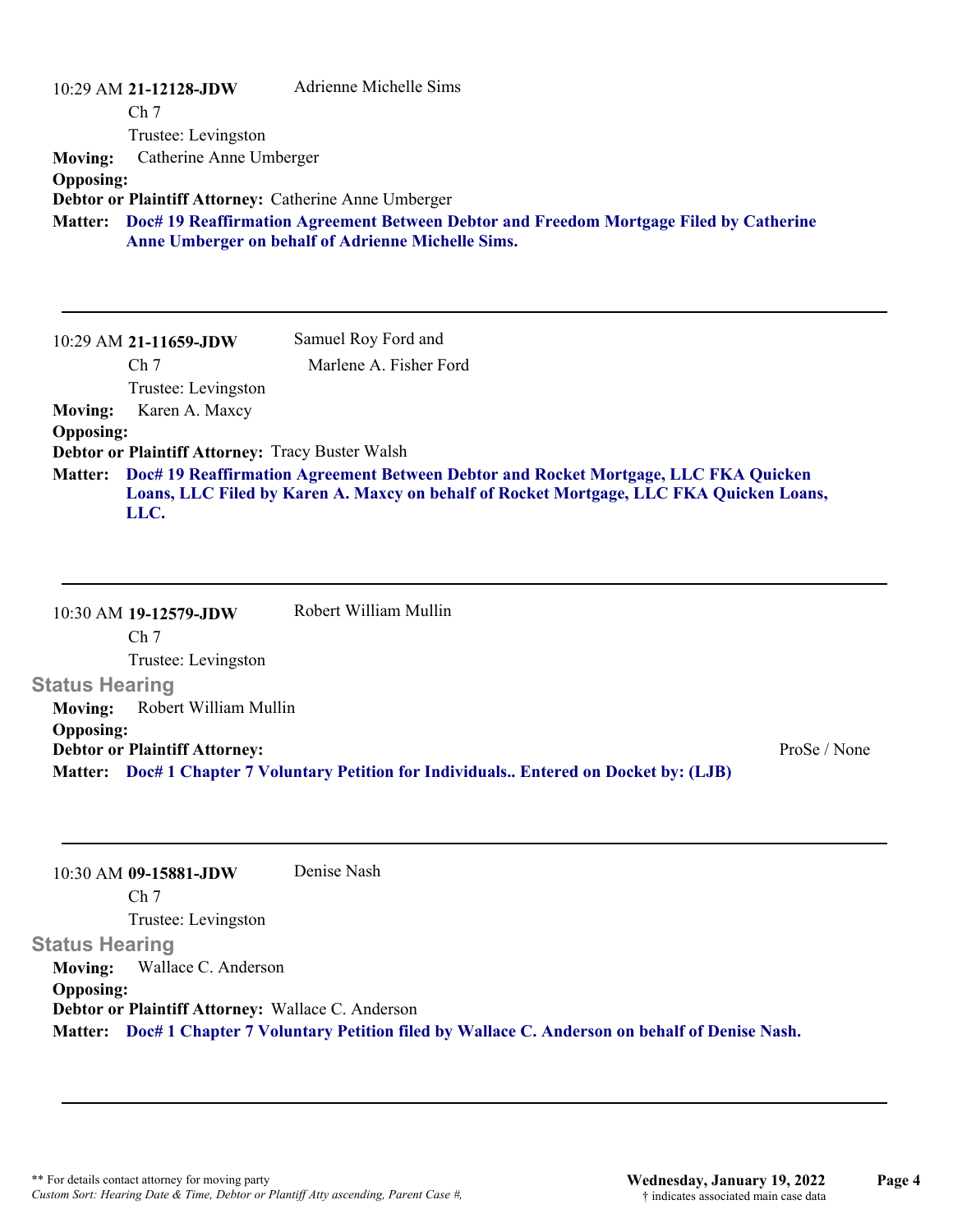|                       | 10:30 AM 20-10981-JDW                                  | Victor Lee Mason                                                   |
|-----------------------|--------------------------------------------------------|--------------------------------------------------------------------|
|                       | Ch <sub>7</sub>                                        |                                                                    |
|                       | Trustee: Levingston                                    |                                                                    |
| <b>Status Hearing</b> |                                                        |                                                                    |
|                       | <b>Moving:</b> Matthew Y. Harris                       |                                                                    |
| <b>Opposing:</b>      |                                                        |                                                                    |
|                       | <b>Debtor or Plaintiff Attorney: Matthew Y. Harris</b> |                                                                    |
|                       |                                                        | <b>Matter:</b> Doc# 1 Chapter 7 Voluntary Petition for Individuals |
|                       |                                                        |                                                                    |

|                  | $10:30$ AM 21-12254-JDW                            | Brenetta A Hoskins                                                                                                                                                                              |
|------------------|----------------------------------------------------|-------------------------------------------------------------------------------------------------------------------------------------------------------------------------------------------------|
|                  | Ch <sub>7</sub>                                    |                                                                                                                                                                                                 |
|                  | Trustee: Fava                                      |                                                                                                                                                                                                 |
| <b>Moving:</b>   | Charles F. Barbour                                 |                                                                                                                                                                                                 |
| <b>Opposing:</b> |                                                    |                                                                                                                                                                                                 |
|                  | <b>Debtor or Plaintiff Attorney: John F Hughes</b> |                                                                                                                                                                                                 |
|                  | Order)                                             | Matter: Doc# 33 Motion for Relief from Stay ., Motion to Abandon . Filed by Charles F. Barbour on<br>behalf of Global Lending Services LLC. (Attachments: #1 Exhibit A #2 Exhibit B #3 Proposed |

|                  | 10:30 AM 21-11719-JDW        | William Lowery Anderson                                                                                                                                                                                 |
|------------------|------------------------------|---------------------------------------------------------------------------------------------------------------------------------------------------------------------------------------------------------|
|                  | Ch <sub>7</sub>              |                                                                                                                                                                                                         |
|                  | Trustee: Fava                |                                                                                                                                                                                                         |
| Moving:          | Karen A. Maxcy               |                                                                                                                                                                                                         |
| <b>Opposing:</b> |                              |                                                                                                                                                                                                         |
|                  |                              | Debtor or Plaintiff Attorney: Robert Hudson Lomenick                                                                                                                                                    |
|                  | (Attachments: # 1 Exhibit A) | Matter: Doc# 20 Motion for Relief from Stay and Certificate of Service (3554 Highway 349 S, Potts Camp,<br>Mississippi 38659)., Motion to Abandon . Filed by Karen A. Maxcy on behalf of Renasant Bank. |

| $10:30$ AM 21-11728-JDW | Jennifer Edge |
|-------------------------|---------------|
|-------------------------|---------------|

Ch 7

Trustee: Fava

**Moving:** Robert Hudson Lomenick Jr.

**Opposing:**

**Debtor or Plaintiff Attorney:** Robert Hudson Lomenick

**Doc# 13 Motion to Avoid Lien on Household Goods under Section 522(f)(1)(B)(i) GULFCO OF Matter: MISSISSIPPI, LLC, success in interest to, GULFCO OF MISSISSIPPI, INC., doing business as Tower Loan of Olive Branch Filed by Robert Hudson Lomenick Jr. on behalf of Jennifer Edge.**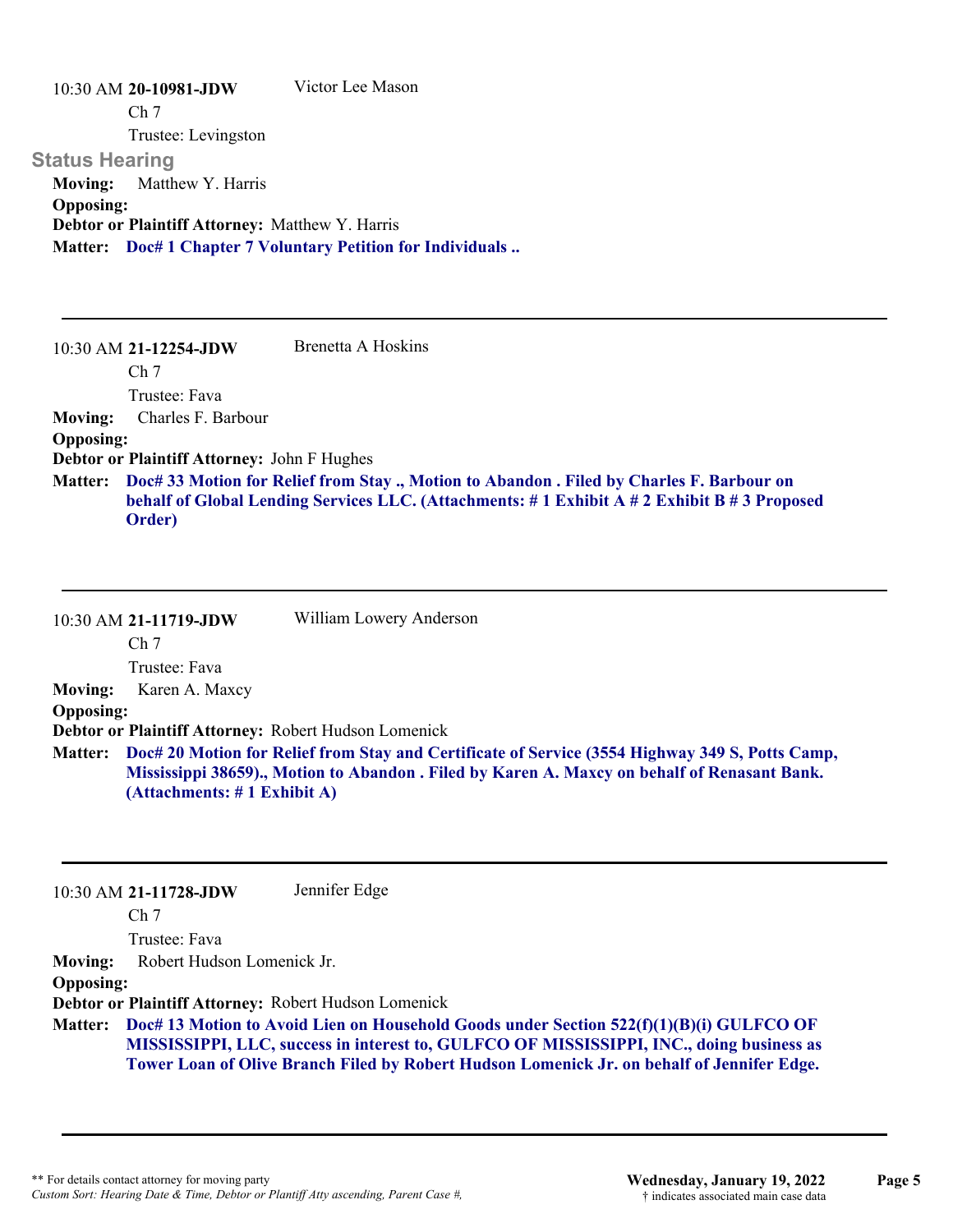|                  | 10:30 AM 21-11927-JDW                          | James M Arwood                                                                                                                                                                             |
|------------------|------------------------------------------------|--------------------------------------------------------------------------------------------------------------------------------------------------------------------------------------------|
|                  | Ch <sub>7</sub>                                |                                                                                                                                                                                            |
|                  | Trustee: Levingston                            |                                                                                                                                                                                            |
| <b>Moving:</b>   | Kevin F. O'Brien                               |                                                                                                                                                                                            |
| <b>Opposing:</b> |                                                |                                                                                                                                                                                            |
|                  | Debtor or Plaintiff Attorney: Kevin F. O'Brien |                                                                                                                                                                                            |
| <b>Matter:</b>   |                                                | Doc# 13 Motion to Avoid Lien on Household Goods under Section $522(f)(1)(B)(i)$ Tower Loan                                                                                                 |
|                  |                                                | Filed by Kevin F. OBrien on behalf of James M Arwood. (OBrien, Kevin)                                                                                                                      |
|                  |                                                |                                                                                                                                                                                            |
|                  |                                                |                                                                                                                                                                                            |
|                  |                                                |                                                                                                                                                                                            |
|                  | 10:30 AM 21-12048-JDW                          | Katrina Lyvette Jordan                                                                                                                                                                     |
|                  | Ch <sub>7</sub>                                |                                                                                                                                                                                            |
|                  | Trustee: Fava                                  |                                                                                                                                                                                            |
| <b>Moving:</b>   | John M. Sherman                                |                                                                                                                                                                                            |
| <b>Opposing:</b> |                                                |                                                                                                                                                                                            |
|                  | Debtor or Plaintiff Attorney: John M. Sherman  |                                                                                                                                                                                            |
| <b>Matter:</b>   |                                                | Doc# 5 Motion to Avoid Lien on Household Goods under Section 522(f)(1)(B)(i) Tower Loan of<br>Clarksdale with Certificate of Service Filed by John M. Sherman on behalf of Katrina Lyvette |

|                  | 10:30 AM 21-11894-JDW                                 | Rochelle Gaston Cruthirds                                                                                                                                                    |
|------------------|-------------------------------------------------------|------------------------------------------------------------------------------------------------------------------------------------------------------------------------------|
|                  | Ch <sub>7</sub>                                       |                                                                                                                                                                              |
|                  | Trustee: Fava                                         |                                                                                                                                                                              |
| <b>Moving:</b>   | Catherine Anne Umberger                               |                                                                                                                                                                              |
| <b>Opposing:</b> |                                                       |                                                                                                                                                                              |
|                  | Debtor or Plaintiff Attorney: Catherine Anne Umberger |                                                                                                                                                                              |
|                  |                                                       | Matter: Doc# 16 Motion to Avoid Lien on Household Goods under Section 522(f)(1)(B)(i) Tower Loan<br>Filed by Catherine Anne Umberger on behalf of Rochelle Gaston Cruthirds. |

|                  | $10:30$ AM 21-12128-JDW                               | Adrienne Michelle Sims                                                                                                                                                          |
|------------------|-------------------------------------------------------|---------------------------------------------------------------------------------------------------------------------------------------------------------------------------------|
|                  | Ch <sub>7</sub>                                       |                                                                                                                                                                                 |
|                  | Trustee: Levingston                                   |                                                                                                                                                                                 |
| <b>Moving:</b>   | Gregory J. Walsh                                      |                                                                                                                                                                                 |
| <b>Opposing:</b> |                                                       |                                                                                                                                                                                 |
|                  | Debtor or Plaintiff Attorney: Catherine Anne Umberger |                                                                                                                                                                                 |
|                  |                                                       | Matter: Doc# 25 Motion for Relief from Stay with Exhibits as to the 2017 Mercedes-Benz C300., Motion<br>to Abandon . Filed by Gregory J. Walsh on behalf of Exeter Finance LLC. |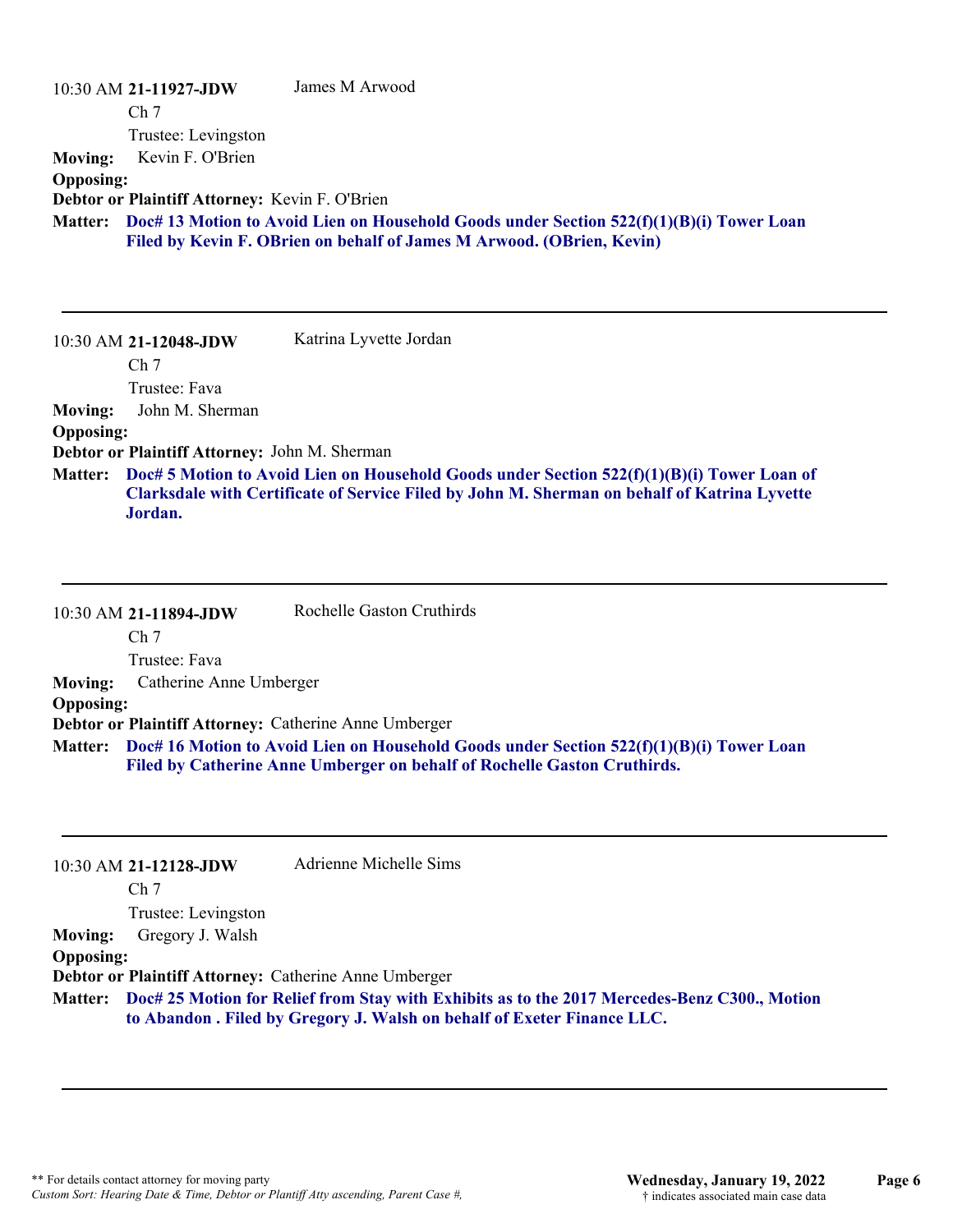|                  | 10:30 AM 21-11431-JDW                                                                     | Janet Blakely Pace |  |
|------------------|-------------------------------------------------------------------------------------------|--------------------|--|
|                  | Ch <sub>7</sub>                                                                           |                    |  |
|                  | Trustee: Fava                                                                             |                    |  |
| <b>Moving:</b>   | Tracy Buster Walsh                                                                        |                    |  |
| <b>Opposing:</b> |                                                                                           |                    |  |
|                  | <b>Debtor or Plaintiff Attorney: Tracy Buster Walsh</b>                                   |                    |  |
| <b>Matter:</b>   | Doc# 43 Motion to Sell Property Outside Ordinary Course of Business Filed by Tracy Buster |                    |  |
|                  | <b>Walsh on behalf of Janet Blakely Pace.</b>                                             |                    |  |
|                  |                                                                                           |                    |  |

|                  | 10:30 AM 19-13234-JDW                           | Steven Keith Jenkins                                                                                                                                      |
|------------------|-------------------------------------------------|-----------------------------------------------------------------------------------------------------------------------------------------------------------|
|                  | Ch <sub>7</sub>                                 |                                                                                                                                                           |
|                  | Trustee: Fava                                   |                                                                                                                                                           |
| Moving:          | James P. Wilson Jr.                             |                                                                                                                                                           |
| <b>Opposing:</b> |                                                 |                                                                                                                                                           |
|                  | Debtor or Plaintiff Attorney: Glenn H. Williams |                                                                                                                                                           |
|                  |                                                 | Matter: Doc# 481 Motion for Relief from Stay., in addition to Motion to Abandon. Filed by James P.<br>Wilson Jr. on behalf of Mississippi Land Bank, ACA. |

|                  | 10:30 AM 21-11810-JDW    | Carrie Dawn Clair Floyd                                                                                                                                                     |
|------------------|--------------------------|-----------------------------------------------------------------------------------------------------------------------------------------------------------------------------|
|                  | Ch <sub>7</sub>          |                                                                                                                                                                             |
|                  | Trustee: Fava            |                                                                                                                                                                             |
| <b>Moving:</b>   | Miranda Linton Williford |                                                                                                                                                                             |
| <b>Opposing:</b> |                          |                                                                                                                                                                             |
|                  |                          | Debtor or Plaintiff Attorney: Miranda Linton Williford                                                                                                                      |
|                  |                          | Matter: Doc# 20 Motion to Avoid Lien on Household Goods under Section 522(f)(1)(B)(i) Tower Loan<br>Filed by Miranda Linton Williford on behalf of Carrie Dawn Clair Floyd. |

|                  | 10:30 AM 21-11931-JDW    | Emma P. Cornelius                                                                                                                                              |
|------------------|--------------------------|----------------------------------------------------------------------------------------------------------------------------------------------------------------|
|                  | Ch <sub>7</sub>          |                                                                                                                                                                |
|                  | Trustee: Fava            |                                                                                                                                                                |
| <b>Moving:</b>   | Miranda Linton Williford |                                                                                                                                                                |
| <b>Opposing:</b> |                          |                                                                                                                                                                |
|                  |                          | Debtor or Plaintiff Attorney: Miranda Linton Williford                                                                                                         |
| <b>Matter:</b>   |                          | Doc# 8 Motion to Avoid Lien on Household Goods under Section $522(f)(1)(B)(i)$ Tower Loan<br>Filed by Miranda Linton Williford on behalf of Emma P. Cornelius. |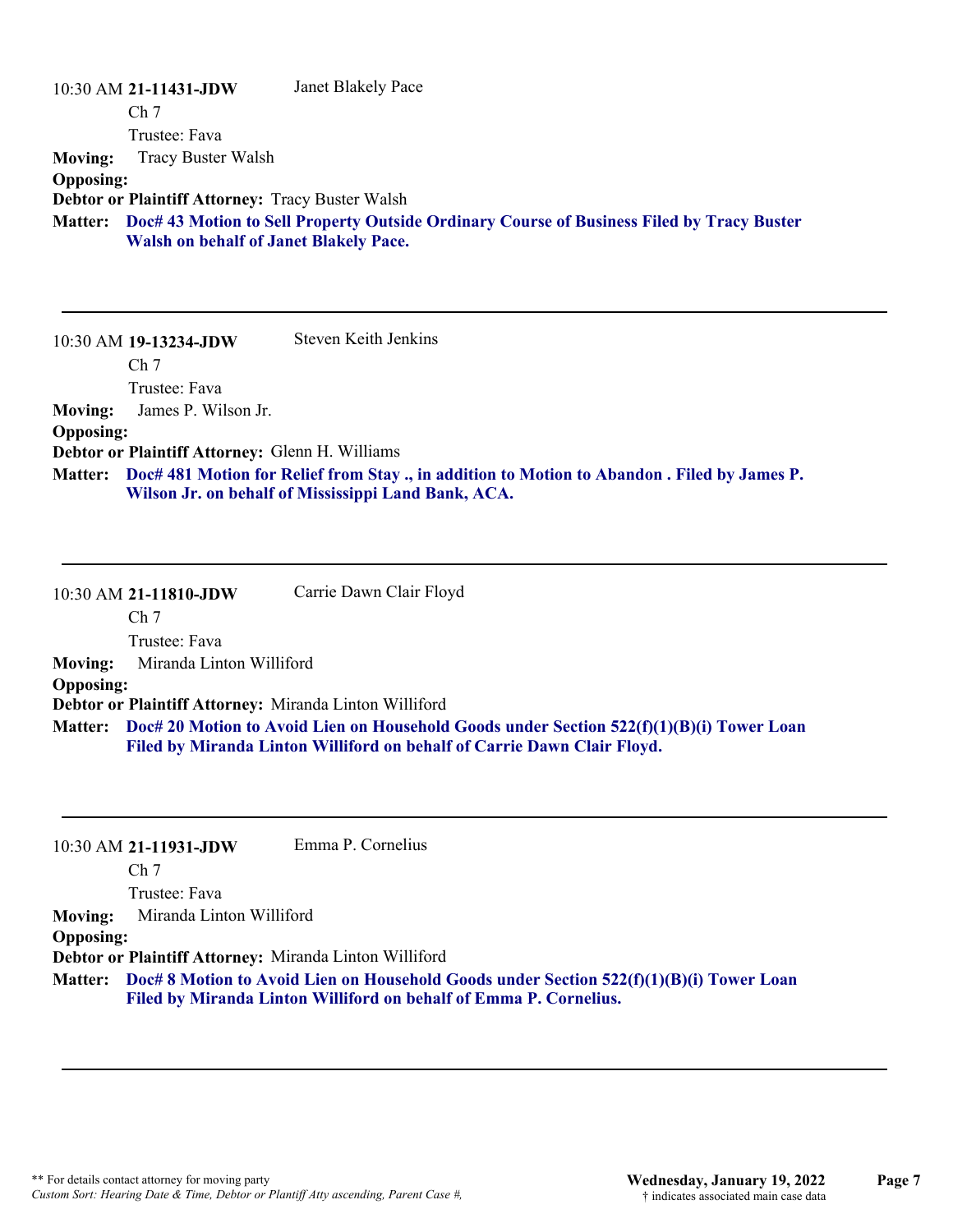|                  | $1:30 \text{ PM}$ 17-14783-JDW                | Jason E Flowers                                                                        |
|------------------|-----------------------------------------------|----------------------------------------------------------------------------------------|
|                  | Ch <sub>13</sub>                              |                                                                                        |
|                  | Trustee: Barkley                              |                                                                                        |
| <b>Moving:</b>   |                                               |                                                                                        |
| <b>Opposing:</b> |                                               |                                                                                        |
|                  | Debtor or Plaintiff Attorney: C. Gaines Baker |                                                                                        |
|                  |                                               | Sarah Baker                                                                            |
| <b>Matter:</b>   |                                               | Doc# 39 Trustee's Notice and Motion to Dismiss Case for Failure to Make Plan Payments. |
|                  | Responses due by 12/2/2021.                   |                                                                                        |
|                  |                                               |                                                                                        |
|                  |                                               |                                                                                        |

1:30 PM **18-13757-JDW**  Ch 13 Trustee: Barkley Erma Lowery White-Wheeler **Moving: Opposing: Debtor or Plaintiff Attorney:** C. Gaines Baker

Sarah Baker

**Doc# 84 Trustee's Notice and Motion to Dismiss Case for Failure to Make Plan Payments . Matter: Responses due by 12/2/2021.**

|                  | $1:30 \text{ PM}$ 21-10562-JDW                       | Marie M. Keys                                                                          |
|------------------|------------------------------------------------------|----------------------------------------------------------------------------------------|
|                  | $\rm Ch$ 13                                          |                                                                                        |
|                  | Trustee: Barkley                                     |                                                                                        |
| <b>Moving:</b>   |                                                      |                                                                                        |
| <b>Opposing:</b> |                                                      |                                                                                        |
|                  | <b>Debtor or Plaintiff Attorney: C. Gaines Baker</b> |                                                                                        |
|                  |                                                      | Sarah Baker                                                                            |
| <b>Matter:</b>   |                                                      | Doc# 30 Trustee's Notice and Motion to Dismiss Case for Failure to Make Plan Payments. |
|                  | Responses due by 12/1/2021.                          |                                                                                        |
|                  |                                                      |                                                                                        |

1:30 PM **21-11311-JDW**  Ch 13 Trustee: Barkley Linda Faye Pittman **Moving: Opposing: Debtor or Plaintiff Attorney:** C. Gaines Baker Sarah Baker **Doc# 16 Trustee's Notice and Motion to Dismiss Case for Failure to Make Plan Payments . Matter: Responses due by 12/2/2021.**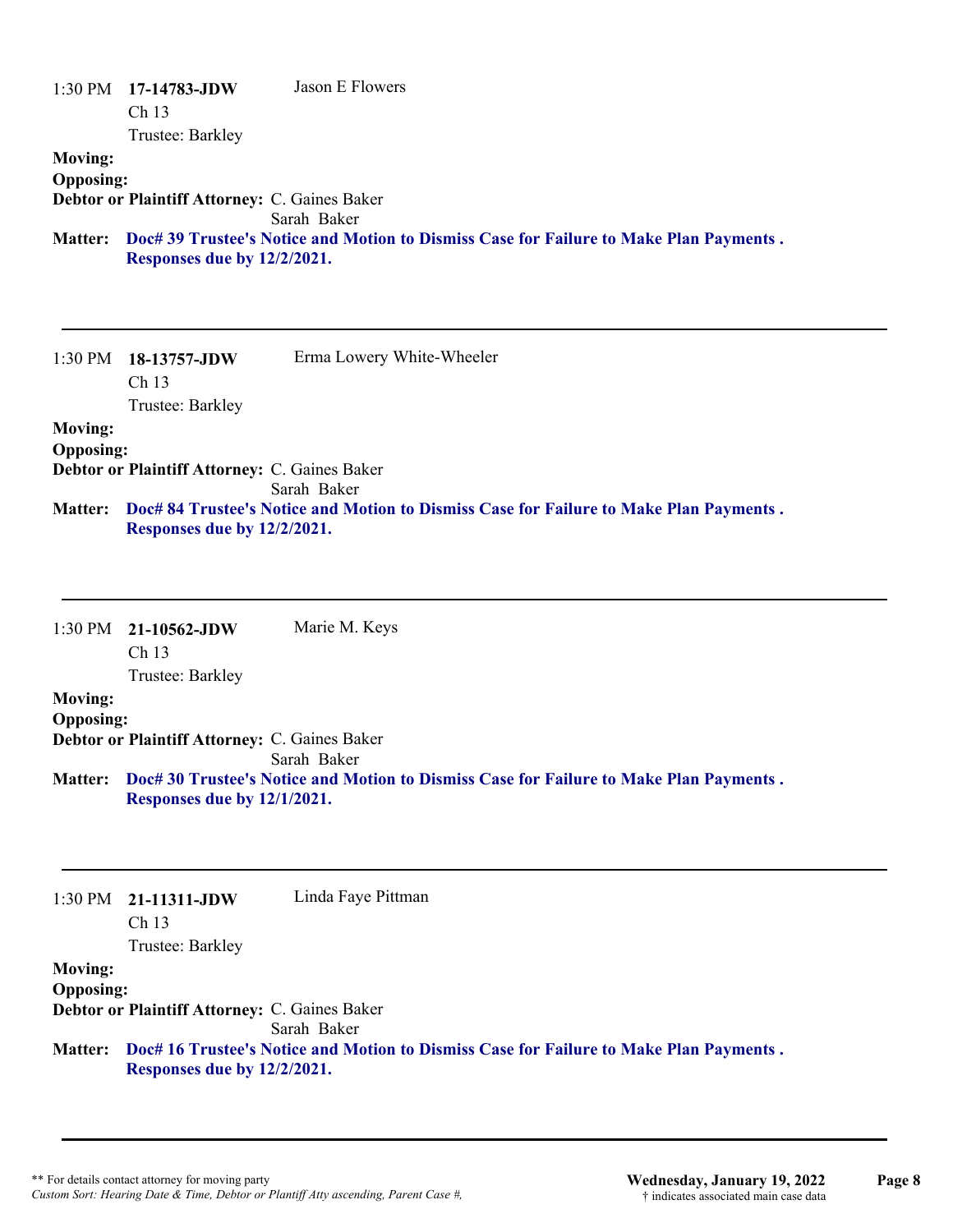|                  | $1:30 \text{ PM}$ 21-11851-JDW                       | <b>Stacey Yolonda Garrett</b>                                                                     |
|------------------|------------------------------------------------------|---------------------------------------------------------------------------------------------------|
|                  | Ch <sub>13</sub>                                     |                                                                                                   |
|                  | Trustee: Barkley                                     |                                                                                                   |
| <b>Moving:</b>   | John E. Tucker                                       |                                                                                                   |
| <b>Opposing:</b> |                                                      |                                                                                                   |
|                  | <b>Debtor or Plaintiff Attorney: C. Gaines Baker</b> |                                                                                                   |
|                  |                                                      | Sarah Baker                                                                                       |
|                  | <b>Gulfco of Mississippi LLC</b>                     | Matter: Doc# 14 Objection to Confirmation of Chapter 13 Plan Filed by John E. Tucker on behalf of |

1:30 PM **21-11879-JDW**  Ch 13 Trustee: Barkley Leah M. Franklin **Moving:** Jeff D. Rawlings **Opposing: Debtor or Plaintiff Attorney:** C. Gaines Baker Sarah Baker **Doc# 10 Objection to Confirmation of Chapter 13 Plan Filed by Jeff D. Rawlings on behalf of Matter: Southern Bancorp Bank**

| $1:30$ PM $21-11891$ -JDW | Michael Ray Lindsey                                                                       |
|---------------------------|-------------------------------------------------------------------------------------------|
| Ch <sub>13</sub>          |                                                                                           |
| Trustee: Barkley          |                                                                                           |
| John E. Tucker            |                                                                                           |
| <b>Opposing:</b>          |                                                                                           |
|                           |                                                                                           |
|                           | Sarah Baker                                                                               |
|                           | Doc# 17 Objection to Confirmation of Chapter 13 Plan Filed by John E. Tucker on behalf of |
|                           | <b>Debtor or Plaintiff Attorney: C. Gaines Baker</b><br><b>Gulfco of Mississippi LLC</b>  |

1:30 PM **21-11906-JDW**  Ch 13 Trustee: Barkley Micheal F. Brassell **Moving:** Brittan Webb Robinson **Opposing: Debtor or Plaintiff Attorney:** C. Gaines Baker Sarah Baker **Doc# 28 Motion for Relief from Stay . Filed by Brittan Webb Robinson on behalf of Red River Matter: Employees Federal Credit Union. (Attachments: # 1 Exhibit # 2 Exhibit)**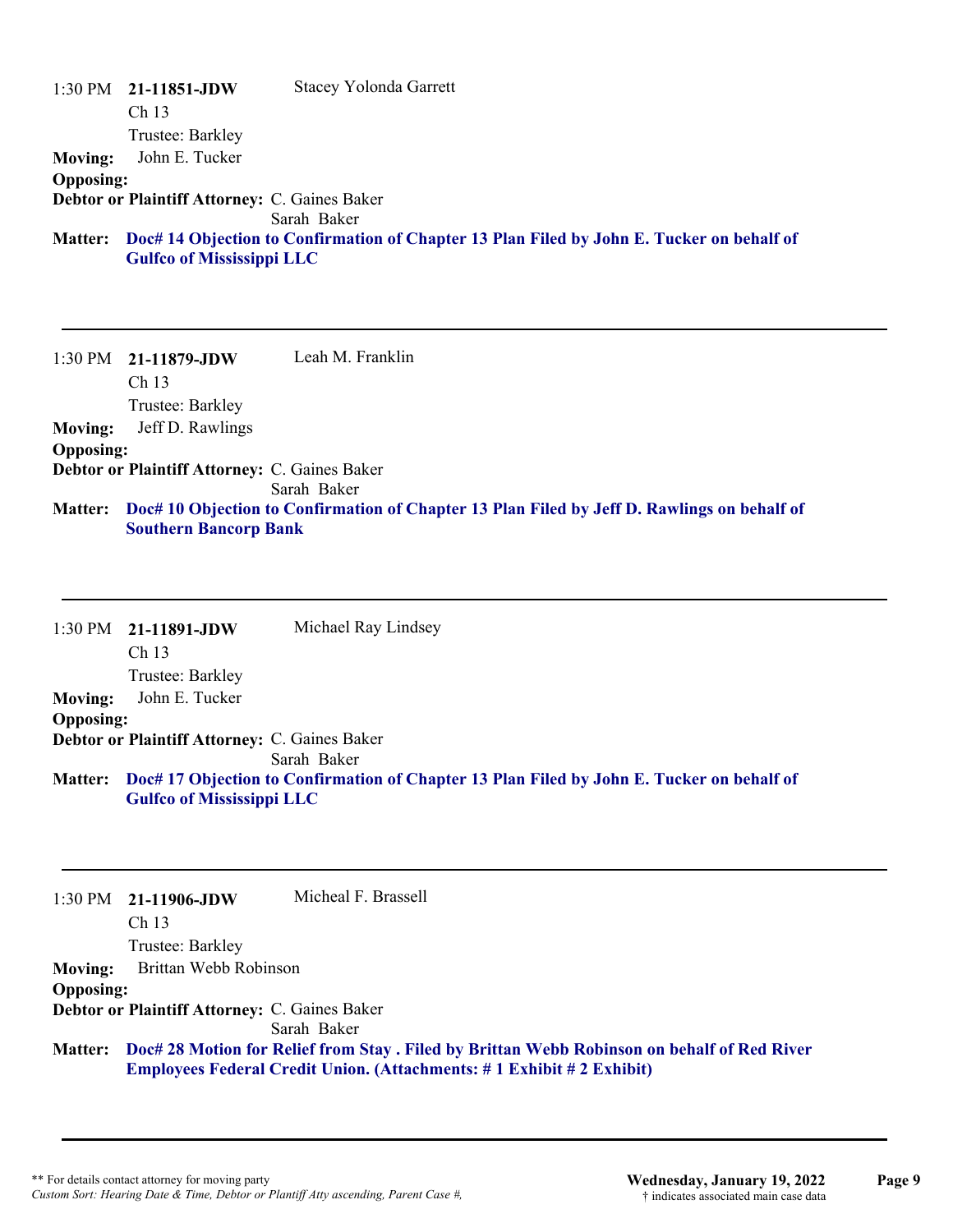|                  | $1:30$ PM $21-12003$ -JDW                                                                                                          | Maghen N. Franklin and |
|------------------|------------------------------------------------------------------------------------------------------------------------------------|------------------------|
|                  | Ch <sub>13</sub>                                                                                                                   | Alicia L. Franklin     |
|                  | Trustee: Barkley                                                                                                                   |                        |
| <b>Moving:</b>   | Kelli Michelle Stevens                                                                                                             |                        |
| <b>Opposing:</b> |                                                                                                                                    |                        |
|                  | <b>Debtor or Plaintiff Attorney: C. Gaines Baker</b>                                                                               |                        |
|                  |                                                                                                                                    | Sarah Baker            |
| <b>Matter:</b>   | Doc# 11 Objection to Confirmation of Chapter 13 Plan Filed by Kelli Michelle Stevens on behalf<br>of Tower Loan of Mississippi LLC |                        |
|                  |                                                                                                                                    |                        |

1:30 PM **21-12016-JDW**  Ch 13 Trustee: Barkley Flora Mae Daniels **Moving:** John E. Tucker **Opposing: Debtor or Plaintiff Attorney:** C. Gaines Baker Sarah Baker **Doc# 10 Objection to Confirmation of Chapter 13 Plan Filed by John E. Tucker on behalf of Matter: Tower Loan of Mississippi LLC**

|                  | $1:30 \text{ PM}$ 20-13421-JDW | Shaunta G. Doyle                                                                       |
|------------------|--------------------------------|----------------------------------------------------------------------------------------|
|                  | Ch <sub>13</sub>               |                                                                                        |
|                  | Trustee: Barkley               |                                                                                        |
| <b>Moving:</b>   |                                |                                                                                        |
| <b>Opposing:</b> |                                |                                                                                        |
|                  |                                | <b>Debtor or Plaintiff Attorney: Kimberly Brown Bowling</b>                            |
| <b>Matter:</b>   | Responses due by 12/2/2021.    | Doc# 30 Trustee's Notice and Motion to Dismiss Case for Failure to Make Plan Payments. |

|                  | $1:30 \text{ PM}$ 21-12070-JDW     | Gary M. Tyra and                                                                                  |
|------------------|------------------------------------|---------------------------------------------------------------------------------------------------|
|                  | Ch <sub>13</sub>                   | Victoria M. Tyra                                                                                  |
|                  | Trustee: Vardaman                  |                                                                                                   |
| <b>Moving:</b>   | Karen A. Maxcy                     |                                                                                                   |
| <b>Opposing:</b> |                                    |                                                                                                   |
|                  |                                    | <b>Debtor or Plaintiff Attorney: Kimberly Brown Bowling</b>                                       |
|                  | <b>Bayview Loan Servicing, LLC</b> | Matter: Doc# 20 Objection to Confirmation of Chapter 13 Plan Filed by Karen A. Maxcy on behalf of |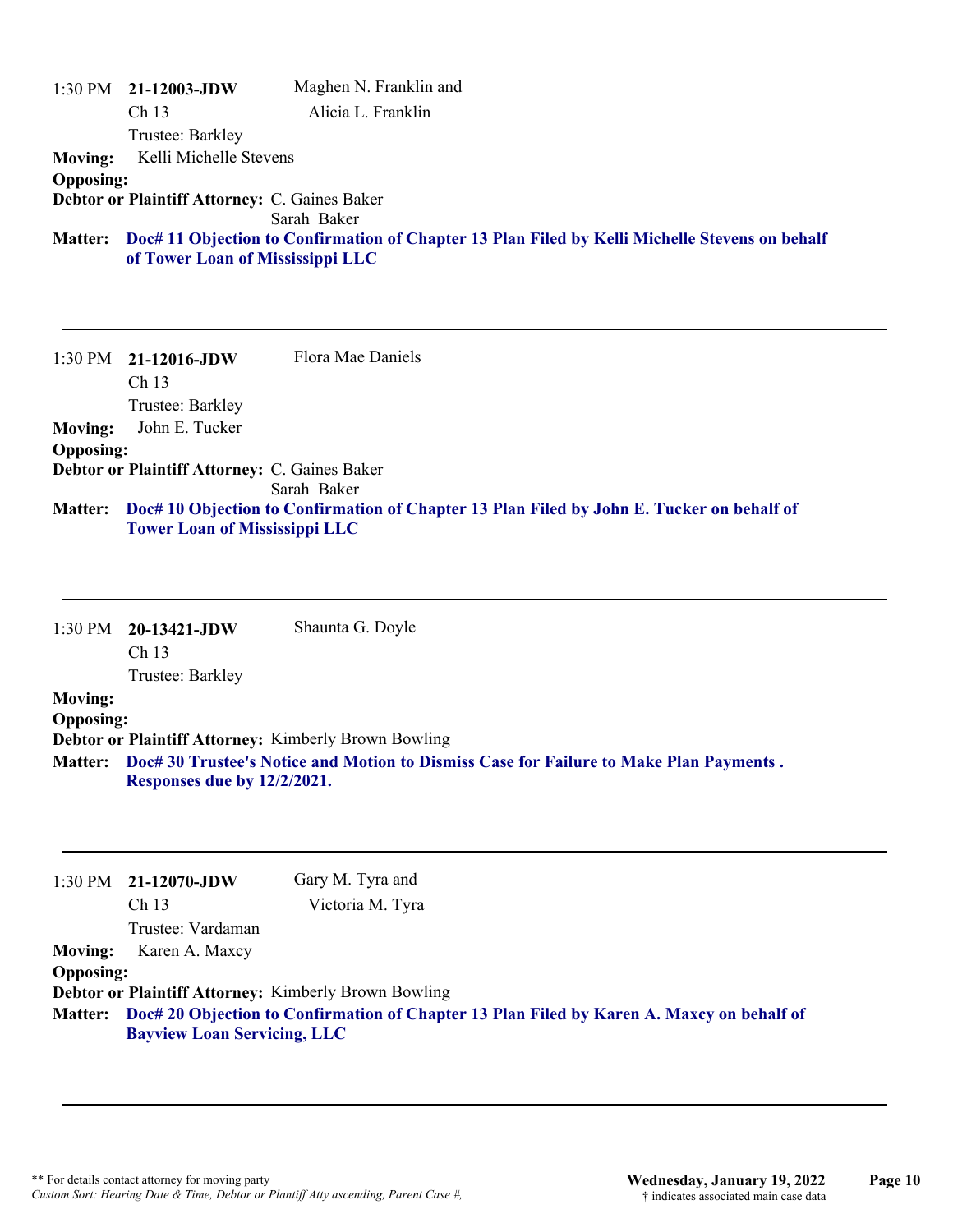| $1:30$ PM        | 06-11306-JDW                                  | Jody D. Shifflett                                                                                  |
|------------------|-----------------------------------------------|----------------------------------------------------------------------------------------------------|
|                  | Ch <sub>13</sub>                              |                                                                                                    |
|                  | Trustee: Barkley                              |                                                                                                    |
| <b>Moving:</b>   |                                               |                                                                                                    |
| <b>Opposing:</b> |                                               |                                                                                                    |
|                  | Debtor or Plaintiff Attorney: Michael W. Boyd |                                                                                                    |
|                  | <b>Tarver. Entered on Docket by: (VSD)</b>    | Matter: Doc# 48 Application to Release Unclaimed Funds from the Court Registry Filed by Benjamin D |

|                  | $1:30 \text{ PM}$ 19-10860-JDW                       | Tanisha Smith                                                                          |
|------------------|------------------------------------------------------|----------------------------------------------------------------------------------------|
|                  | Ch <sub>13</sub>                                     |                                                                                        |
|                  | Trustee: Barkley                                     |                                                                                        |
| <b>Moving:</b>   |                                                      |                                                                                        |
| <b>Opposing:</b> |                                                      |                                                                                        |
|                  | <b>Debtor or Plaintiff Attorney: Michael W. Boyd</b> |                                                                                        |
| <b>Matter:</b>   |                                                      | Doc# 49 Trustee's Notice and Motion to Dismiss Case for Failure to Make Plan Payments. |

**Responses due by 12/1/2021.**

|                  | $1:30$ PM $21-12062$ -JDW                               | Shatosha Daugherty                                                                                  |
|------------------|---------------------------------------------------------|-----------------------------------------------------------------------------------------------------|
|                  | Ch 13                                                   |                                                                                                     |
|                  | Trustee: Barkley                                        |                                                                                                     |
| <b>Moving:</b>   | Locke D. Barkley                                        |                                                                                                     |
| <b>Opposing:</b> |                                                         |                                                                                                     |
|                  | <b>Debtor or Plaintiff Attorney: Stacy Hall Clinton</b> |                                                                                                     |
|                  |                                                         | Matter: Doc# 32 Objection to Confirmation of Chapter 13 Plan Filed by Locke D. Barkley on behalf of |
|                  | <b>Locke D. Barkley</b>                                 |                                                                                                     |

|                  | $1:30 \text{ PM}$ 19-12089-JDW                       | Larroderick D. Jones                                                                                |
|------------------|------------------------------------------------------|-----------------------------------------------------------------------------------------------------|
|                  | Ch <sub>13</sub>                                     |                                                                                                     |
|                  | Trustee: Vardaman                                    |                                                                                                     |
|                  | <b>Moving:</b> Denvil F. Crowe                       |                                                                                                     |
| <b>Opposing:</b> |                                                      |                                                                                                     |
|                  | <b>Debtor or Plaintiff Attorney: Denvil F. Crowe</b> |                                                                                                     |
|                  |                                                      | Camila Johnson                                                                                      |
|                  |                                                      | Matter: Doc# 47 Application for Compensation for Camila Johnson, Attorney, Fee: .60, Expenses: .00. |

**Filed by Camila Johnson. (Attachments: # 1 Exhibit Contract)**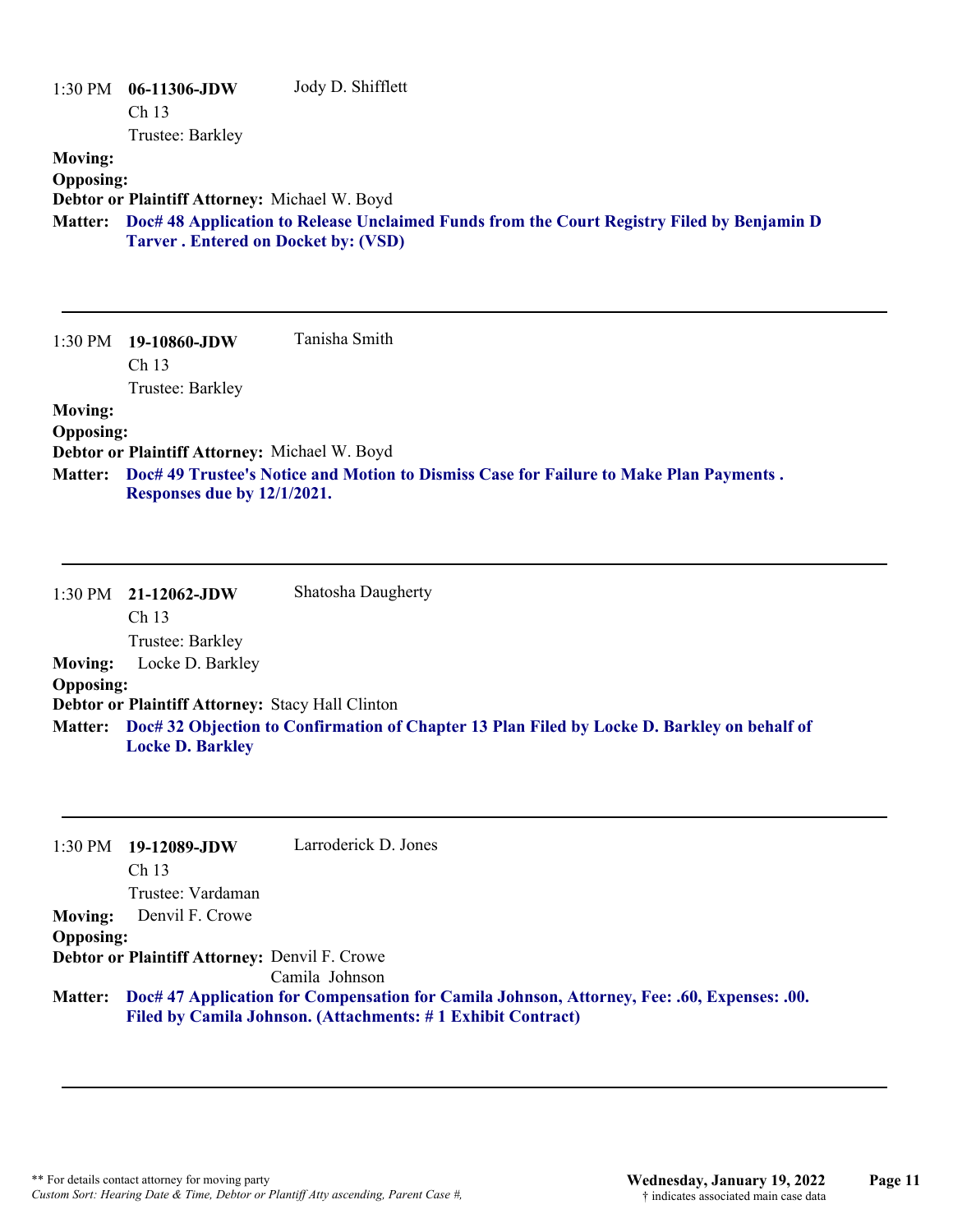| 1:30 PM          | 19-12089-JDW                                         | Larroderick D. Jones                                                                   |
|------------------|------------------------------------------------------|----------------------------------------------------------------------------------------|
|                  | Ch 13                                                |                                                                                        |
|                  | Trustee: Vardaman                                    |                                                                                        |
| <b>Moving:</b>   | Denvil F. Crowe                                      |                                                                                        |
| <b>Opposing:</b> |                                                      |                                                                                        |
|                  | <b>Debtor or Plaintiff Attorney: Denvil F. Crowe</b> | Camila Johnson                                                                         |
| <b>Matter:</b>   | <b>Larroderick D. Jones.</b>                         | Doc# 46 Application to Compromise Controversy Filed by Camila Johnson on behalf of     |
|                  |                                                      |                                                                                        |
|                  |                                                      |                                                                                        |
|                  |                                                      |                                                                                        |
|                  |                                                      |                                                                                        |
|                  | $1:30 \text{ PM}$ 20-12502-JDW                       | Teddy Ezell and                                                                        |
|                  | Ch 13                                                | Barbara A Ezell                                                                        |
|                  | Trustee: Vardaman                                    |                                                                                        |
| <b>Moving:</b>   |                                                      |                                                                                        |
| <b>Opposing:</b> |                                                      |                                                                                        |
|                  | <b>Debtor or Plaintiff Attorney: Denvil F. Crowe</b> |                                                                                        |
| <b>Matter:</b>   | <b>Responses due by 12/30/2021.</b>                  | Doc# 59 Trustee's Notice and Motion to Dismiss Case for Failure to Make Plan Payments. |

|                  | $1:30 \text{ PM}$ 21-11465-JDW                       | Eyvetta R. Lewis                                                                           |
|------------------|------------------------------------------------------|--------------------------------------------------------------------------------------------|
|                  | Ch <sub>13</sub>                                     |                                                                                            |
|                  | Trustee: Barkley                                     |                                                                                            |
| <b>Moving:</b>   |                                                      |                                                                                            |
| <b>Opposing:</b> |                                                      |                                                                                            |
|                  | <b>Debtor or Plaintiff Attorney: Denvil F. Crowe</b> |                                                                                            |
|                  |                                                      | Matter: Doc# 20 Trustee's Notice and Motion to Dismiss Case . Responses due by 11/12/2021. |

| 1:30 PM          | $17-12152$ -JDW<br>Ch <sub>13</sub>           | Margaret Denise Shavers                                                                        |
|------------------|-----------------------------------------------|------------------------------------------------------------------------------------------------|
|                  |                                               |                                                                                                |
|                  | Trustee: Barkley                              |                                                                                                |
| <b>Moving:</b>   |                                               |                                                                                                |
| <b>Opposing:</b> |                                               |                                                                                                |
|                  | Debtor or Plaintiff Attorney: William L. Fava |                                                                                                |
|                  | Responses due by 12/6/2021.                   | Matter: Doc# 56 Trustee's Notice and Motion to Dismiss Case for Failure to Make Plan Payments. |
|                  |                                               |                                                                                                |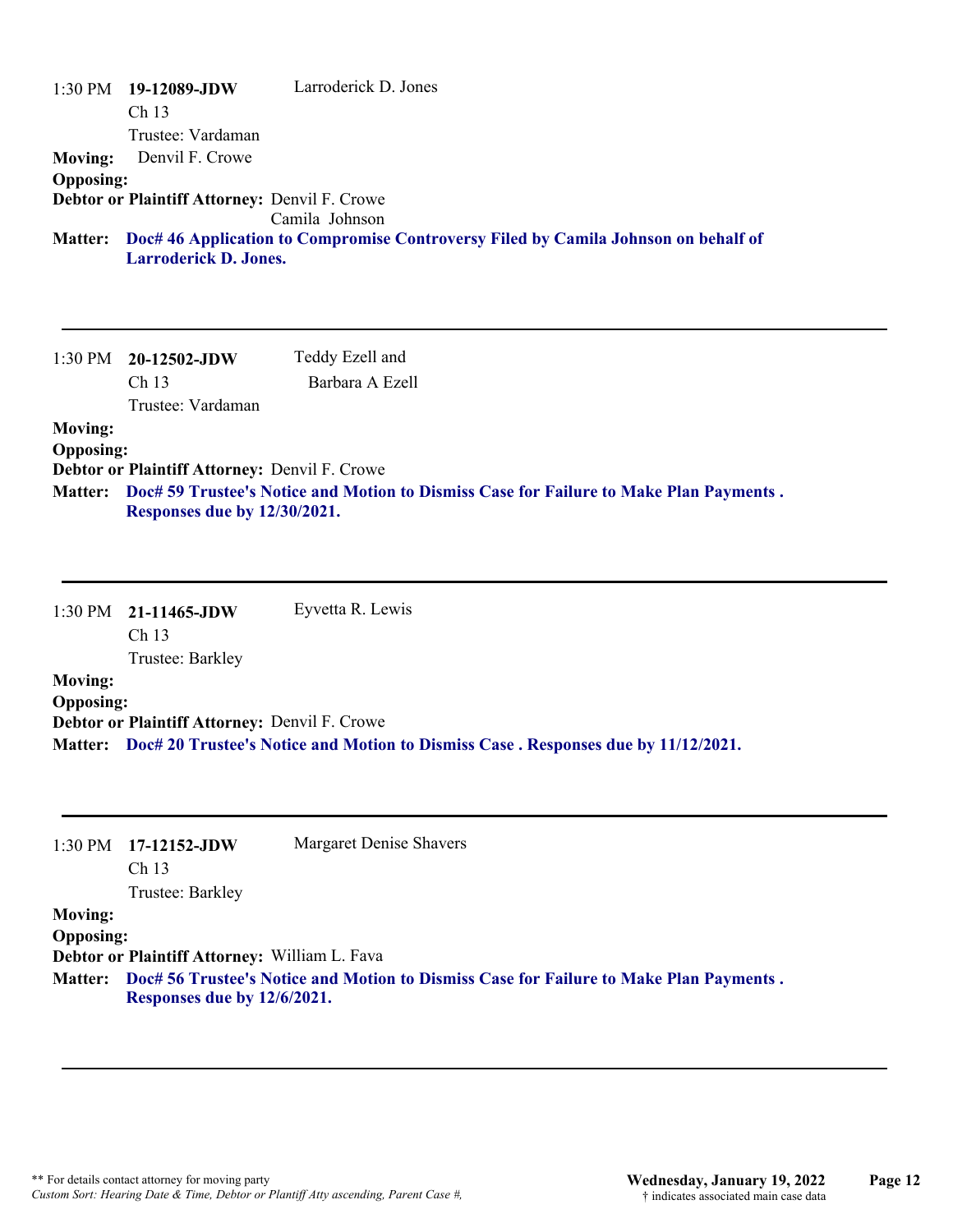| <b>Moving:</b><br><b>Opposing:</b><br><b>Matter:</b> | 1:30 PM 17-13011-JDW<br>Ch 13<br>Trustee: Barkley<br>William L. Fava<br>Debtor or Plaintiff Attorney: William L. Fava | Allen Johnson<br>Doc# 50 Motion to Sell Property Outside Ordinary Course of Business Filed by William L. Fava<br>on behalf of Allen Johnson. (Attachments: #1 Exhibit A #2 Exhibit B) |
|------------------------------------------------------|-----------------------------------------------------------------------------------------------------------------------|---------------------------------------------------------------------------------------------------------------------------------------------------------------------------------------|
|                                                      | 1:30 PM 19-15214-JDW<br>Ch 13<br>Trustee: Barkley                                                                     | Angela Deneice Hoskins                                                                                                                                                                |
| <b>Moving:</b><br><b>Opposing:</b><br><b>Matter:</b> | Debtor or Plaintiff Attorney: William L. Fava<br>Responses due by 12/1/2021.                                          | Doc# 49 Trustee's Notice and Motion to Dismiss Case for Failure to Make Plan Payments.                                                                                                |
|                                                      | 1:30 PM 20-10341-JDW<br>Ch <sub>13</sub><br>Trustee: Barkley                                                          | Dara Marie Moss                                                                                                                                                                       |
| <b>Moving:</b><br><b>Opposing:</b>                   | Debtor or Plaintiff Attorney: William L. Fava                                                                         |                                                                                                                                                                                       |
| <b>Matter:</b>                                       | Responses due by 12/2/2021.                                                                                           | Doc# 23 Trustee's Notice and Motion to Dismiss Case for Failure to Make Plan Payments.                                                                                                |

**Debtor or Plaintiff Attorney:** William L. Fava

**Matter: Doc# 34 Trustee's Notice and Motion to Dismiss Case . Responses due by 12/13/2021.**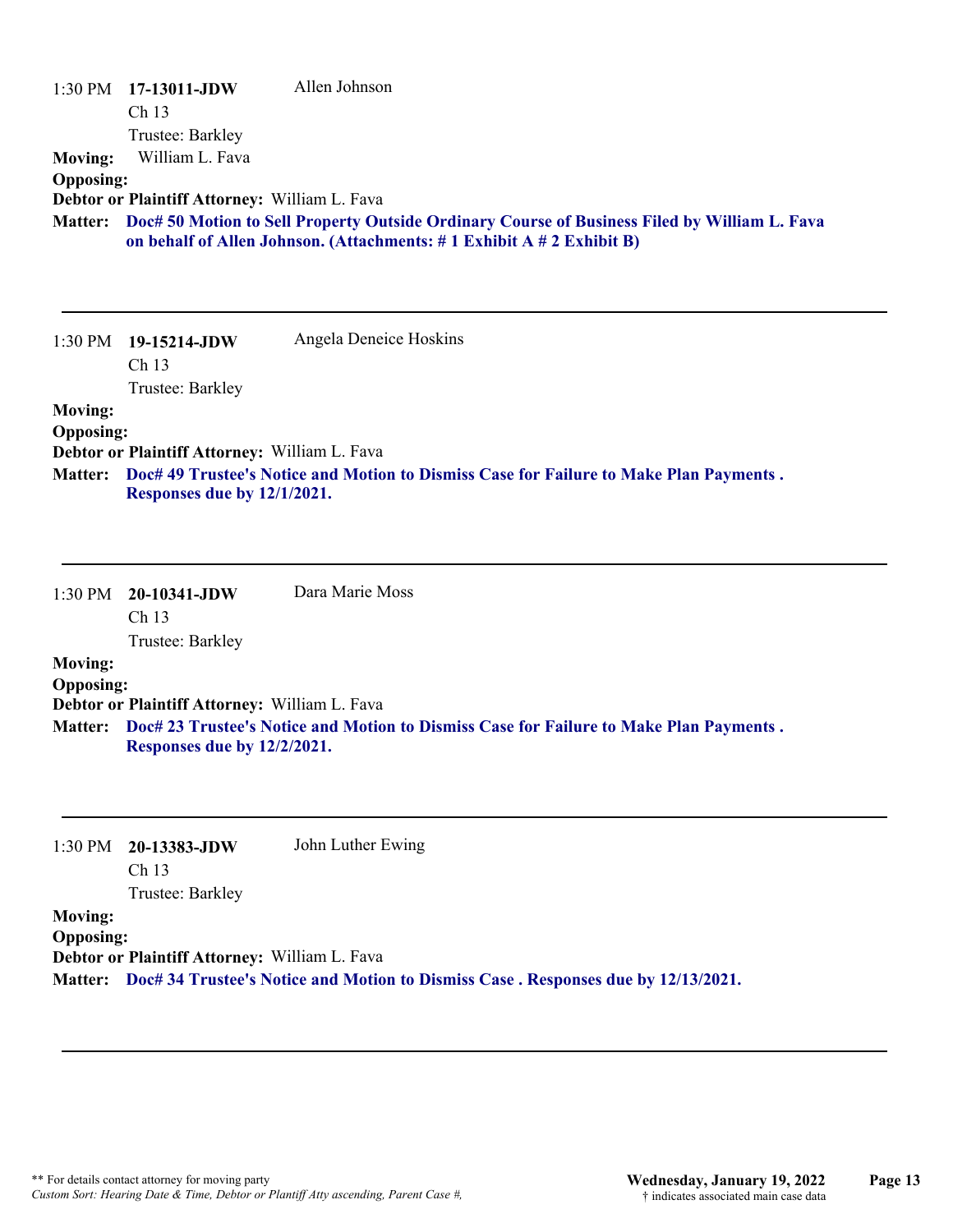|                  | $1:30 \text{ PM}$ 21-11512-JDW                | Timothy Shane Cargill                                                                               |
|------------------|-----------------------------------------------|-----------------------------------------------------------------------------------------------------|
|                  | Ch <sub>13</sub>                              |                                                                                                     |
|                  | Trustee: Barkley                              |                                                                                                     |
| <b>Moving:</b>   | Locke D. Barkley                              |                                                                                                     |
| <b>Opposing:</b> |                                               |                                                                                                     |
|                  | Debtor or Plaintiff Attorney: William L. Fava |                                                                                                     |
|                  | <b>Locke D. Barkley</b>                       | Matter: Doc# 22 Objection to Confirmation of Chapter 13 Plan Filed by Locke D. Barkley on behalf of |

1:30 PM **21-11751-JDW**  Ch 13 Trustee: Barkley Diane Pittman **Moving:** Locke D. Barkley **Opposing: Debtor or Plaintiff Attorney:** William L. Fava **Doc# 13 Objection to Confirmation of Chapter 13 Plan (First Amended Plan Dkt.) Filed by Locke Matter: D. Barkley on behalf of Locke D. Barkley**

|                  | 1:30 PM 21-11857-JDW                          | Roy Franklin and |                                                                                                     |  |
|------------------|-----------------------------------------------|------------------|-----------------------------------------------------------------------------------------------------|--|
|                  | Ch <sub>13</sub>                              | Rhonda Franklin  |                                                                                                     |  |
|                  | Trustee: Barkley                              |                  |                                                                                                     |  |
| <b>Moving:</b>   | Locke D. Barkley                              |                  |                                                                                                     |  |
| <b>Opposing:</b> |                                               |                  |                                                                                                     |  |
|                  | Debtor or Plaintiff Attorney: William L. Fava |                  |                                                                                                     |  |
|                  | <b>Locke D. Barkley</b>                       |                  | Matter: Doc# 11 Objection to Confirmation of Chapter 13 Plan Filed by Locke D. Barkley on behalf of |  |

|                  | $1:30 \text{ PM}$ 21-11955-JDW                | Michael Murray                                                                                      |
|------------------|-----------------------------------------------|-----------------------------------------------------------------------------------------------------|
|                  | Ch 13                                         |                                                                                                     |
|                  | Trustee: Barkley                              |                                                                                                     |
| <b>Moving:</b>   | Wesley Blacksher                              |                                                                                                     |
| <b>Opposing:</b> |                                               |                                                                                                     |
|                  | Debtor or Plaintiff Attorney: William L. Fava |                                                                                                     |
|                  |                                               | Matter: Doc# 15 Objection to Confirmation of Chapter 13 Plan Filed by Wesley Blacksher on behalf of |
|                  | Ally Capital (Attachments: #1 Exhibit)        |                                                                                                     |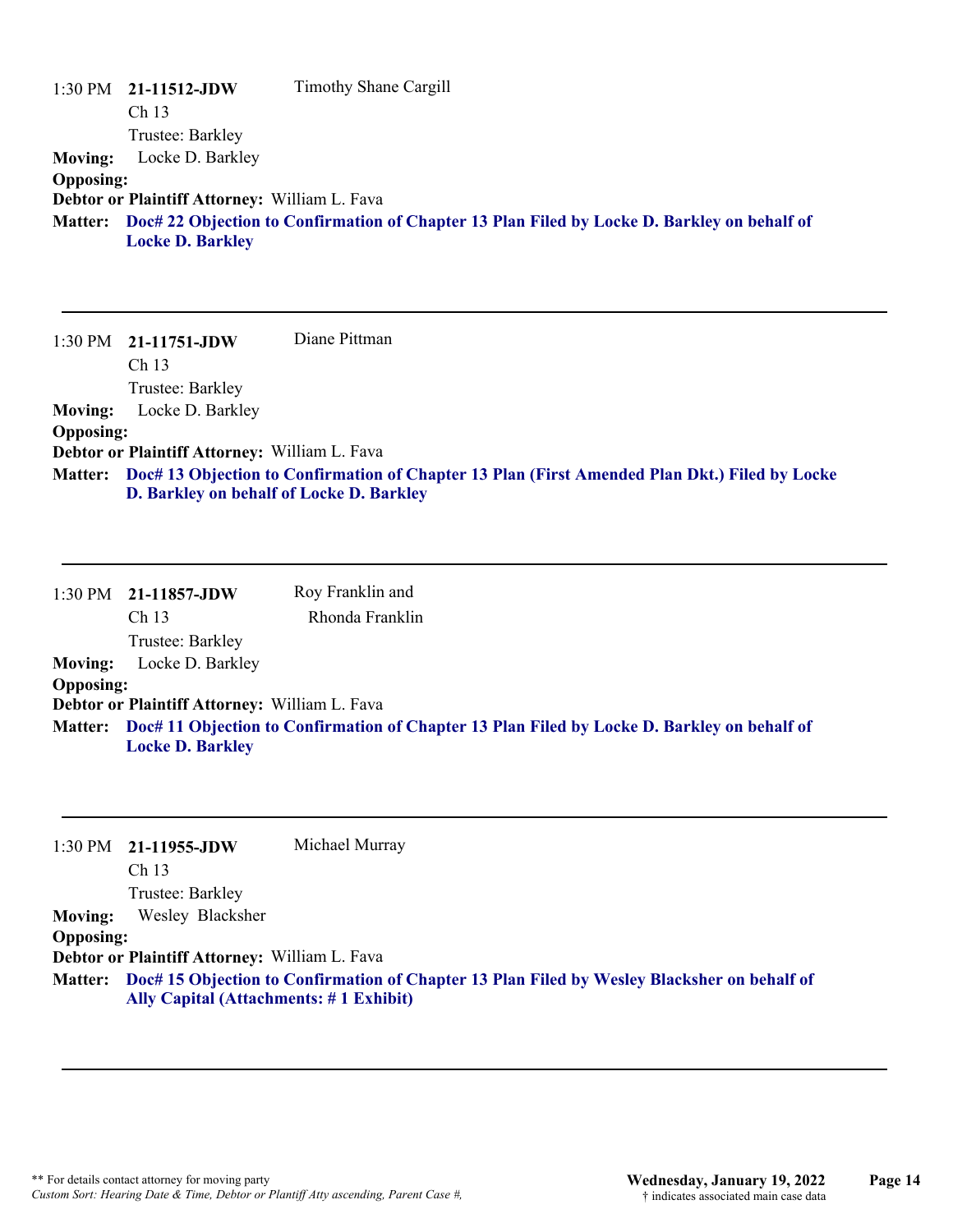| <b>Moving:</b><br><b>Opposing:</b><br><b>Matter:</b> | $1:30 \text{ PM}$ 21-12114-JDW<br>Ch 13<br>Trustee: Barkley<br>Locke D. Barkley<br>Debtor or Plaintiff Attorney: William L. Fava<br><b>Locke D. Barkley</b> | Jeanne Denise Rasch<br>Doc# 11 Objection to Confirmation of Chapter 13 Plan Filed by Locke D. Barkley on behalf of                                                                                           |
|------------------------------------------------------|-------------------------------------------------------------------------------------------------------------------------------------------------------------|--------------------------------------------------------------------------------------------------------------------------------------------------------------------------------------------------------------|
| <b>Moving:</b><br><b>Opposing:</b>                   | 1:30 PM 16-12975-JDW<br>Ch <sub>13</sub><br>Trustee: Barkley<br>Debtor or Plaintiff Attorney: Robert Gambrell                                               | Sandra Kay Lewis<br>Matter: Doc# 66 Trustee's Notice and Motion for Order Declaring 1322(b)(5) Claim of CARRINGTON<br><b>MORTGAGE SERVICES, LLC Current and Defaults Cured. Responses due by 11/22/2021.</b> |
| <b>Moving:</b><br><b>Opposing:</b>                   | 1:30 PM 17-10746-JDW<br>Ch <sub>13</sub><br>Trustee: Barkley<br>Debtor or Plaintiff Attorney: Robert Gambrell                                               | Nekeba Y Davis                                                                                                                                                                                               |

**Doc# 71 Trustee's Notice and Motion to Dismiss Case for Failure to Make Plan Payments . Matter: Responses due by 10/12/2021.**

|                  | $1:30 \text{ PM}$ 18-12961-JDW                | Johnny L Banks and                                                                             |
|------------------|-----------------------------------------------|------------------------------------------------------------------------------------------------|
|                  | Ch <sub>13</sub><br>Trustee: Barkley          | Linda Middleton                                                                                |
|                  |                                               |                                                                                                |
| <b>Moving:</b>   |                                               |                                                                                                |
| <b>Opposing:</b> |                                               |                                                                                                |
|                  | Debtor or Plaintiff Attorney: Robert Gambrell |                                                                                                |
|                  |                                               | Matter: Doc# 55 Trustee's Notice and Motion to Dismiss Case for Failure to Make Plan Payments. |
|                  | Responses due by 12/2/2021.                   |                                                                                                |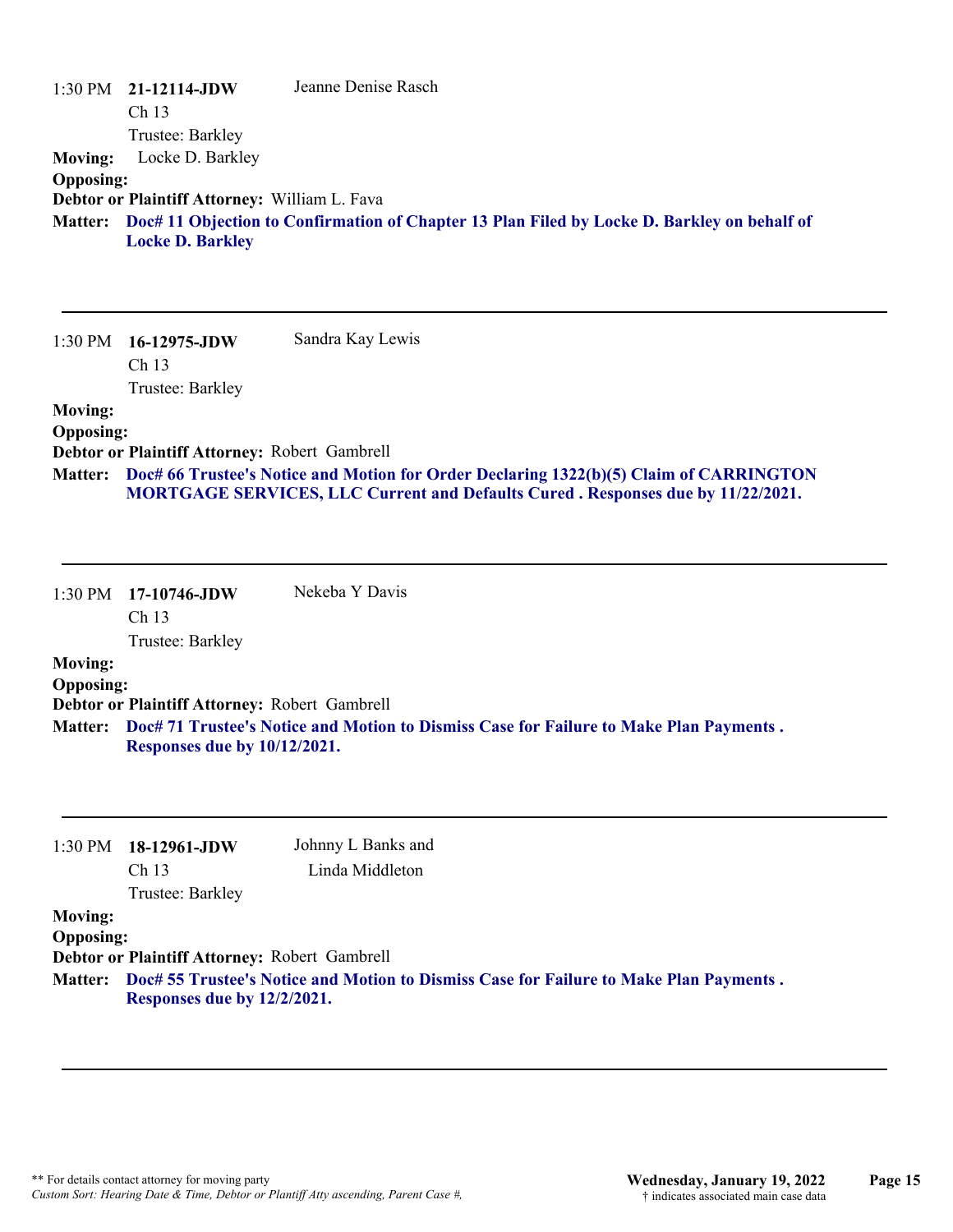|                                                      | 1:30 PM 19-11668-JDW<br>Ch <sub>13</sub>                                                         | Niki N Frierson                                                                        |
|------------------------------------------------------|--------------------------------------------------------------------------------------------------|----------------------------------------------------------------------------------------|
| <b>Moving:</b><br><b>Opposing:</b><br><b>Matter:</b> | Trustee: Barkley<br>Debtor or Plaintiff Attorney: Robert Gambrell<br>Responses due by 12/2/2021. | Doc# 19 Trustee's Notice and Motion to Dismiss Case for Failure to Make Plan Payments. |
| 1:30 PM                                              | $19-12417$ -JDW<br>Ch <sub>13</sub><br>Trustee: Barkley                                          | Vanyaire M. Graham                                                                     |
| <b>Moving:</b><br><b>Opposing:</b>                   |                                                                                                  |                                                                                        |

**Debtor or Plaintiff Attorney:** Robert Gambrell

**Doc# 38 Trustee's Notice and Motion to Dismiss Case for Failure to Make Plan Payments . Matter: Responses due by 1/3/2022.**

|                  | $1:30 \text{ PM}$ 19-13319-JDW<br>Ch <sub>13</sub> | Kristen A Wallace                                                                      |
|------------------|----------------------------------------------------|----------------------------------------------------------------------------------------|
|                  | Trustee: Barkley                                   |                                                                                        |
| <b>Moving:</b>   |                                                    |                                                                                        |
| <b>Opposing:</b> |                                                    |                                                                                        |
|                  | Debtor or Plaintiff Attorney: Robert Gambrell      |                                                                                        |
| <b>Matter:</b>   | Responses due by 12/2/2021.                        | Doc# 40 Trustee's Notice and Motion to Dismiss Case for Failure to Make Plan Payments. |

| $1:30 \text{ PM}$ 19-14477-JDW | LeRhonda N. Warren |
|--------------------------------|--------------------|
| Ch 13                          |                    |

Trustee: Barkley

### **Moving:**

**Opposing:**

**Debtor or Plaintiff Attorney:** Robert Gambrell

**Doc# 43 Trustee's Notice and Motion to Dismiss Case for Failure to Make Plan Payments . Matter: Responses due by 12/2/2021.**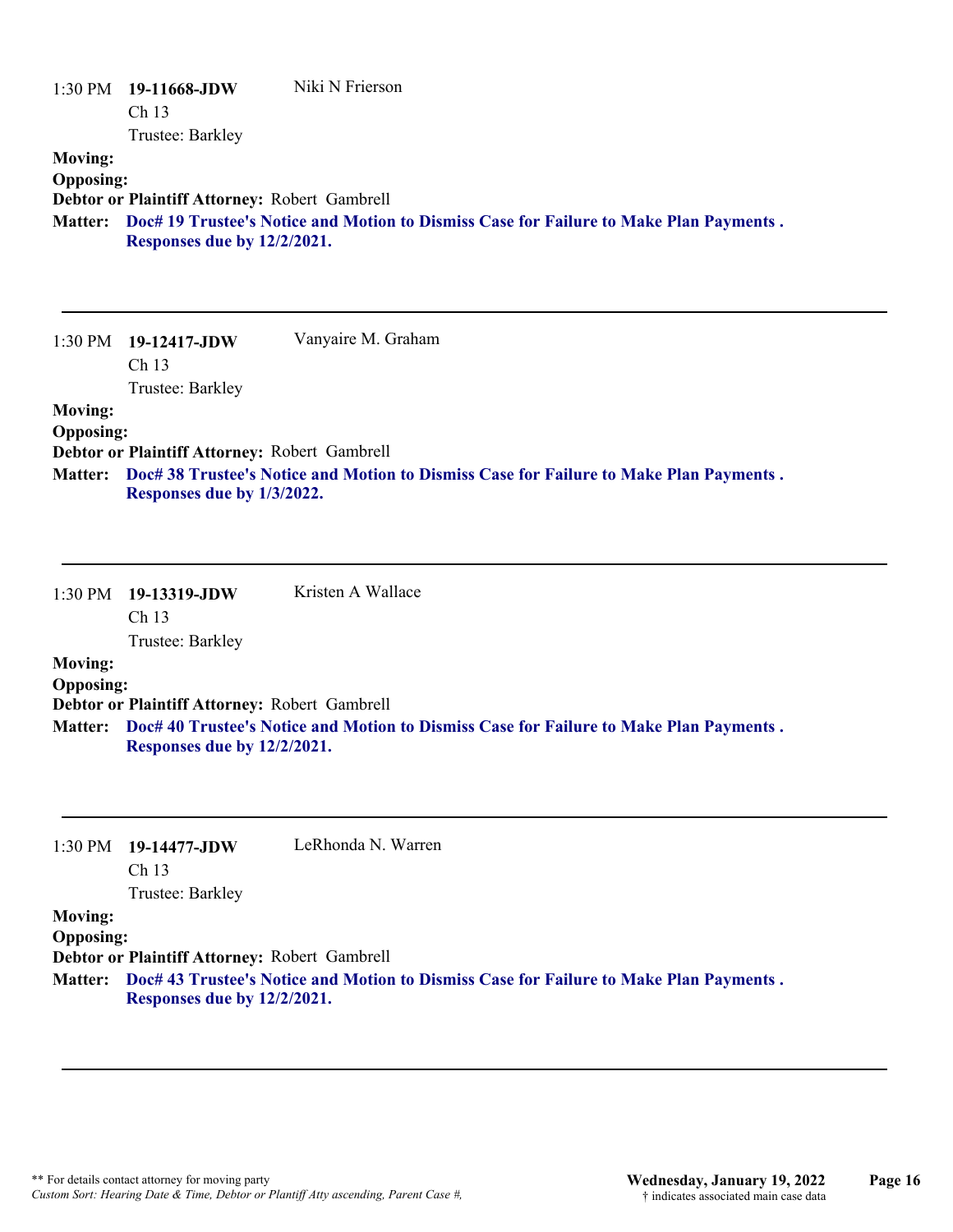| 1:30 PM<br><b>Moving:</b><br><b>Opposing:</b>        | 20-10170-JDW<br>Ch 13<br>Trustee: Barkley<br>Robert Gambrell<br>Debtor or Plaintiff Attorney: Robert Gambrell | Terry L Stone                                                                                                                                                           |
|------------------------------------------------------|---------------------------------------------------------------------------------------------------------------|-------------------------------------------------------------------------------------------------------------------------------------------------------------------------|
| <b>Matter:</b>                                       |                                                                                                               | Doc# 54 Motion and Notice to Modify Confirmed Plan Filed by Robert Gambrell on behalf of<br>Terry L Stone. Response due by 11/12/2021. (Attachments: #1 Proposed Order) |
| 1:30 PM                                              | 20-13095-JDW<br>Ch <sub>13</sub>                                                                              | Abbigail L Chandler                                                                                                                                                     |
|                                                      | Trustee: Barkley                                                                                              |                                                                                                                                                                         |
| <b>Moving:</b><br><b>Opposing:</b><br><b>Matter:</b> | Debtor or Plaintiff Attorney: Robert Gambrell<br>Responses due by 11/1/2021.                                  | Doc# 22 Trustee's Notice and Motion to Dismiss Case for Failure to Make Plan Payments.                                                                                  |
| $1:30$ PM                                            | 20-13365-JDW<br>Ch 13<br>Trustee: Barkley                                                                     | Felisha R Davis                                                                                                                                                         |
| <b>Moving:</b>                                       |                                                                                                               |                                                                                                                                                                         |
| <b>Opposing:</b>                                     |                                                                                                               |                                                                                                                                                                         |
|                                                      | Debtor or Plaintiff Attorney: Robert Gambrell                                                                 |                                                                                                                                                                         |
| <b>Matter:</b>                                       | Responses due by 12/2/2021.                                                                                   | Doc# 73 Trustee's Notice and Motion to Dismiss Case for Failure to Make Plan Payments.                                                                                  |

|                  | $1:30 \text{ PM}$ 21-10099-JDW<br>Ch <sub>13</sub> | Michael G Ferguson                                                                             |
|------------------|----------------------------------------------------|------------------------------------------------------------------------------------------------|
|                  |                                                    |                                                                                                |
|                  | Trustee: Barkley                                   |                                                                                                |
| <b>Moving:</b>   |                                                    |                                                                                                |
| <b>Opposing:</b> |                                                    |                                                                                                |
|                  | Debtor or Plaintiff Attorney: Robert Gambrell      |                                                                                                |
|                  |                                                    | Matter: Doc# 42 Trustee's Notice and Motion to Dismiss Case for Failure to Make Plan Payments. |
|                  | Responses due by 11/1/2021.                        |                                                                                                |
|                  |                                                    |                                                                                                |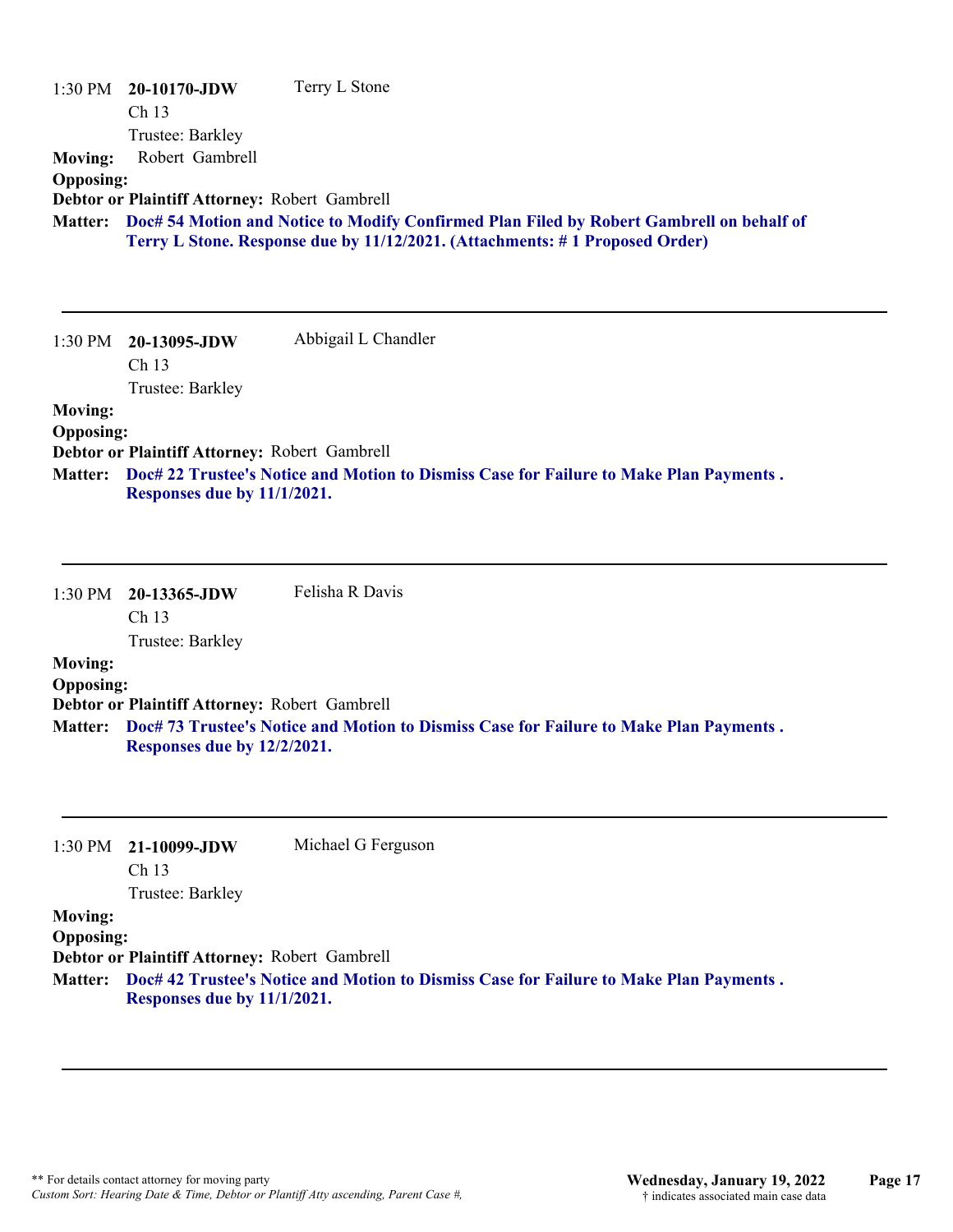| 1:30 PM                            | 21-11128-JDW<br>Ch 13<br>Trustee: Barkley                                                 | Tiffany A Taylor                                                                                                                                         |
|------------------------------------|-------------------------------------------------------------------------------------------|----------------------------------------------------------------------------------------------------------------------------------------------------------|
| <b>Moving:</b><br><b>Opposing:</b> | Debtor or Plaintiff Attorney: Robert Gambrell                                             | Matter: Doc# 27 Trustee's Notice and Motion to Dismiss Case . Responses due by 12/6/2021.                                                                |
|                                    | 1:30 PM 21-11406-JDW<br>Ch 13<br>Trustee: Barkley                                         | Fredrick A Cooperwood and<br>LaDonna D Cooperwood                                                                                                        |
| <b>Moving:</b>                     | Locke D. Barkley                                                                          |                                                                                                                                                          |
| <b>Opposing:</b>                   |                                                                                           |                                                                                                                                                          |
| <b>Matter:</b>                     | Debtor or Plaintiff Attorney: Robert Gambrell<br>D. Barkley on behalf of Locke D. Barkley | Doc# 18 Objection to Confirmation of Chapter 13 Plan (First Amended Plan Dkt.) Filed by Locke                                                            |
| 1:30 PM                            | 21-11625-JDW<br>Ch 13<br>Trustee: Barkley                                                 | Frederick J Hamer and<br>Sherita D Hamer                                                                                                                 |
| <b>Moving:</b>                     | Locke D. Barkley                                                                          |                                                                                                                                                          |
| <b>Opposing:</b>                   |                                                                                           |                                                                                                                                                          |
| <b>Matter:</b>                     | Debtor or Plaintiff Attorney: Robert Gambrell<br><b>Locke D. Barkley</b>                  | Doc# 22 Objection to Confirmation of Chapter 13 Plan Filed by Locke D. Barkley on behalf of                                                              |
| 1:30 PM                            | 21-11625-JDW                                                                              | Frederick J Hamer and                                                                                                                                    |
|                                    | Ch 13                                                                                     | Sherita D Hamer                                                                                                                                          |
| <b>Moving:</b><br><b>Opposing:</b> | Trustee: Barkley<br>Edward E. Lawler Jr.                                                  |                                                                                                                                                          |
| <b>Matter:</b>                     | Debtor or Plaintiff Attorney: Robert Gambrell                                             | Doc# 19 Objection to Confirmation of Chapter 13 Plan Filed by Edward E. Lawler Jr. on behalf<br>of 21st Mortgage Corporation (Attachments: #1 Exhibit A) |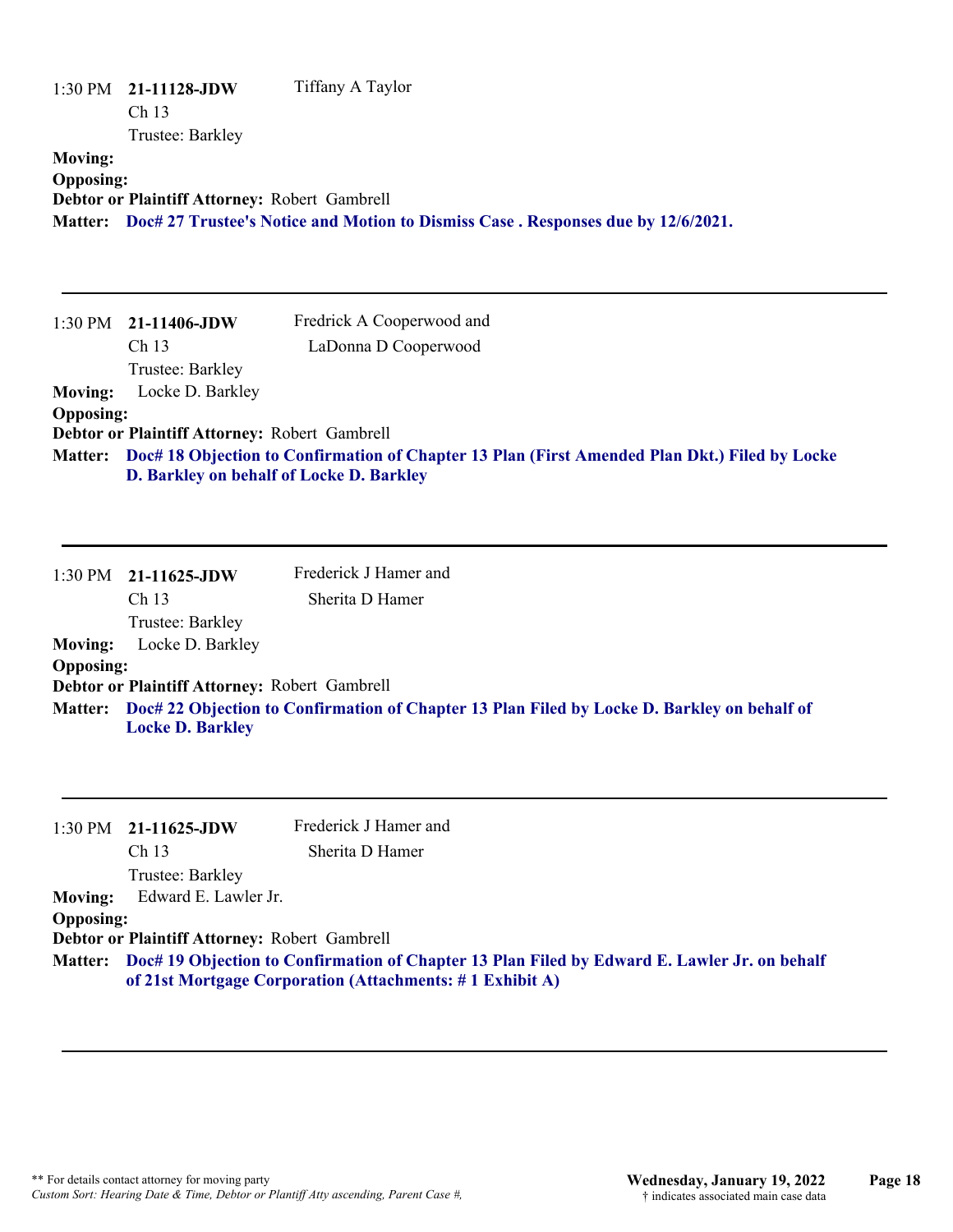| $1:30$ PM        | 21-11737-JDW                                  | Shaketta Q Wilkins                                                                            |
|------------------|-----------------------------------------------|-----------------------------------------------------------------------------------------------|
|                  | Ch <sub>13</sub>                              |                                                                                               |
|                  | Trustee: Barkley                              |                                                                                               |
| <b>Moving:</b>   | Locke D. Barkley                              |                                                                                               |
| <b>Opposing:</b> |                                               |                                                                                               |
|                  | Debtor or Plaintiff Attorney: Robert Gambrell |                                                                                               |
| <b>Matter:</b>   |                                               | Doc# 33 Objection to Confirmation of Chapter 13 Plan (First Amended Plan Dkt.) Filed by Locke |
|                  | D. Barkley on behalf of Locke D. Barkley      |                                                                                               |
|                  |                                               |                                                                                               |

1:30 PM **21-11824-JDW**  Ch 13 Trustee: Barkley Shaniqua L Alford **Moving:** Locke D. Barkley **Opposing: Debtor or Plaintiff Attorney:** Robert Gambrell **Doc# 22 Objection to Confirmation of Chapter 13 Plan Filed by Locke D. Barkley on behalf of Matter: Locke D. Barkley**

1:30 PM **21-11958-JDW**  Ch 13 Trustee: Barkley Joe W Gillard **Moving:** Bart M. Adams **Opposing: Debtor or Plaintiff Attorney:** Robert Gambrell **Doc# 16 Objection to Confirmation of Chapter 13 Plan Filed by Bart M. Adams on behalf of 1st Matter: Franklin Financial**

1:30 PM **21-11958-JDW**  Ch 13 Trustee: Barkley Joe W Gillard **Moving:** Locke D. Barkley **Opposing: Debtor or Plaintiff Attorney:** Robert Gambrell **Doc# 23 Objection to Debtor's Claim of Exemptions Filed by Locke D. Barkley on behalf of Matter: Locke D. Barkley.**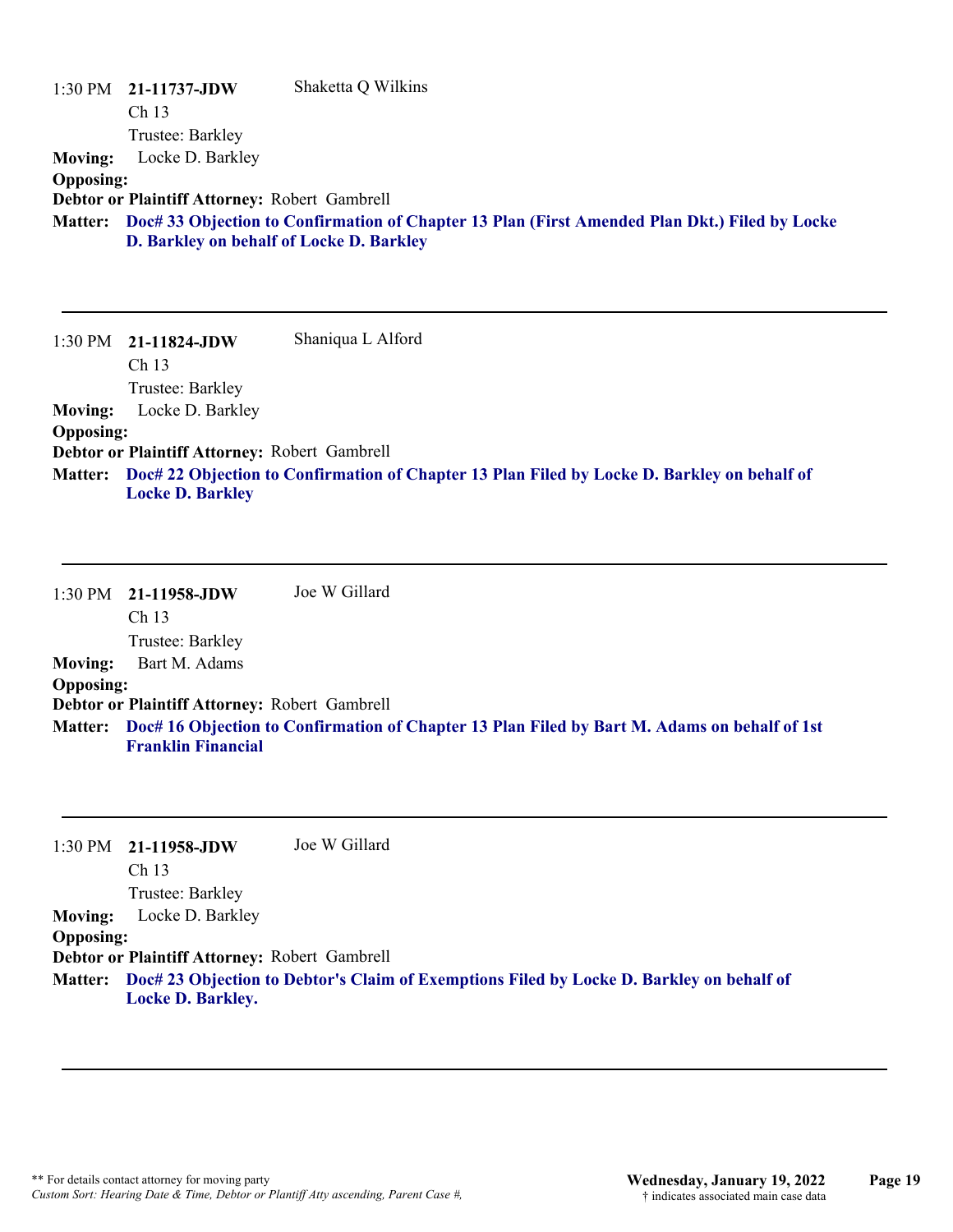|                                                      | 1:30 PM 17-13569-JDW<br>Ch 13<br>Trustee: Barkley                               | James Reese, Sr. and<br>Virginia Reese                                                 |
|------------------------------------------------------|---------------------------------------------------------------------------------|----------------------------------------------------------------------------------------|
| <b>Moving:</b><br><b>Opposing:</b>                   | Debtor or Plaintiff Attorney: A. E. Rusty Harlow                                |                                                                                        |
| <b>Matter:</b>                                       | Responses due by 12/2/2021.                                                     | Doc# 43 Trustee's Notice and Motion to Dismiss Case for Failure to Make Plan Payments. |
| 1:30 PM                                              | 20-13287-JDW<br>Ch 13<br>Trustee: Barkley                                       | Michelle Jones                                                                         |
| <b>Moving:</b><br><b>Opposing:</b><br><b>Matter:</b> | Debtor or Plaintiff Attorney: A. E. Rusty Harlow<br>Responses due by 12/2/2021. | Doc# 22 Trustee's Notice and Motion to Dismiss Case for Failure to Make Plan Payments. |
|                                                      | 1:30 PM 21-11707-JDW<br>$\sim$ 1 $\sim$                                         | Fred Horton                                                                            |

Ch 13 Trustee: Barkley **Moving:** Locke D. Barkley **Opposing: Debtor or Plaintiff Attorney:** A. E. Rusty Harlow **Doc# 14 Objection to Confirmation of Chapter 13 Plan Filed by Locke D. Barkley on behalf of Matter: Locke D. Barkley**

1:30 PM **18-11518-JDW**  Ch 13 Brady B Bell

Trustee: Barkley

# **Moving:**

**Opposing:**

**Debtor or Plaintiff Attorney:** Flordia M. Henderson

**Doc# 56 Trustee's Notice and Motion to Dismiss Case for Failure to Make Plan Payments . Matter: Responses due by 12/2/2021.**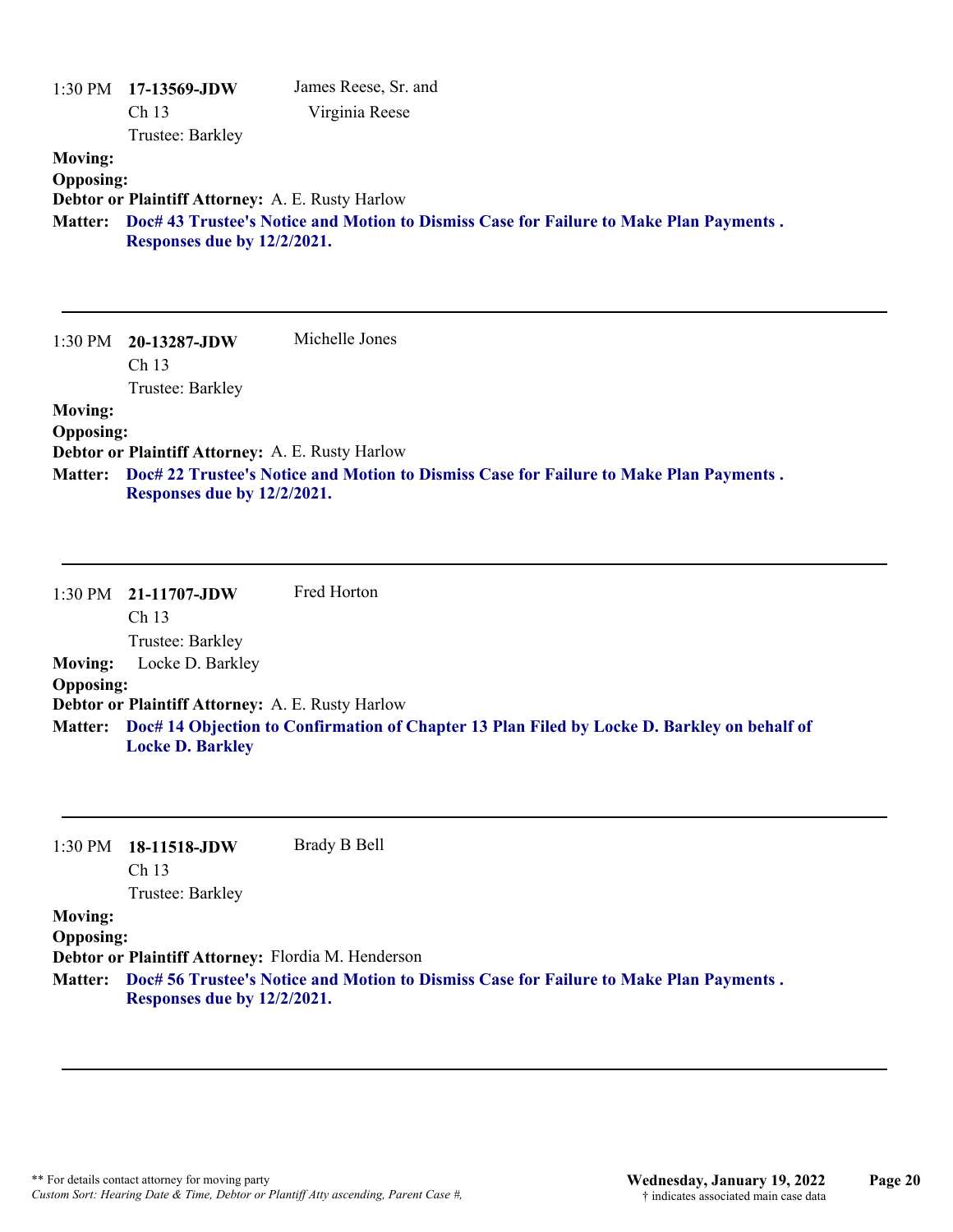|                  | $1:30 \text{ PM}$ 17-14107-JDW                  | James L. Cashaw, Jr.                                                                   |
|------------------|-------------------------------------------------|----------------------------------------------------------------------------------------|
|                  | Ch <sub>13</sub>                                |                                                                                        |
|                  | Trustee: Barkley                                |                                                                                        |
| <b>Moving:</b>   |                                                 |                                                                                        |
| <b>Opposing:</b> |                                                 |                                                                                        |
|                  | Debtor or Plaintiff Attorney: Sabrina D. Howell |                                                                                        |
| <b>Matter:</b>   | Responses due by 12/2/2021.                     | Doc# 22 Trustee's Notice and Motion to Dismiss Case for Failure to Make Plan Payments. |

1:30 PM **21-12055-JDW**  Ch 13 Trustee: Barkley Jonathan Rogers **Moving:** Kelli Michelle Stevens **Opposing: Debtor or Plaintiff Attorney:** Sabrina D. Howell **Doc# 16 Objection to Confirmation of Chapter 13 Plan Filed by Kelli Michelle Stevens on behalf Matter: of Gulfco of Mississippi LLC**

1:30 PM **20-10412-JDW**  Ch 13 Trustee: Barkley Nisha Adams **Moving:** John F Hughes **Opposing: Debtor or Plaintiff Attorney:** John F Hughes **Matter: Doc# 42 Motion to Borrow Filed by John F Hughes on behalf of Nisha Adams.**

| 1:30 PM                            | $20-12247$ -JDW<br>Ch <sub>13</sub><br>Trustee: Barkley                    | <b>Stacey Tedesco</b>                                                                          |
|------------------------------------|----------------------------------------------------------------------------|------------------------------------------------------------------------------------------------|
| <b>Moving:</b><br><b>Opposing:</b> | Debtor or Plaintiff Attorney: John F Hughes<br>Responses due by 12/1/2021. | Matter: Doc# 33 Trustee's Notice and Motion to Dismiss Case for Failure to Make Plan Payments. |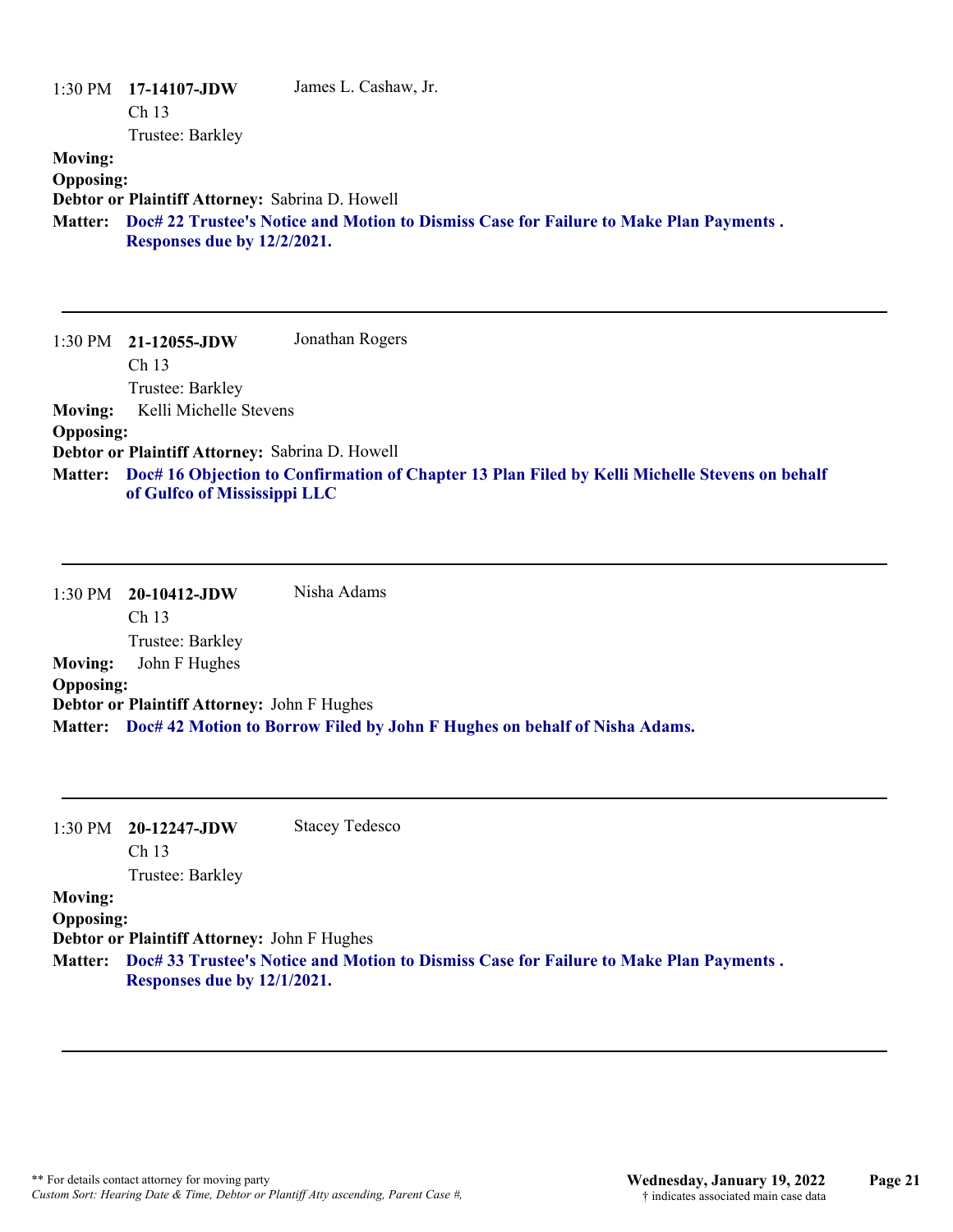|                  | 1:30 PM 20-12597-JDW                        | Dianne Jones                                                                                      |
|------------------|---------------------------------------------|---------------------------------------------------------------------------------------------------|
|                  | Ch <sub>13</sub>                            |                                                                                                   |
|                  | Trustee: Barkley                            |                                                                                                   |
| <b>Moving:</b>   | John F Hughes                               |                                                                                                   |
| <b>Opposing:</b> |                                             |                                                                                                   |
|                  | Debtor or Plaintiff Attorney: John F Hughes |                                                                                                   |
|                  |                                             | Matter: Doc# 40 Motion To Suspend Plan Payments Filed by John F Hughes on behalf of Dianne Jones. |

|                  | $1:30 \text{ PM}$ 21-11188-JDW              | Rickey Selmer                                                                          |
|------------------|---------------------------------------------|----------------------------------------------------------------------------------------|
|                  | Ch <sub>13</sub>                            |                                                                                        |
|                  | Trustee: Vardaman                           |                                                                                        |
| <b>Moving:</b>   |                                             |                                                                                        |
| <b>Opposing:</b> |                                             |                                                                                        |
|                  | Debtor or Plaintiff Attorney: John F Hughes |                                                                                        |
| <b>Matter:</b>   |                                             | Doc# 26 Trustee's Notice and Motion to Dismiss Case for Failure to Make Plan Payments. |
|                  | Responses due by 12/30/2021.                |                                                                                        |

|                  | $1:30$ PM $21-12019$ -JDW                          | Jerry Skillom                                                                               |
|------------------|----------------------------------------------------|---------------------------------------------------------------------------------------------|
|                  | Ch <sub>13</sub>                                   |                                                                                             |
|                  | Trustee: Barkley                                   |                                                                                             |
| <b>Moving:</b>   | Locke D. Barkley                                   |                                                                                             |
| <b>Opposing:</b> |                                                    |                                                                                             |
|                  | <b>Debtor or Plaintiff Attorney: John F Hughes</b> |                                                                                             |
| <b>Matter:</b>   |                                                    | Doc# 19 Objection to Confirmation of Chapter 13 Plan Filed by Locke D. Barkley on behalf of |
|                  | <b>Locke D. Barkley</b>                            |                                                                                             |

|                  | $1:30$ PM $21-12422$ -JDW                          | Lula Gillespie                                                                                        |
|------------------|----------------------------------------------------|-------------------------------------------------------------------------------------------------------|
|                  | Ch <sub>13</sub>                                   |                                                                                                       |
|                  | Trustee: Barkley                                   |                                                                                                       |
| <b>Moving:</b>   | John F Hughes                                      |                                                                                                       |
| <b>Opposing:</b> |                                                    |                                                                                                       |
|                  | <b>Debtor or Plaintiff Attorney: John F Hughes</b> |                                                                                                       |
|                  |                                                    | Matter: Doc# 4 Motion to Extend Automatic Stay under 362(c)(3)(B) Filed by John F Hughes on behalf of |
|                  | Lula Gillespie. (Attachments: #1 Affidavit)        |                                                                                                       |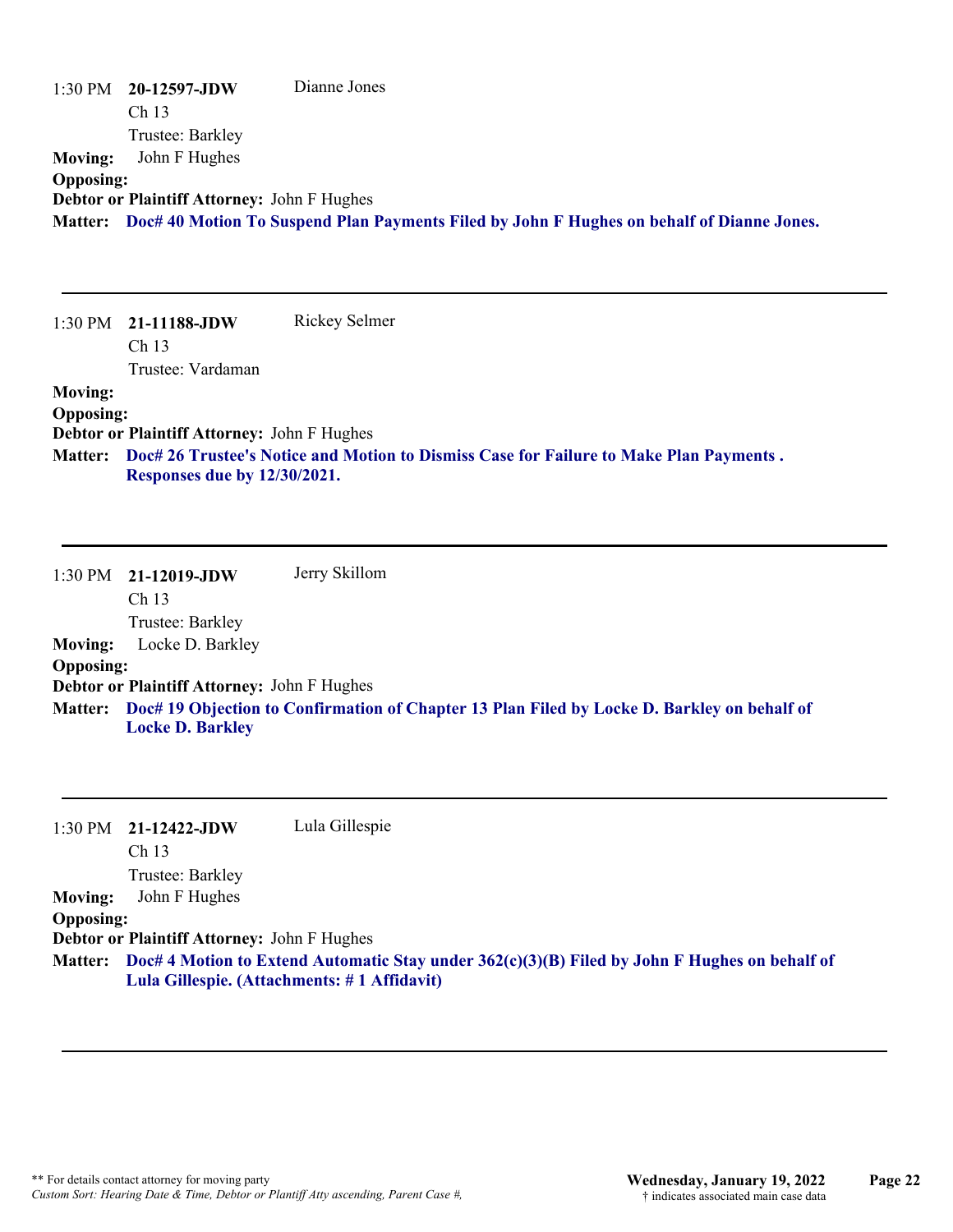| <b>Moving:</b><br><b>Opposing:</b><br><b>Matter:</b> | 1:30 PM 21-12462-JDW<br>Ch <sub>13</sub><br>Trustee: Barkley<br>John F Hughes<br>Debtor or Plaintiff Attorney: John F Hughes<br>Tara Smith. (Attachments: #1 Affidavit) | Tara Smith<br>Doc# 7 Motion to Extend Automatic Stay under $362(c)(3)(B)$ Filed by John F Hughes on behalf of                                                         |
|------------------------------------------------------|-------------------------------------------------------------------------------------------------------------------------------------------------------------------------|-----------------------------------------------------------------------------------------------------------------------------------------------------------------------|
| 1:30 PM                                              | 20-11477-JDW<br>Ch 13<br>Trustee: Barkley                                                                                                                               | Ena M. Kelly and<br>James H. Kelly                                                                                                                                    |
| <b>Moving:</b><br><b>Opposing:</b><br><b>Matter:</b> | Debtor or Plaintiff Attorney: Tarik Johnson                                                                                                                             | Doc# 20 Trustees Notice and Motion to Dismiss Case for Failure to Make Plan Payments.<br>Responses due by 12/2/2021. Modified resp ddl per amended doc on 11/10/2021. |
| 1:30 PM                                              | 20-10663-JDW<br>Ch 13<br>Trustee: Barkley                                                                                                                               | Lindsey Dugger                                                                                                                                                        |
| <b>Moving:</b>                                       |                                                                                                                                                                         |                                                                                                                                                                       |
| <b>Opposing:</b><br><b>Matter:</b>                   | Debtor or Plaintiff Attorney: Giles W. King<br>Responses due by 12/2/2021.                                                                                              | Doc# 33 Trustee's Notice and Motion to Dismiss Case for Failure to Make Plan Payments.                                                                                |
| 1:30 PM                                              | 19-12685-JDW<br>Ch 13                                                                                                                                                   | Gary Jacobs                                                                                                                                                           |
| <b>Moving:</b><br><b>Opposing:</b>                   | Trustee: Barkley                                                                                                                                                        | Debtor or Plaintiff Attorney: Robert Hudson Lomenick                                                                                                                  |

**Doc# 44 Trustee's Notice and Motion to Dismiss Case for Failure to Make Plan Payments . Matter: Responses due by 12/2/2021.**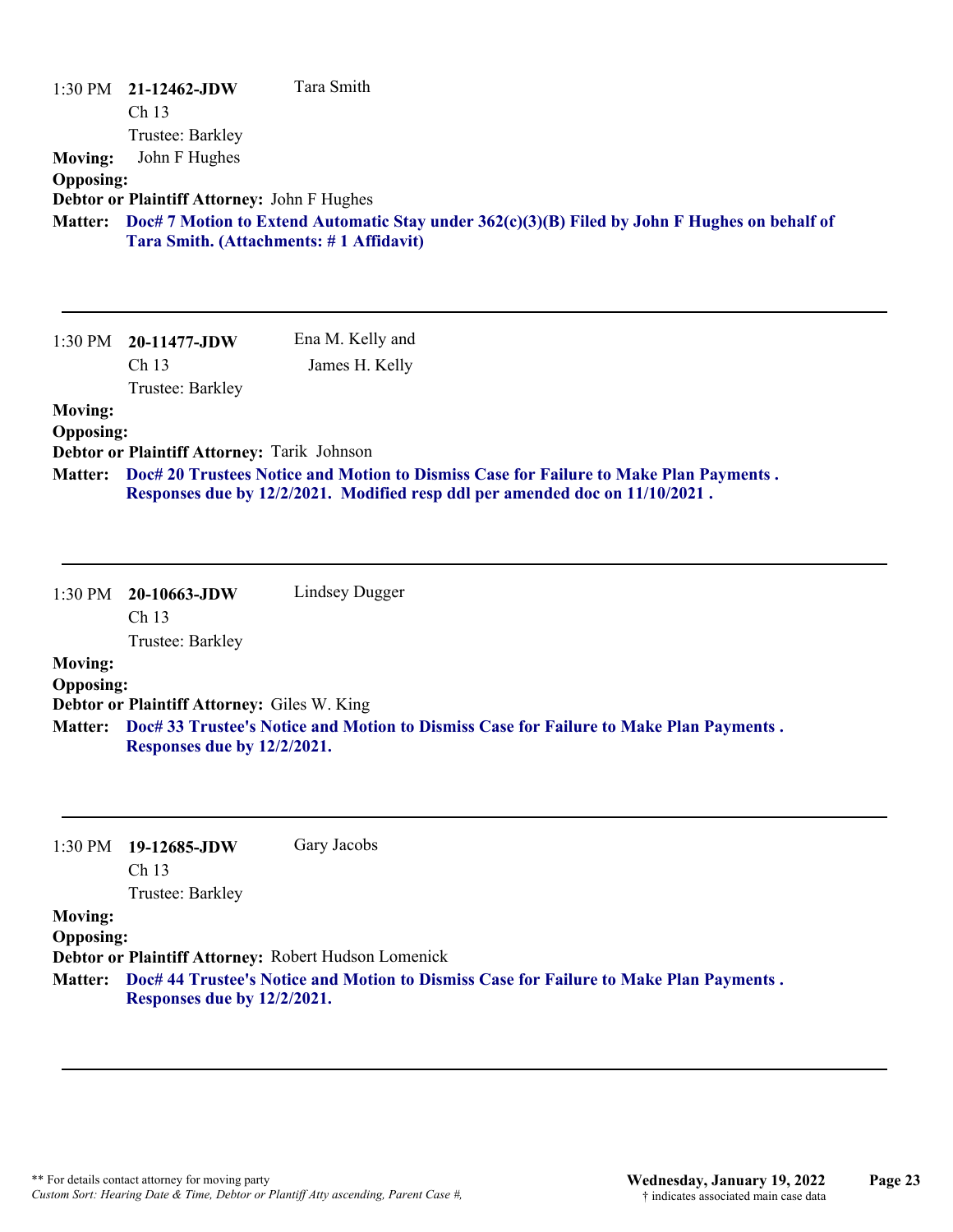|                                    | 1:30 PM 20-10084-JDW<br>Ch 13<br>Trustee: Barkley | Melanie Pritchard                                                                                                                                      |
|------------------------------------|---------------------------------------------------|--------------------------------------------------------------------------------------------------------------------------------------------------------|
| <b>Moving:</b><br><b>Opposing:</b> |                                                   | Debtor or Plaintiff Attorney: Robert Hudson Lomenick<br>Matter: Doc# 36 Trustee's Notice and Motion to Dismiss Case. Responses due by 11/12/2021.      |
| $1:30$ PM                          | 20-11590-JDW<br>Ch 13<br>Trustee: Barkley         | Gabrielle Balfour                                                                                                                                      |
| <b>Moving:</b><br><b>Opposing:</b> | Responses due by 12/2/2021.                       | Debtor or Plaintiff Attorney: Robert Hudson Lomenick<br>Matter: Doc# 33 Trustee's Notice and Motion to Dismiss Case for Failure to Make Plan Payments. |
| 1:30 PM                            | 20-13219-JDW<br>Ch 13<br>Trustee: Barkley         | Terry Adams                                                                                                                                            |
| <b>Moving:</b><br><b>Opposing:</b> |                                                   | Debtor or Plaintiff Attorney: Robert Hudson Lomenick                                                                                                   |
|                                    | Responses due by 11/1/2021.                       | Matter: Doc# 24 Trustee's Notice and Motion to Dismiss Case for Failure to Make Plan Payments.                                                         |
| 1:30 PM                            | 21-10124-JDW<br>Ch 13<br>Trustee: Barkley         | Tamatha Cox                                                                                                                                            |
| $M_{\alpha \nu \alpha \sigma \nu}$ |                                                   |                                                                                                                                                        |

**Moving: Opposing:**

**Debtor or Plaintiff Attorney:** Robert Hudson Lomenick

**Doc# 19 Trustee's Notice and Motion to Dismiss Case for Failure to Make Plan Payments . Matter: Responses due by 12/2/2021.**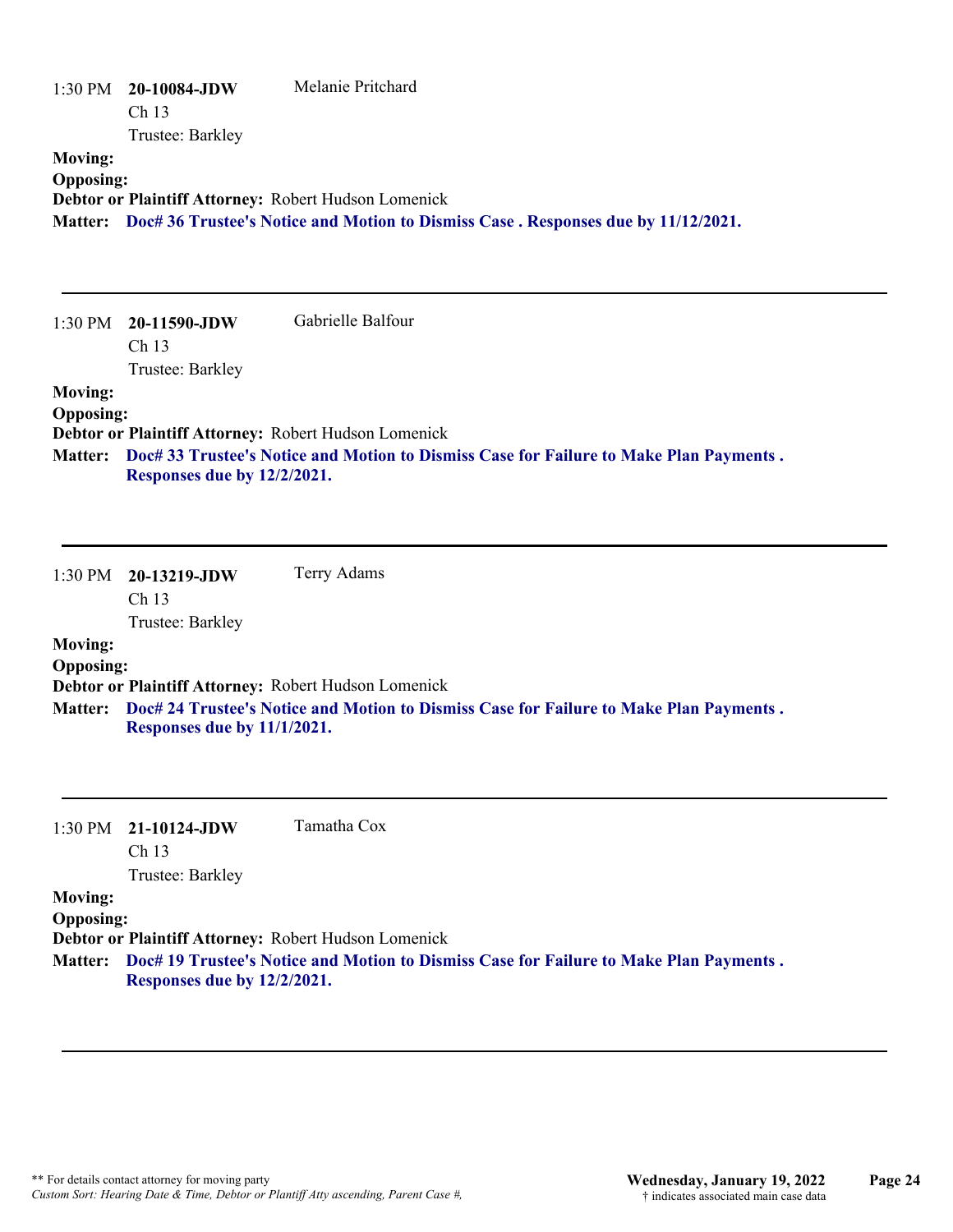| <b>Moving:</b><br><b>Opposing:</b>                              | 1:30 PM 21-11848-JDW<br>Ch <sub>13</sub><br>Trustee: Barkley<br>Bart M. Adams<br>Debtor or Plaintiff Attorney: Robert Hudson Lomenick<br><b>Franklin Financial Corporation</b> | Randy Lee Holloway, Jr.<br>Matter: Doc# 16 Objection to Confirmation of Chapter 13 Plan Filed by Bart M. Adams on behalf of 1st                                                                                                   |
|-----------------------------------------------------------------|--------------------------------------------------------------------------------------------------------------------------------------------------------------------------------|-----------------------------------------------------------------------------------------------------------------------------------------------------------------------------------------------------------------------------------|
| 1:30 PM<br><b>Moving:</b><br><b>Opposing:</b><br><b>Matter:</b> | 21-11974-JDW<br>Ch 13<br>Trustee: Barkley<br>Kimberly D. Putnam<br>Debtor or Plaintiff Attorney: Robert Hudson Lomenick                                                        | James Green and<br>Margie Green<br>Doc# 17 Objection to Confirmation of Chapter 13 Plan Filed by Kimberly D. Putnam on behalf of<br><b>U.S. Bank, National Association as Legal Title Trustee for Truman 2016 SC6 Title Trust</b> |
| 1:30 PM<br><b>Moving:</b><br><b>Opposing:</b>                   | 21-11974-JDW<br>Ch <sub>13</sub><br>Trustee: Barkley<br>John E. Tucker<br>Debtor or Plaintiff Attorney: Robert Hudson Lomenick<br><b>Tower Loan LLC</b>                        | James Green and<br>Margie Green<br>Matter: Doc# 32 Objection to Confirmation of Chapter 13 Plan Filed by John E. Tucker on behalf of First                                                                                        |

|                  | $1:30 \text{ PM}$ 21-12079-JDW                       | Chiquita Mosley                                                                         |
|------------------|------------------------------------------------------|-----------------------------------------------------------------------------------------|
|                  | Ch <sub>13</sub>                                     |                                                                                         |
|                  | Trustee: Barkley                                     |                                                                                         |
| <b>Moving:</b>   | Bart M. Adams                                        |                                                                                         |
| <b>Opposing:</b> |                                                      |                                                                                         |
|                  | Debtor or Plaintiff Attorney: Robert Hudson Lomenick |                                                                                         |
| <b>Matter:</b>   | <b>Republic Finance</b>                              | Doc# 9 Objection to Confirmation of Chapter 13 Plan Filed by Bart M. Adams on behalf of |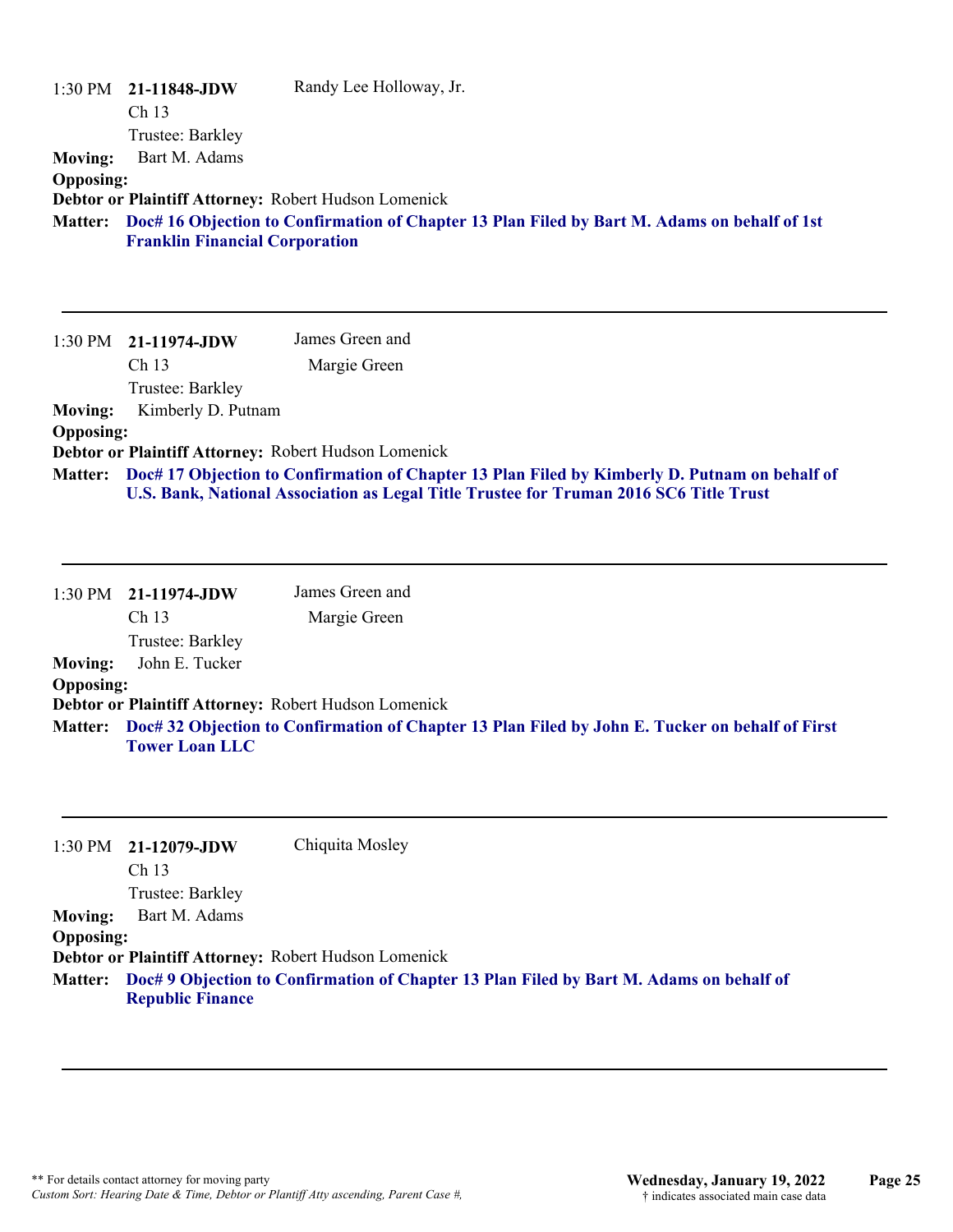|                  | $1:30 \text{ PM}$ 21-12407-JDW | Dewayne Jones                                                                                   |
|------------------|--------------------------------|-------------------------------------------------------------------------------------------------|
|                  | Ch <sub>13</sub>               |                                                                                                 |
|                  | Trustee: Barkley               |                                                                                                 |
| <b>Moving:</b>   | Robert Hudson Lomenick Jr.     |                                                                                                 |
| <b>Opposing:</b> |                                |                                                                                                 |
|                  |                                | Debtor or Plaintiff Attorney: Robert Hudson Lomenick                                            |
|                  |                                | Matter: Doc# 9 Motion to Impose Automatic Stay Filed by Robert Hudson Lomenick Jr. on behalf of |
|                  |                                | Dewayne Jones. (Attachments: #1 Affidavit #2 Matrix)                                            |
|                  |                                |                                                                                                 |
|                  |                                |                                                                                                 |

|                  | $1:30 \text{ PM}$ 17-13798-JDW                        | Constance A. Bean                                                                      |
|------------------|-------------------------------------------------------|----------------------------------------------------------------------------------------|
|                  | Ch <sub>13</sub>                                      |                                                                                        |
|                  | Trustee: Barkley                                      |                                                                                        |
| <b>Moving:</b>   |                                                       |                                                                                        |
| <b>Opposing:</b> |                                                       |                                                                                        |
|                  | <b>Debtor or Plaintiff Attorney: Jimmy E. McElroy</b> |                                                                                        |
| <b>Matter:</b>   |                                                       | Doc# 39 Trustee's Notice and Motion to Dismiss Case for Failure to Make Plan Payments. |
|                  | Responses due by 12/2/2021.                           |                                                                                        |

| $1:30$ PM        | 18-12293-JDW                                   | <b>Betty Germain Pegues-Mays</b>                                                       |
|------------------|------------------------------------------------|----------------------------------------------------------------------------------------|
|                  | Ch <sub>13</sub>                               |                                                                                        |
|                  | Trustee: Barkley                               |                                                                                        |
| <b>Moving:</b>   |                                                |                                                                                        |
| <b>Opposing:</b> |                                                |                                                                                        |
|                  | Debtor or Plaintiff Attorney: Jimmy E. McElroy |                                                                                        |
| <b>Matter:</b>   | Responses due by 11/1/2021.                    | Doc# 51 Trustee's Notice and Motion to Dismiss Case for Failure to Make Plan Payments. |

| 1:30 PM          | 18-13308-JDW                                   | Cynthia Marie Brown                                                                         |
|------------------|------------------------------------------------|---------------------------------------------------------------------------------------------|
|                  | Ch <sub>13</sub>                               |                                                                                             |
|                  | Trustee: Barkley                               |                                                                                             |
| <b>Moving:</b>   | Jimmy E. McElroy                               |                                                                                             |
| <b>Opposing:</b> |                                                |                                                                                             |
|                  | Debtor or Plaintiff Attorney: Jimmy E. McElroy |                                                                                             |
| <b>Matter:</b>   |                                                | Doc# 29 Debtor Certification and Motion for Entry of Chapter 13 Discharge Pursuant to 11    |
|                  |                                                | U.S.C. Section 1328(a) and (h) Filed by Jimmy E. McElroy on behalf of Cynthia Marie Brown   |
|                  |                                                | RE: (related document(s)1 Voluntary Petition (Chapter 13) filed by Debtor Cynthia Marie     |
|                  |                                                | Brown). Objections to Chapter 13 Debtor(s) Certification and Motion For Entry Of Chapter 13 |
|                  |                                                | Discharge due 12/27/2021. (McElroy, Jimmy)                                                  |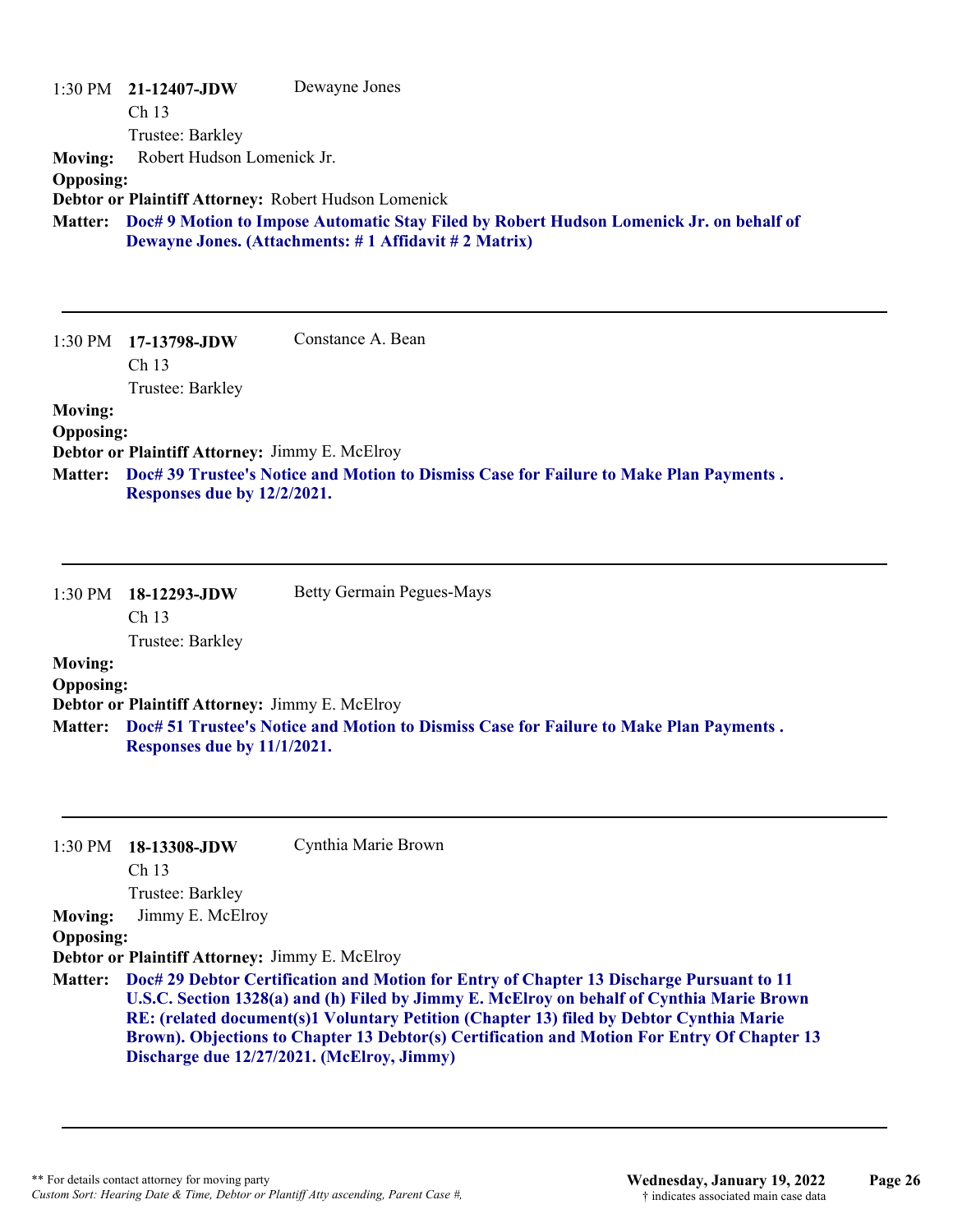|                  | $1:30 \text{ PM}$ 19-10386-JDW | Dorothy Ann Wright                                                                        |
|------------------|--------------------------------|-------------------------------------------------------------------------------------------|
|                  | Ch <sub>13</sub>               |                                                                                           |
|                  | Trustee: Barkley               |                                                                                           |
| <b>Moving:</b>   | Lisa Johns                     |                                                                                           |
| <b>Opposing:</b> |                                |                                                                                           |
|                  |                                | Debtor or Plaintiff Attorney: Jimmy E. McElroy                                            |
| <b>Matter:</b>   |                                | Doc# 60 Application to Compromise Controversy Filed by Lisa S. Johns on behalf of Lisa S. |
|                  | Johns.                         |                                                                                           |

|                  | $1:30 \text{ PM}$ 19-12575-JDW                        | Candace Marie Davis                                                                          |
|------------------|-------------------------------------------------------|----------------------------------------------------------------------------------------------|
|                  | Ch <sub>13</sub>                                      |                                                                                              |
|                  | Trustee: Barkley                                      |                                                                                              |
| <b>Moving:</b>   | Jimmy E. McElroy                                      |                                                                                              |
| <b>Opposing:</b> |                                                       |                                                                                              |
|                  | <b>Debtor or Plaintiff Attorney: Jimmy E. McElroy</b> |                                                                                              |
|                  | (McElroy, Jimmy)                                      | Matter: Doc# 32 Motion to Borrow Filed by Jimmy E. McElroy on behalf of Candace Marie Davis. |

|                  | 1:30 PM 19-12895-JDW | Stacye Elizabeth Thomas                                                                                                                                               |
|------------------|----------------------|-----------------------------------------------------------------------------------------------------------------------------------------------------------------------|
|                  | Ch <sub>13</sub>     |                                                                                                                                                                       |
|                  | Trustee: Barkley     |                                                                                                                                                                       |
| <b>Moving:</b>   |                      |                                                                                                                                                                       |
| <b>Opposing:</b> |                      |                                                                                                                                                                       |
|                  |                      | Debtor or Plaintiff Attorney: Jimmy E. McElroy                                                                                                                        |
| <b>Matter:</b>   |                      | Doc# 15 Trustees Notice and Motion to Dismiss Case for Failure to Make Plan Payments.<br>Responses due by 12/2/2021. Modified on 11/10/2021 resp ddl per Amended Doc. |

|                  | $1:30 \text{ PM}$ 19-14366-JDW                                                                                               | Clarence E. Dennis and |
|------------------|------------------------------------------------------------------------------------------------------------------------------|------------------------|
|                  | Ch <sub>13</sub>                                                                                                             | Nikola C Dennis        |
|                  | Trustee: Barkley                                                                                                             |                        |
| <b>Moving:</b>   |                                                                                                                              |                        |
| <b>Opposing:</b> |                                                                                                                              |                        |
|                  | <b>Debtor or Plaintiff Attorney: Jimmy E. McElroy</b>                                                                        |                        |
|                  | Matter: Doc# 72 Trustee's Notice and Motion to Dismiss Case for Failure to Make Plan Payments.<br>Responses due by 1/3/2022. |                        |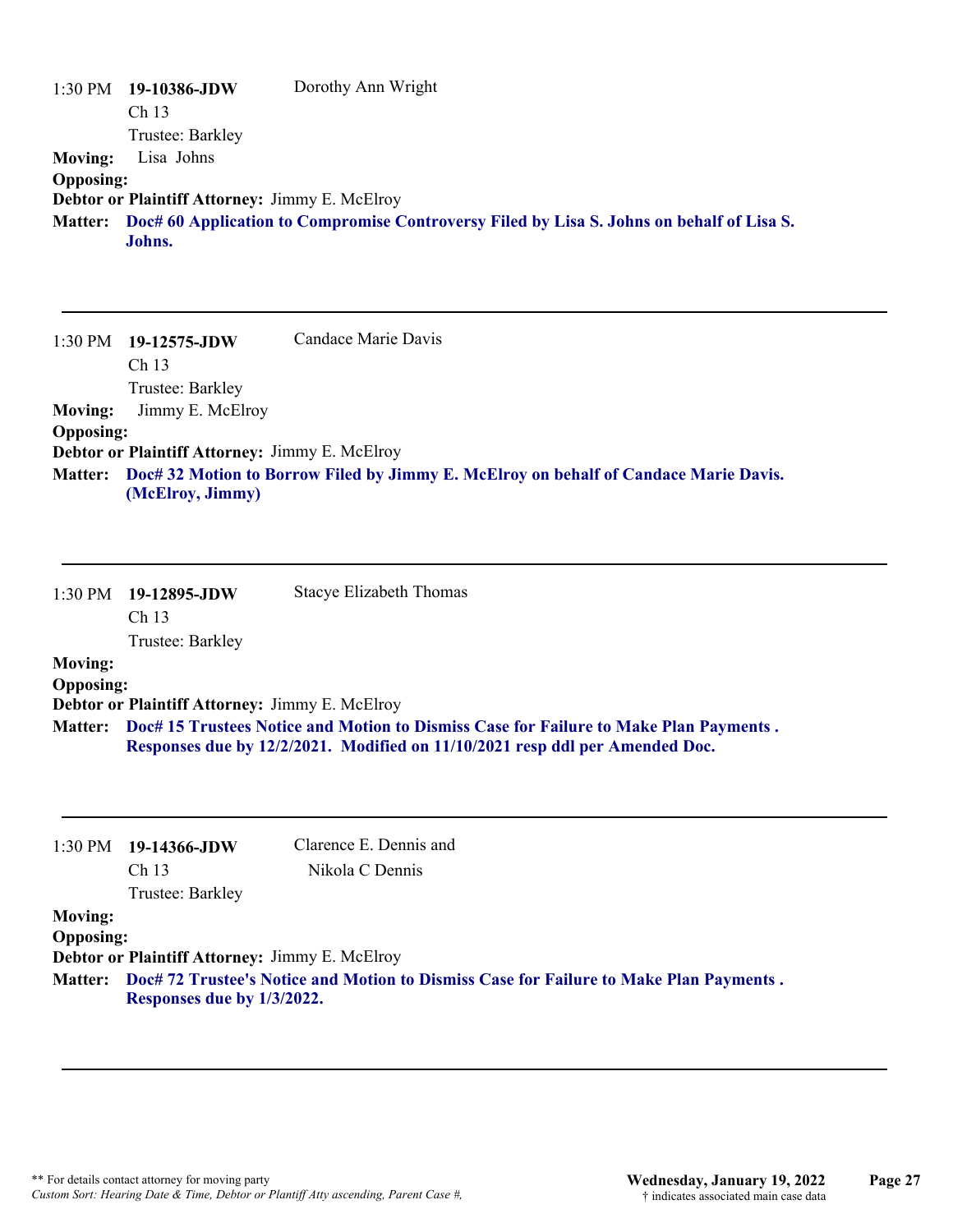|                  | 1:30 PM 19-14598-JDW        | Juanita McNeil                                                                         |
|------------------|-----------------------------|----------------------------------------------------------------------------------------|
|                  | Ch <sub>13</sub>            |                                                                                        |
|                  | Trustee: Barkley            |                                                                                        |
| <b>Moving:</b>   |                             |                                                                                        |
| <b>Opposing:</b> |                             |                                                                                        |
|                  |                             | <b>Debtor or Plaintiff Attorney: Jimmy E. McElroy</b>                                  |
| <b>Matter:</b>   | Responses due by 12/2/2021. | Doc# 47 Trustee's Notice and Motion to Dismiss Case for Failure to Make Plan Payments. |
|                  |                             |                                                                                        |

| 1:30 PM          | 20-11089-JDW                                   | Cassandra M. Jamison                                                                   |
|------------------|------------------------------------------------|----------------------------------------------------------------------------------------|
|                  | Ch <sub>13</sub>                               |                                                                                        |
|                  | Trustee: Barkley                               |                                                                                        |
| <b>Moving:</b>   |                                                |                                                                                        |
| <b>Opposing:</b> |                                                |                                                                                        |
|                  | Debtor or Plaintiff Attorney: Jimmy E. McElroy |                                                                                        |
| <b>Matter:</b>   | Responses due by 12/2/2021.                    | Doc# 47 Trustee's Notice and Motion to Dismiss Case for Failure to Make Plan Payments. |

|                  | $1:30$ PM $21-10450$ -JDW                             | Linda Maxine Burnett                                                                      |
|------------------|-------------------------------------------------------|-------------------------------------------------------------------------------------------|
|                  | Ch <sub>13</sub>                                      |                                                                                           |
|                  | Trustee: Barkley                                      |                                                                                           |
| <b>Moving:</b>   | Jimmy E. McElroy                                      |                                                                                           |
| <b>Opposing:</b> |                                                       |                                                                                           |
|                  | <b>Debtor or Plaintiff Attorney: Jimmy E. McElroy</b> |                                                                                           |
| <b>Matter:</b>   |                                                       | Doc# 30 Motion and Notice to Modify Confirmed Plan Filed by Jimmy E. McElroy on behalf of |
|                  |                                                       | Linda Maxine Burnett. Response due by 11/29/2021. (McElroy, Jimmy)                        |
|                  |                                                       |                                                                                           |

| 1:30 PM          | 21-10627-JDW                                   | Kenyetta R Merritt                                                                           |
|------------------|------------------------------------------------|----------------------------------------------------------------------------------------------|
|                  | Ch <sub>13</sub>                               |                                                                                              |
|                  | Trustee: Barkley                               |                                                                                              |
| <b>Moving:</b>   | Jimmy E. McElroy                               |                                                                                              |
| <b>Opposing:</b> |                                                |                                                                                              |
|                  | Debtor or Plaintiff Attorney: Jimmy E. McElroy |                                                                                              |
| <b>Matter:</b>   |                                                | Doc# 42 Motion and Notice to Modify Confirmed Plan Filed by Jimmy E. McElroy on behalf of    |
|                  |                                                | Kenyetta R Merritt. Response due by 11/22/2021. (Attachments: #1 Exhibit A) (McElroy, Jimmy) |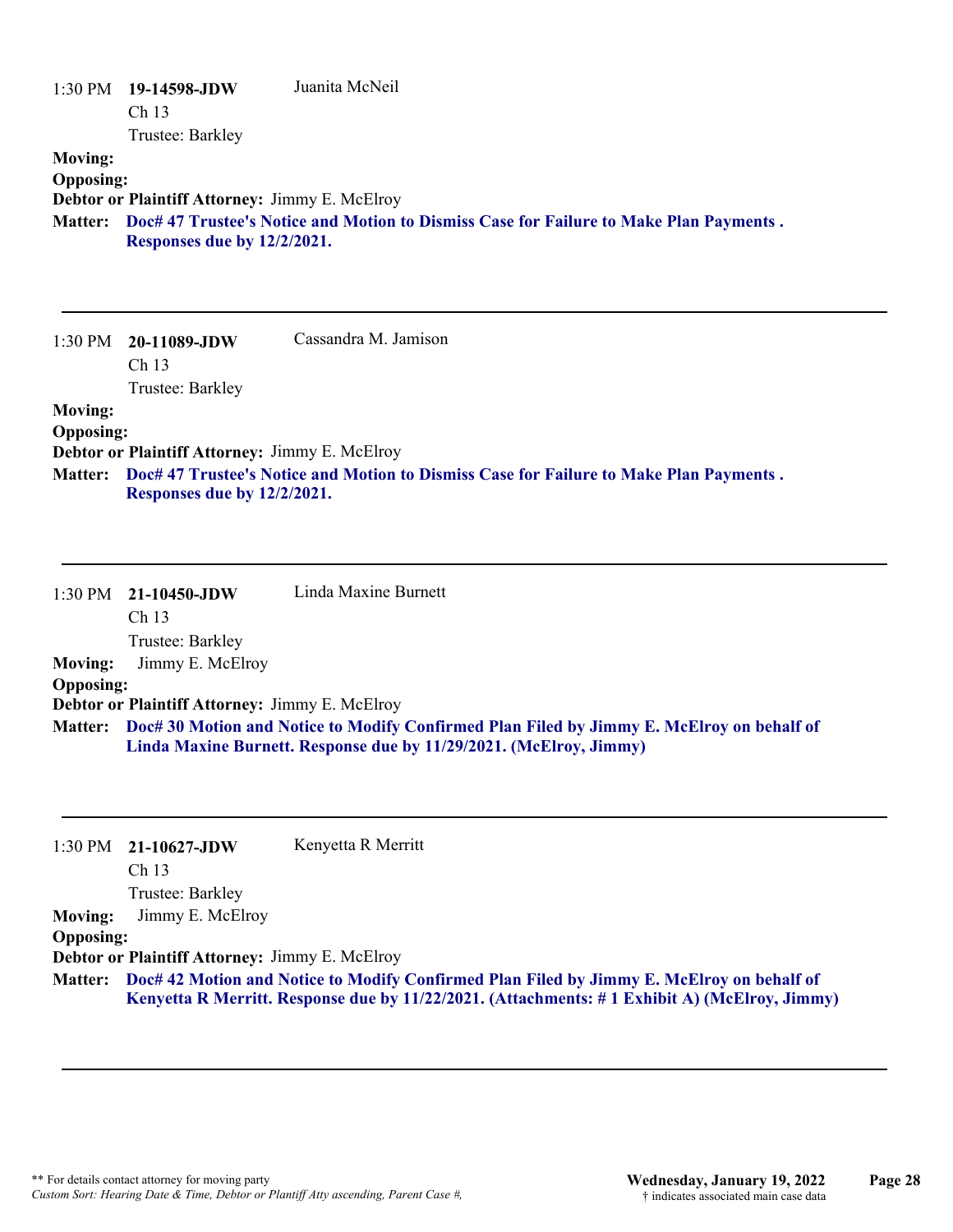|                  | $1:30 \text{ PM}$ 21-11126-JDW                 | Kjondro James                                                                     |
|------------------|------------------------------------------------|-----------------------------------------------------------------------------------|
|                  | Ch <sub>13</sub>                               |                                                                                   |
|                  | Trustee: Barkley                               |                                                                                   |
| <b>Moving:</b>   |                                                |                                                                                   |
| <b>Opposing:</b> |                                                |                                                                                   |
|                  | Debtor or Plaintiff Attorney: Jimmy E. McElroy |                                                                                   |
| <b>Matter:</b>   |                                                | Doc# 20 Trustee's Notice and Motion to Dismiss Case. Responses due by 10/15/2021. |
|                  |                                                |                                                                                   |
|                  |                                                |                                                                                   |

|                  | $1:30 \text{ PM}$ 21-11452-JDW                 | Paris Denise Griffin                                                                                |
|------------------|------------------------------------------------|-----------------------------------------------------------------------------------------------------|
|                  | Ch 13                                          |                                                                                                     |
|                  | Trustee: Barkley                               |                                                                                                     |
| <b>Moving:</b>   | Locke D. Barkley                               |                                                                                                     |
| <b>Opposing:</b> |                                                |                                                                                                     |
|                  | Debtor or Plaintiff Attorney: Jimmy E. McElroy |                                                                                                     |
|                  |                                                | Matter: Doc# 19 Objection to Confirmation of Chapter 13 Plan Filed by Locke D. Barkley on behalf of |
|                  | <b>Locke D. Barkley</b>                        |                                                                                                     |

|                  | $1:30$ PM $21-11471$ -JDW                                                                                                                                                                                        | Jimmie O. Hood and |
|------------------|------------------------------------------------------------------------------------------------------------------------------------------------------------------------------------------------------------------|--------------------|
|                  | Ch <sub>13</sub>                                                                                                                                                                                                 | Lana B. Hood       |
|                  | Trustee: Barkley                                                                                                                                                                                                 |                    |
| <b>Moving:</b>   | Karen A. Maxcy                                                                                                                                                                                                   |                    |
| <b>Opposing:</b> |                                                                                                                                                                                                                  |                    |
|                  | Debtor or Plaintiff Attorney: Jimmy E. McElroy                                                                                                                                                                   |                    |
|                  | Matter: Doc# 31 Motion for Relief from Stay and Motion to Abandon. Filed by Karen A. Maxcy on behalf<br>of Rocket Mortgage, LLC F/K/A Quicken Loans, LLC F/K/A Quicken Loans Inc. Entered on<br>Docket by: (MRH) |                    |

|                  | $1:30 \text{ PM}$ 21-11618-JDW                        | Danny Dewayne Burton                                                                     |
|------------------|-------------------------------------------------------|------------------------------------------------------------------------------------------|
|                  | Ch <sub>13</sub>                                      |                                                                                          |
|                  | Trustee: Barkley                                      |                                                                                          |
| <b>Moving:</b>   | Locke D. Barkley                                      |                                                                                          |
| <b>Opposing:</b> |                                                       |                                                                                          |
|                  | <b>Debtor or Plaintiff Attorney: Jimmy E. McElroy</b> |                                                                                          |
| <b>Matter:</b>   | behalf of Locke D. Barkley                            | Doc# 16 Objection to Confirmation of Chapter 13 Plan (Dkt.) Filed by Locke D. Barkley on |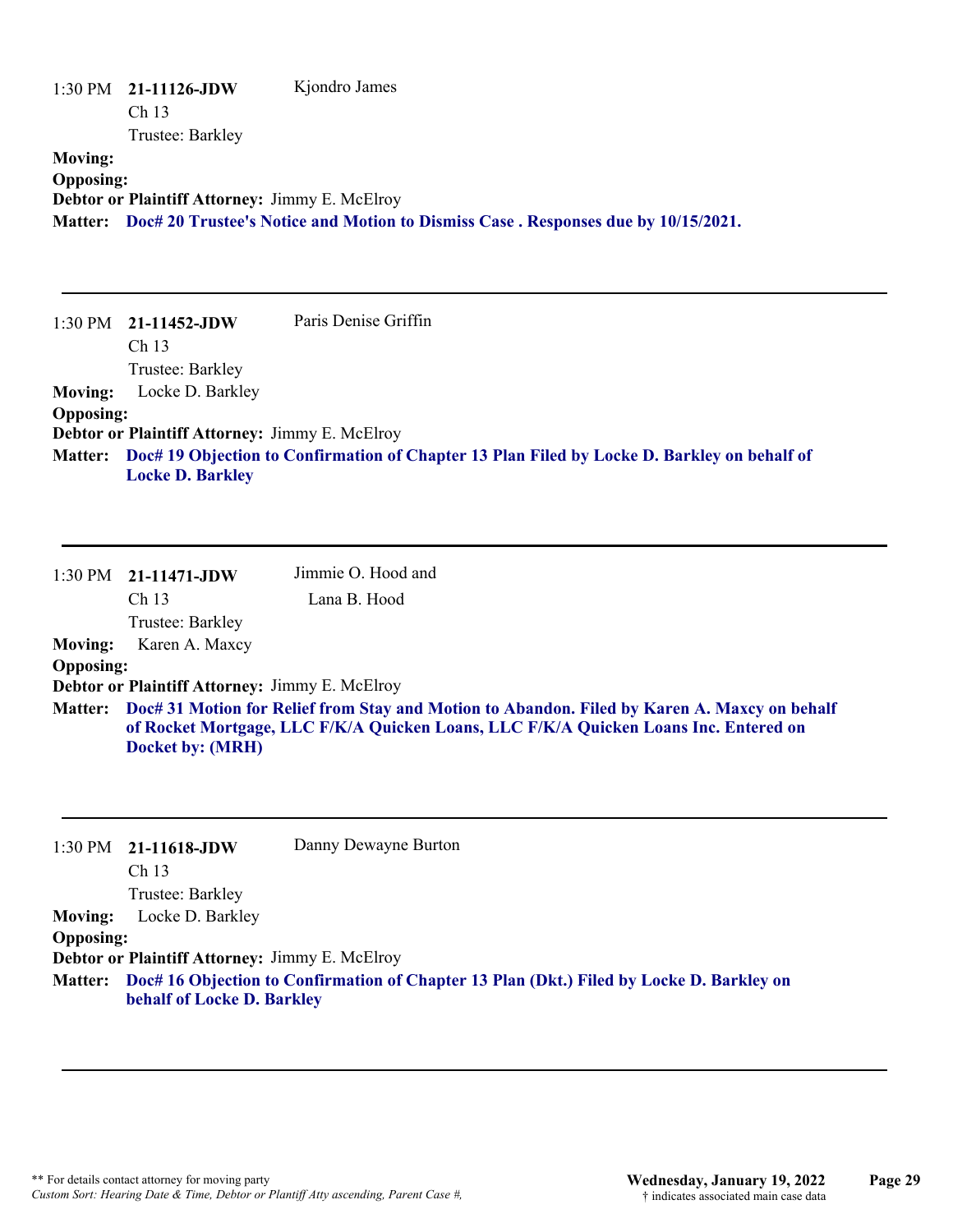|                  | $1:30 \text{ PM}$ 21-11619-JDW                        | Marcus Dewayne Powell                                                                            |
|------------------|-------------------------------------------------------|--------------------------------------------------------------------------------------------------|
|                  | Ch <sub>13</sub>                                      |                                                                                                  |
|                  | Trustee: Barkley                                      |                                                                                                  |
| <b>Moving:</b>   | Eric C Miller                                         |                                                                                                  |
| <b>Opposing:</b> |                                                       |                                                                                                  |
|                  | <b>Debtor or Plaintiff Attorney: Jimmy E. McElroy</b> |                                                                                                  |
|                  | <b>MidFirt Bank</b>                                   | Matter: Doc# 22 Objection to Confirmation of Chapter 13 Plan Filed by Eric C Miller on behalf of |

|                  | $1:30 \text{ PM}$ 21-11685-JDW                        | Terrance Orlando Dunner                                                                                                               |  |
|------------------|-------------------------------------------------------|---------------------------------------------------------------------------------------------------------------------------------------|--|
|                  | Ch <sub>13</sub>                                      |                                                                                                                                       |  |
|                  | Trustee: Barkley                                      |                                                                                                                                       |  |
| <b>Moving:</b>   |                                                       |                                                                                                                                       |  |
| <b>Opposing:</b> |                                                       |                                                                                                                                       |  |
|                  | <b>Debtor or Plaintiff Attorney: Jimmy E. McElroy</b> |                                                                                                                                       |  |
| <b>Matter:</b>   |                                                       | Doc# 21 Trustees Notice and Motion to Dismiss Case. Responses due by 11/29/2021. Modified<br>obj ddl per Amended Doc 22 on 11/3/2021. |  |

|                  | $1:30 \text{ PM}$ 21-11910-JDW                        | Kirrea Shrell Allen                                                                                 |
|------------------|-------------------------------------------------------|-----------------------------------------------------------------------------------------------------|
|                  | Ch <sub>13</sub>                                      |                                                                                                     |
|                  | Trustee: Barkley                                      |                                                                                                     |
| <b>Moving:</b>   | Locke D. Barkley                                      |                                                                                                     |
| <b>Opposing:</b> |                                                       |                                                                                                     |
|                  | <b>Debtor or Plaintiff Attorney: Jimmy E. McElroy</b> |                                                                                                     |
|                  |                                                       | Matter: Doc# 10 Objection to Confirmation of Chapter 13 Plan Filed by Locke D. Barkley on behalf of |
|                  | <b>Locke D. Barkley</b>                               |                                                                                                     |

|                  | $1:30 \text{ PM}$ 21-11942-JDW                        | Marcus W. Brown                                                                                   |
|------------------|-------------------------------------------------------|---------------------------------------------------------------------------------------------------|
|                  | Ch <sub>13</sub>                                      |                                                                                                   |
|                  | Trustee: Barkley                                      |                                                                                                   |
| <b>Moving:</b>   | Olivia Spencer                                        |                                                                                                   |
| <b>Opposing:</b> |                                                       |                                                                                                   |
|                  | <b>Debtor or Plaintiff Attorney: Jimmy E. McElroy</b> |                                                                                                   |
| <b>Matter:</b>   |                                                       | Doc# 16 Objection to Confirmation of Chapter 13 Plan Filed by Olivia Spencer on behalf of Conn    |
|                  |                                                       | Appliances, Inc. d/b/a Conns HomePlus as servicer-in-fact and attorney-in-fact for Conn Credit I, |
|                  | LP                                                    |                                                                                                   |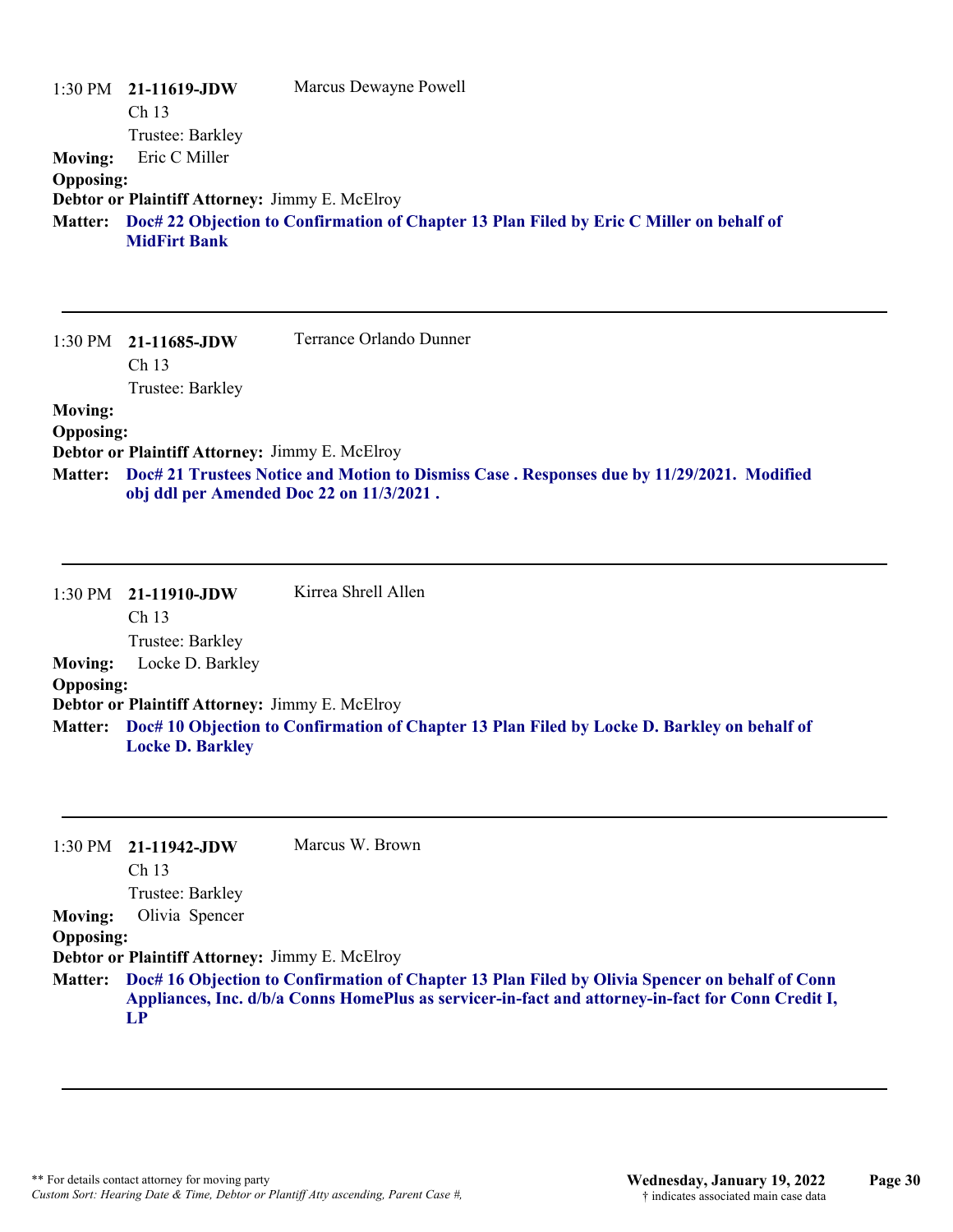|                  | $1:30 \text{ PM}$ 21-11984-JDW                 | <b>Ashley Latrice Willis</b>                                                             |
|------------------|------------------------------------------------|------------------------------------------------------------------------------------------|
|                  | Ch <sub>13</sub>                               |                                                                                          |
|                  | Trustee: Barkley                               |                                                                                          |
| <b>Moving:</b>   | Locke D. Barkley                               |                                                                                          |
| <b>Opposing:</b> |                                                |                                                                                          |
|                  | Debtor or Plaintiff Attorney: Jimmy E. McElroy |                                                                                          |
| <b>Matter:</b>   |                                                | Doc# 18 Objection to Confirmation of Chapter 13 Plan (Second Amended Plan Dkt.) Filed by |
|                  |                                                | Locke D. Barkley on behalf of Locke D. Barkley                                           |
|                  |                                                |                                                                                          |

|                  | $1:30 \text{ PM}$ 21-12024-JDW                 | Tamika Whitaker                                                                                       |
|------------------|------------------------------------------------|-------------------------------------------------------------------------------------------------------|
|                  | Ch <sub>13</sub>                               |                                                                                                       |
|                  | Trustee: Barkley                               |                                                                                                       |
| <b>Moving:</b>   | Locke D. Barkley                               |                                                                                                       |
| <b>Opposing:</b> |                                                |                                                                                                       |
|                  | Debtor or Plaintiff Attorney: Jimmy E. McElroy |                                                                                                       |
|                  |                                                | Matter: Doc# 17 Objection to Confirmation of Chapter 13 Plan (First Amended Plan Dkt.) Filed by Locke |
|                  | D. Barkley on behalf of Locke D. Barkley       |                                                                                                       |

|                  | 1:30 PM 21-12083-JDW                                  | Robert E. Jackson, Jr. and                                                                          |
|------------------|-------------------------------------------------------|-----------------------------------------------------------------------------------------------------|
|                  | Ch 13                                                 | Patricia A. Jackson                                                                                 |
|                  | Trustee: Barkley                                      |                                                                                                     |
| <b>Moving:</b>   | Locke D. Barkley                                      |                                                                                                     |
| <b>Opposing:</b> |                                                       |                                                                                                     |
|                  | <b>Debtor or Plaintiff Attorney: Jimmy E. McElroy</b> |                                                                                                     |
|                  | <b>Locke D. Barkley</b>                               | Matter: Doc# 14 Objection to Confirmation of Chapter 13 Plan Filed by Locke D. Barkley on behalf of |

|                  | $1:30 \text{ PM}$ 21-12141-JDW                        | Willie James Thompson                                                                                 |
|------------------|-------------------------------------------------------|-------------------------------------------------------------------------------------------------------|
|                  | Ch 13                                                 |                                                                                                       |
|                  | Trustee: Barkley                                      |                                                                                                       |
| <b>Moving:</b>   | Locke D. Barkley                                      |                                                                                                       |
| <b>Opposing:</b> |                                                       |                                                                                                       |
|                  | <b>Debtor or Plaintiff Attorney: Jimmy E. McElroy</b> |                                                                                                       |
|                  |                                                       | Matter: Doc# 18 Objection to Confirmation of Chapter 13 Plan (First Amended Plan Dkt.) Filed by Locke |
|                  | D. Barkley on behalf of Locke D. Barkley              |                                                                                                       |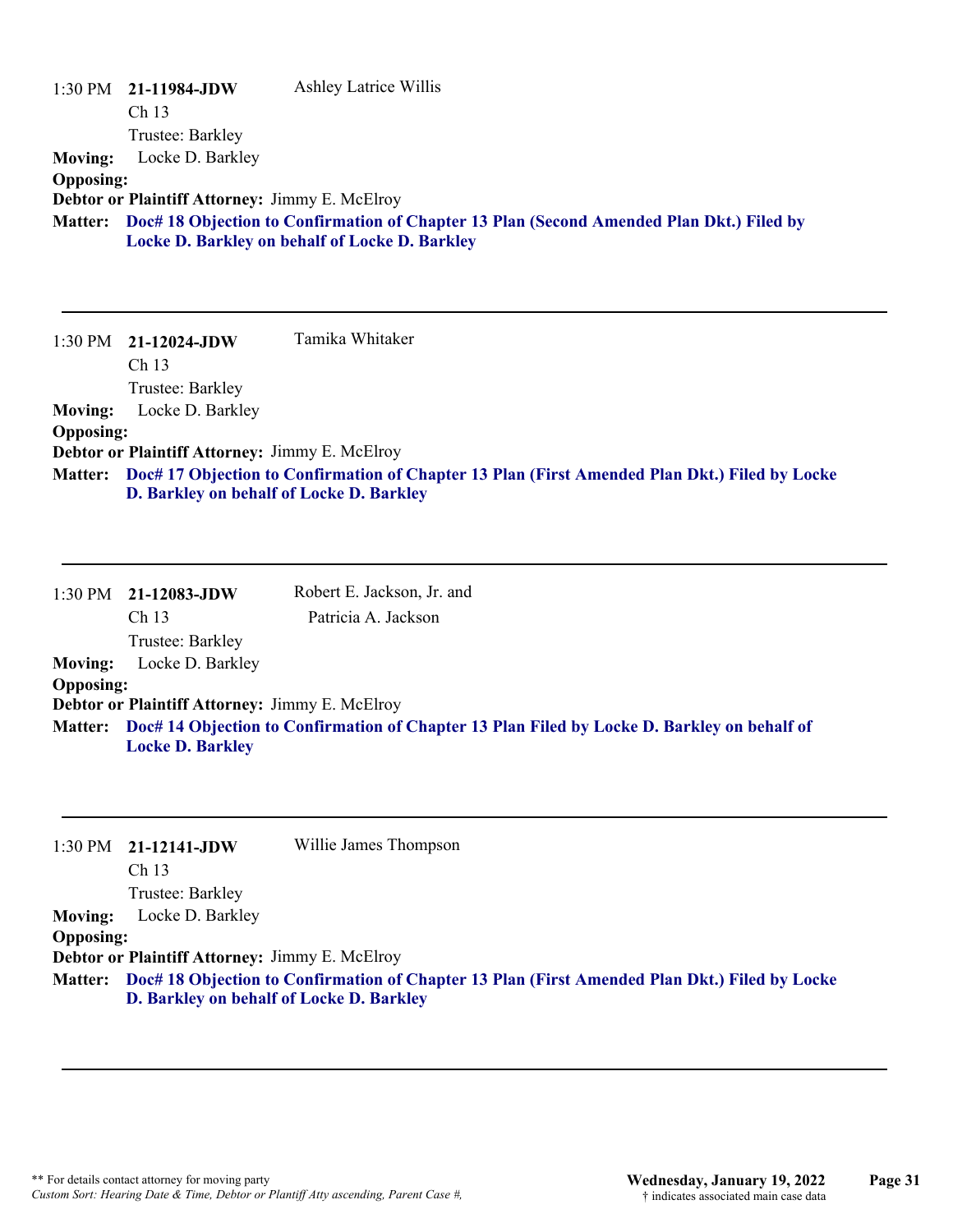| <b>Moving:</b><br><b>Opposing:</b><br><b>Matter:</b> | 1:30 PM 21-12183-JDW<br>Ch <sub>13</sub><br>Trustee: Barkley<br>Olivia Spencer<br>Debtor or Plaintiff Attorney: Jimmy E. McElroy<br><b>Motor Credit Company LLC</b> | Jeffrey Banks and<br>Erica Banks<br>Doc# 18 Objection to Confirmation of Chapter 13 Plan Filed by Olivia Spencer on behalf of Ford |
|------------------------------------------------------|---------------------------------------------------------------------------------------------------------------------------------------------------------------------|------------------------------------------------------------------------------------------------------------------------------------|
| 1:30 PM                                              | 21-12207-JDW<br>Ch 13<br>Trustee: Barkley                                                                                                                           | Kenyatte Newson and<br>Kenmeka Deneatrice Rayford                                                                                  |
| <b>Moving:</b>                                       | Locke D. Barkley                                                                                                                                                    |                                                                                                                                    |
| <b>Opposing:</b>                                     | Debtor or Plaintiff Attorney: Jimmy E. McElroy                                                                                                                      |                                                                                                                                    |
| <b>Matter:</b>                                       | <b>Locke D. Barkley</b>                                                                                                                                             | Doc# 17 Objection to Confirmation of Chapter 13 Plan Filed by Locke D. Barkley on behalf of                                        |
|                                                      | 1:30 PM 21-12207-JDW                                                                                                                                                | Kenyatte Newson and                                                                                                                |
|                                                      | Ch 13                                                                                                                                                               | Kenmeka Deneatrice Rayford                                                                                                         |
|                                                      | Trustee: Barkley                                                                                                                                                    |                                                                                                                                    |
| <b>Moving:</b><br><b>Opposing:</b>                   | Kelli Michelle Stevens                                                                                                                                              |                                                                                                                                    |
|                                                      | Debtor or Plaintiff Attorney: Jimmy E. McElroy                                                                                                                      |                                                                                                                                    |
| <b>Matter:</b>                                       | of Gulfco of Mississippi LLC                                                                                                                                        | Doc# 18 Objection to Confirmation of Chapter 13 Plan Filed by Kelli Michelle Stevens on behalf                                     |
| 1:30 PM                                              | 17-12190-JDW<br>Ch <sub>13</sub><br>Trustee: Barkley                                                                                                                | Ruthie Lean Boyd                                                                                                                   |
| <b>Moving:</b><br><b>Opposing:</b><br><b>Matter:</b> | Debtor or Plaintiff Attorney: Heidi Schneller Milam<br>Responses due by 12/2/2021.                                                                                  | Doc# 59 Trustee's Notice and Motion to Dismiss Case for Failure to Make Plan Payments.                                             |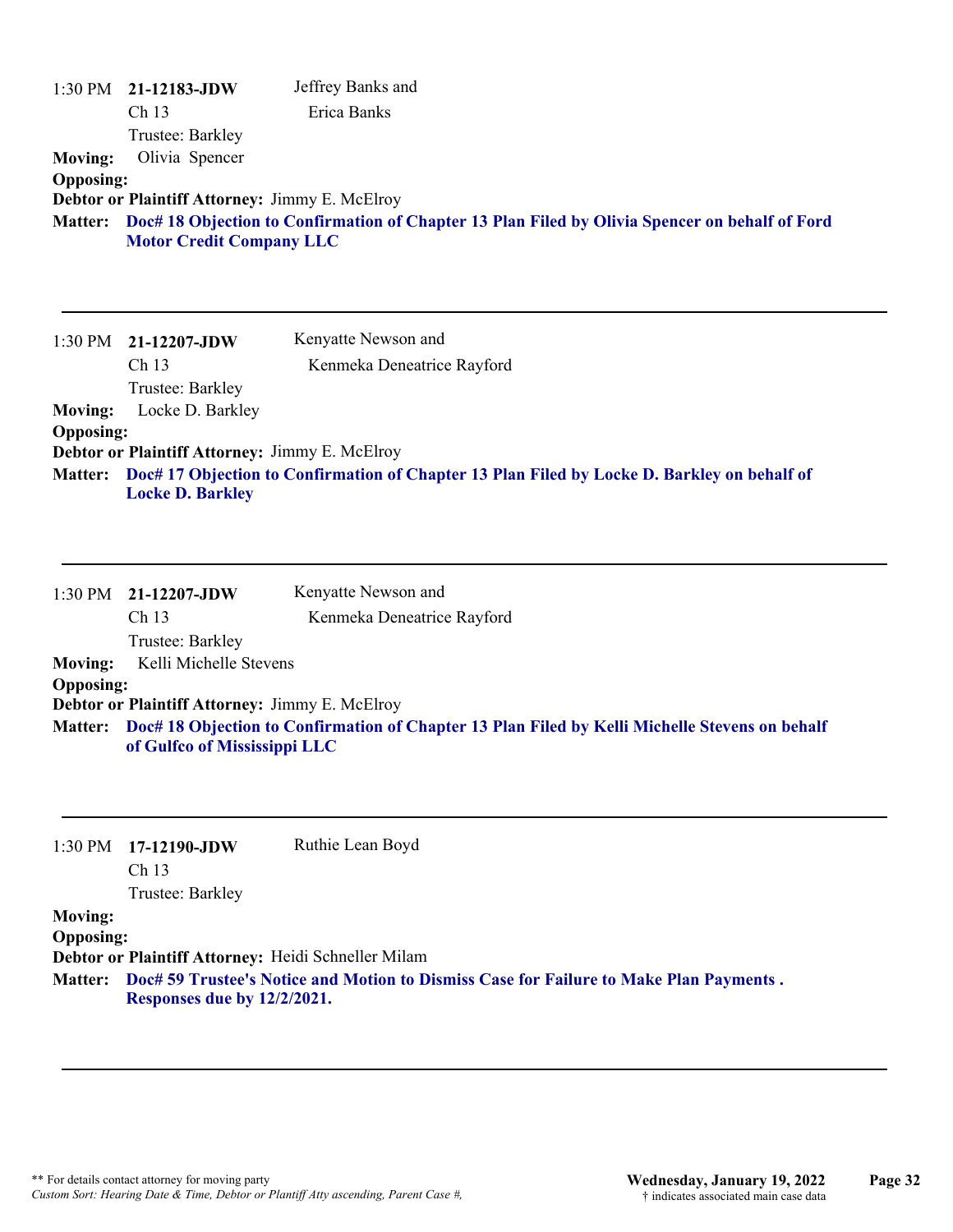| $1:30$ PM<br><b>Moving:</b><br><b>Opposing:</b><br><b>Matter:</b> | 18-11868-JDW<br>Ch 13<br>Trustee: Vardaman<br>Heidi Schneller Milam<br>Debtor or Plaintiff Attorney: Heidi Schneller Milam      | Waymon Wayne Barber and<br>Sudora Suzette Barber<br>Doc# 48 Motion and Notice to Modify Confirmed Plan Filed by Heidi Schneller Milam on behalf<br>of Sudora Suzette Barber, Waymon Wayne Barber. Response due by 12/1/2021. |
|-------------------------------------------------------------------|---------------------------------------------------------------------------------------------------------------------------------|------------------------------------------------------------------------------------------------------------------------------------------------------------------------------------------------------------------------------|
| 1:30 PM                                                           | 18-13253-JDW<br>Ch 13<br>Trustee: Barkley                                                                                       | Takesha Lovell Faulkner                                                                                                                                                                                                      |
| <b>Moving:</b><br><b>Opposing:</b><br><b>Matter:</b>              | Debtor or Plaintiff Attorney: Heidi Schneller Milam<br>Responses due by 12/2/2021.                                              | Doc# 53 Trustee's Notice and Motion to Dismiss Case for Failure to Make Plan Payments.                                                                                                                                       |
| 1:30 PM<br><b>Moving:</b><br><b>Opposing:</b><br><b>Matter:</b>   | 19-14199-JDW<br>Ch 13<br>Trustee: Barkley<br>Debtor or Plaintiff Attorney: Heidi Schneller Milam<br>Responses due by 12/2/2021. | Jocelyn S Bougard<br>Doc# 32 Trustee's Notice and Motion to Dismiss Case for Failure to Make Plan Payments.                                                                                                                  |

1:30 PM **19-14335-JDW**  Ch 13 Alice A Julius

Trustee: Barkley

### **Moving:**

**Opposing:**

**Debtor or Plaintiff Attorney:** Heidi Schneller Milam

**Doc# 44 Trustee's Notice and Motion to Dismiss Case for Failure to Make Plan Payments . Matter: Responses due by 12/2/2021.**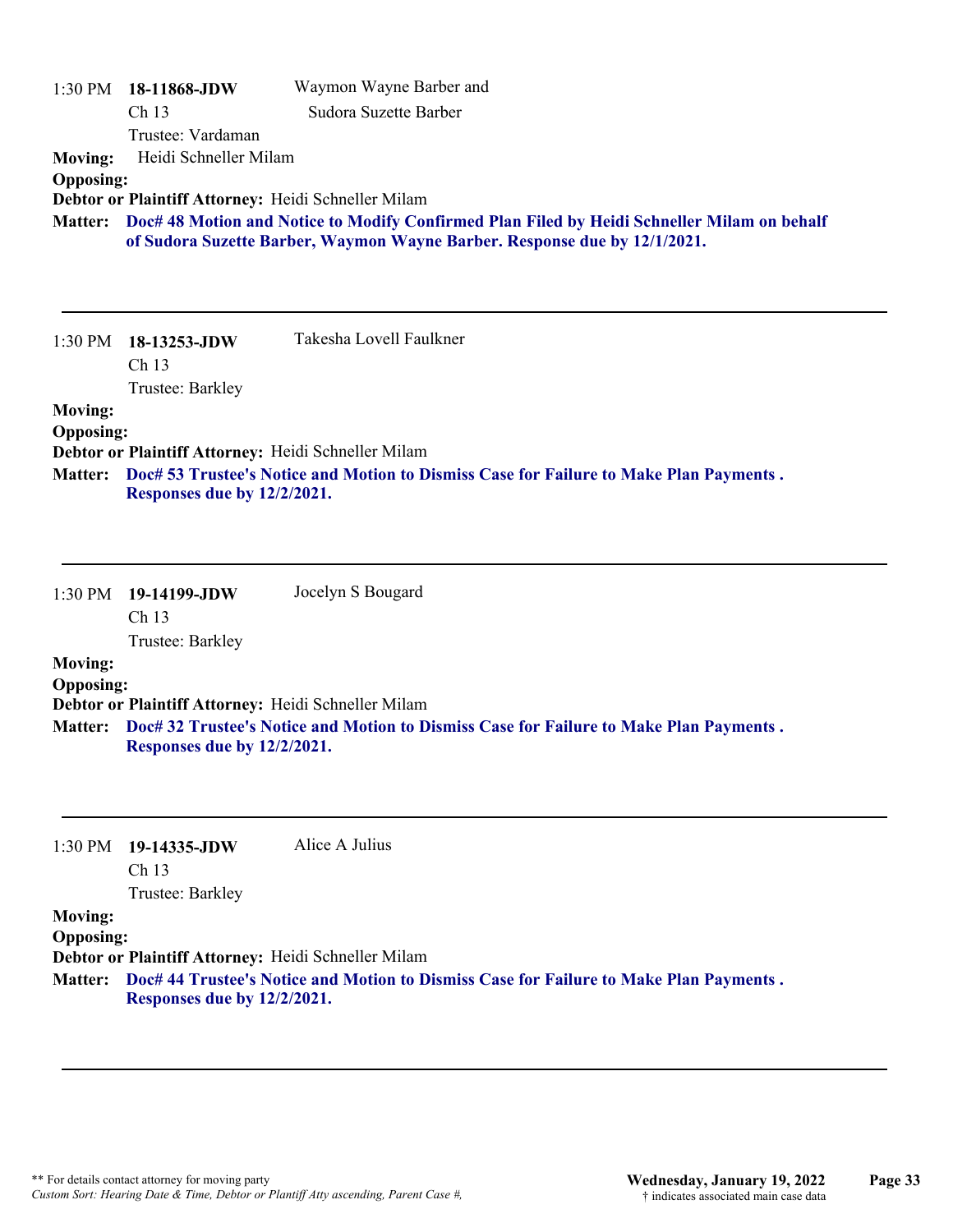|                  | $1:30 \text{ PM}$ 20-10644-JDW                      | Moncil L Mims                                                                                      |
|------------------|-----------------------------------------------------|----------------------------------------------------------------------------------------------------|
|                  | Ch <sub>13</sub>                                    |                                                                                                    |
|                  | Trustee: Barkley                                    |                                                                                                    |
| Moving:          | Heidi Schneller Milam                               |                                                                                                    |
| <b>Opposing:</b> |                                                     |                                                                                                    |
|                  | Debtor or Plaintiff Attorney: Heidi Schneller Milam |                                                                                                    |
|                  |                                                     | Matter: Doc# 38 Motion To Suspend Plan Payments Filed by Heidi Schneller Milam on behalf of Moncil |
|                  | L Mims.                                             |                                                                                                    |

|                  | $1:30 \text{ PM}$ 20-10657-JDW                      | Therix Terrance Weaver, Sr.                                                            |
|------------------|-----------------------------------------------------|----------------------------------------------------------------------------------------|
|                  | Ch <sub>13</sub>                                    |                                                                                        |
|                  | Trustee: Barkley                                    |                                                                                        |
| <b>Moving:</b>   |                                                     |                                                                                        |
| <b>Opposing:</b> |                                                     |                                                                                        |
|                  | Debtor or Plaintiff Attorney: Heidi Schneller Milam |                                                                                        |
| <b>Matter:</b>   | Responses due by 12/2/2021.                         | Doc# 44 Trustee's Notice and Motion to Dismiss Case for Failure to Make Plan Payments. |

|                  | $1:30 \text{ PM}$ 21-10177-JDW                      | Latrice Nicole Robinson                                                                                 |
|------------------|-----------------------------------------------------|---------------------------------------------------------------------------------------------------------|
|                  | Ch <sub>13</sub>                                    |                                                                                                         |
|                  | Trustee: Barkley                                    |                                                                                                         |
| <b>Moving:</b>   | Heidi Schneller Milam                               |                                                                                                         |
| <b>Opposing:</b> |                                                     |                                                                                                         |
|                  | Debtor or Plaintiff Attorney: Heidi Schneller Milam |                                                                                                         |
|                  | <b>Filed by Heidi Schneller Milam.</b>              | Matter: Doc# 35 Application for Compensation for Heidi Schneller Milam, Attorney, Fee: .00, Expenses: . |

|                  | 1:30 PM 21-11139-JDW                                | Charles Adrian Austin, Jr.                                                                         |
|------------------|-----------------------------------------------------|----------------------------------------------------------------------------------------------------|
|                  | Ch <sub>13</sub>                                    |                                                                                                    |
|                  | Trustee: Barkley                                    |                                                                                                    |
| <b>Moving:</b>   | Locke D. Barkley                                    |                                                                                                    |
| <b>Opposing:</b> |                                                     |                                                                                                    |
|                  | Debtor or Plaintiff Attorney: Heidi Schneller Milam |                                                                                                    |
|                  | <b>Barkley on behalf of Locke D. Barkley</b>        | Matter: Doc# 62 Objection to Confirmation of Chapter 13 Plan (Amended Plan Dkt.) Filed by Locke D. |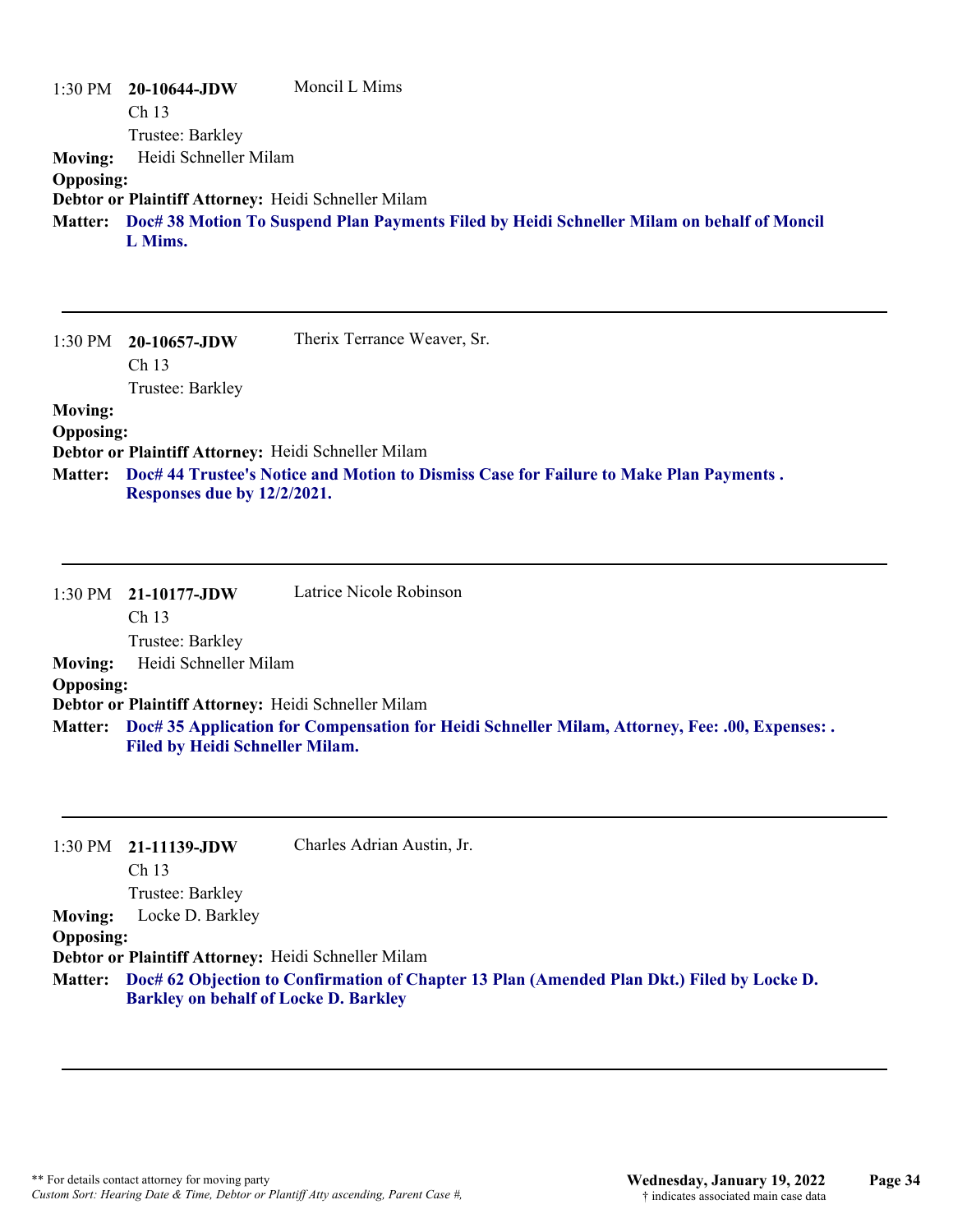|                  | $1:30 \text{ PM}$ 21-11601-JDW                      | Tarrell Lamar Hall                                                                          |
|------------------|-----------------------------------------------------|---------------------------------------------------------------------------------------------|
|                  | Ch <sub>13</sub>                                    |                                                                                             |
|                  | Trustee: Barkley                                    |                                                                                             |
| <b>Moving:</b>   | Locke D. Barkley                                    |                                                                                             |
| <b>Opposing:</b> |                                                     |                                                                                             |
|                  | Debtor or Plaintiff Attorney: Heidi Schneller Milam |                                                                                             |
| <b>Matter:</b>   |                                                     | Doc# 21 Objection to Confirmation of Chapter 13 Plan Filed by Locke D. Barkley on behalf of |
|                  | <b>Locke D. Barkley</b>                             |                                                                                             |

1:30 PM **21-11924-JDW**  Ch 13 Trustee: Barkley Jerry L Wilbourn **Moving:** Locke D. Barkley **Opposing: Debtor or Plaintiff Attorney:** Heidi Schneller Milam **Doc# 11 Objection to Confirmation of Chapter 13 Plan Filed by Locke D. Barkley on behalf of Matter: Locke D. Barkley**

1:30 PM **21-12001-JDW**  Ch 13 Trustee: Barkley Lula B Tate **Moving:** Locke D. Barkley **Opposing: Debtor or Plaintiff Attorney:** Heidi Schneller Milam **Doc# 13 Objection to Confirmation of Chapter 13 Plan Filed by Locke D. Barkley on behalf of Matter: Locke D. Barkley**

1:30 PM **21-12001-JDW**  Ch 13 Trustee: Barkley Lula B Tate **Moving:** Kelli Michelle Stevens **Opposing: Debtor or Plaintiff Attorney:** Heidi Schneller Milam **Doc# 16 Objection to Confirmation of Chapter 13 Plan Filed by Kelli Michelle Stevens on behalf Matter: of Gulfco of Mississippi LLC**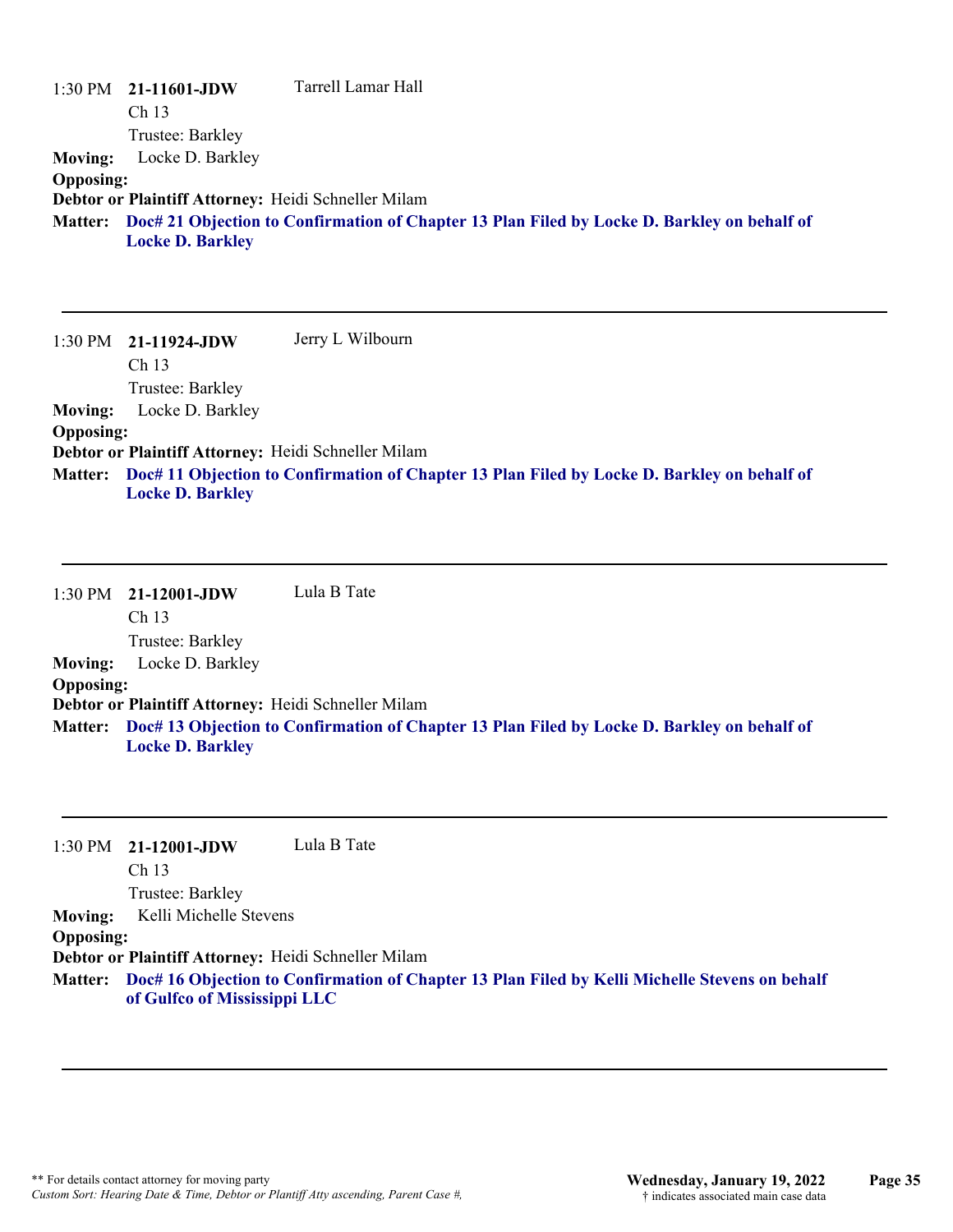|                  | $1:30 \text{ PM}$ 21-12216-JDW                      | Mely G Paulino                                                                                 |
|------------------|-----------------------------------------------------|------------------------------------------------------------------------------------------------|
|                  | Ch <sub>13</sub>                                    |                                                                                                |
|                  | Trustee: Barkley                                    |                                                                                                |
| <b>Moving:</b>   | Brittan Webb Robinson                               |                                                                                                |
| <b>Opposing:</b> |                                                     |                                                                                                |
|                  | Debtor or Plaintiff Attorney: Heidi Schneller Milam |                                                                                                |
|                  | behalf of First Heritage Credit                     | Matter: Doc# 11 Objection to Confirmation of Chapter 13 Plan Filed by Brittan Webb Robinson on |

1:30 PM **21-12216-JDW**  Ch 13 Trustee: Barkley Mely G Paulino **Moving:** Locke D. Barkley **Opposing: Debtor or Plaintiff Attorney:** Heidi Schneller Milam **Doc# 15 Objection to Confirmation of Chapter 13 Plan Filed by Locke D. Barkley on behalf of Matter: Locke D. Barkley**

|                  | 1:30 PM 21-11863-JDW<br>Ch <sub>13</sub>        | Mark Anthony Beechem                                                                                                                                           |
|------------------|-------------------------------------------------|----------------------------------------------------------------------------------------------------------------------------------------------------------------|
|                  | Trustee: Barkley                                |                                                                                                                                                                |
| <b>Moving:</b>   | Michael J. McCormick                            |                                                                                                                                                                |
| <b>Opposing:</b> |                                                 |                                                                                                                                                                |
|                  | Debtor or Plaintiff Attorney: R. Gawyn Mitchell |                                                                                                                                                                |
|                  |                                                 | Matter: Doc# 18 Objection to Confirmation of Chapter 13 Plan Filed by Michael J. McCormick on behalf<br>of U.S. BANK NATIONAL ASSOCIATION (McCormick, Michael) |

|                  | $1:30 \text{ PM}$ 19-10330-JDW                                                                                                                                                                                             | Gregory L Gardner and   |
|------------------|----------------------------------------------------------------------------------------------------------------------------------------------------------------------------------------------------------------------------|-------------------------|
|                  | Ch <sub>13</sub>                                                                                                                                                                                                           | <b>Brandy N Gardner</b> |
|                  | Trustee: Barkley                                                                                                                                                                                                           |                         |
| <b>Moving:</b>   | John S. Simpson                                                                                                                                                                                                            |                         |
| <b>Opposing:</b> |                                                                                                                                                                                                                            |                         |
|                  | Debtor or Plaintiff Attorney: Kevin F. O'Brien                                                                                                                                                                             |                         |
| <b>Matter:</b>   | Doc# 35 Motion for Relief from Stay 2013 GMC Yukon VIN: 1GKS1EEF9DR342410., Motion to<br>Abandon . Filed by John S. Simpson on behalf of Orion Federal Credit Union. (Attachments: #1<br><b>Exhibit #2 Proposed Order)</b> |                         |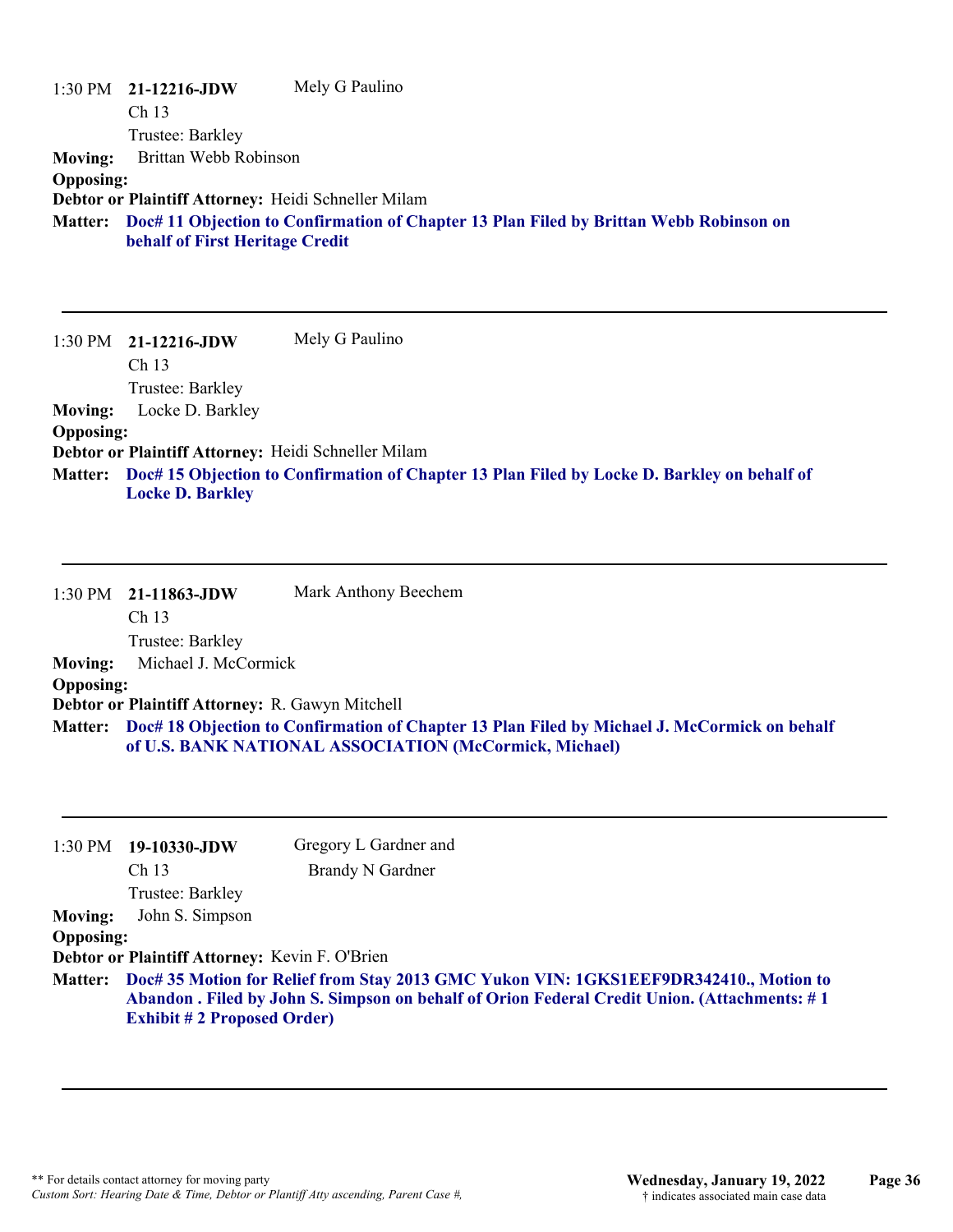|                                                      | $1:30 \text{ PM}$ 19-14729-JDW                                                | Sarah D. Miller                                                                                                                                                                                                                           |
|------------------------------------------------------|-------------------------------------------------------------------------------|-------------------------------------------------------------------------------------------------------------------------------------------------------------------------------------------------------------------------------------------|
|                                                      | Ch <sub>13</sub><br>Trustee: Barkley                                          |                                                                                                                                                                                                                                           |
| <b>Moving:</b>                                       | Karen A. Maxcy                                                                |                                                                                                                                                                                                                                           |
| <b>Opposing:</b>                                     |                                                                               |                                                                                                                                                                                                                                           |
|                                                      | Debtor or Plaintiff Attorney: Kevin F. O'Brien                                |                                                                                                                                                                                                                                           |
| <b>Matter:</b>                                       |                                                                               | Doc# 46 Motion for Relief from Stay and Certificate of Service., Motion to Abandon (7911<br>Ironwood Dr, Southaven, Mississippi 38671). Filed by Karen A. Maxcy on behalf of Freedom<br>Mortgage Corporation. (Attachments: #1 Exhibit A) |
|                                                      | 1:30 PM 20-10983-JDW<br>Ch <sub>13</sub><br>Trustee: Barkley                  | Ashley L. Milam                                                                                                                                                                                                                           |
| <b>Moving:</b><br><b>Opposing:</b><br><b>Matter:</b> | Debtor or Plaintiff Attorney: Kevin F. O'Brien<br>Responses due by 12/2/2021. | Doc# 39 Trustee's Notice and Motion to Dismiss Case for Failure to Make Plan Payments.                                                                                                                                                    |

|                  | 1:30 PM 21-11524-JDW                           | Kissie Q Roberts                                                                                      |
|------------------|------------------------------------------------|-------------------------------------------------------------------------------------------------------|
|                  | Ch <sub>13</sub>                               |                                                                                                       |
|                  | Trustee: Barkley                               |                                                                                                       |
| <b>Moving:</b>   | Locke D. Barkley                               |                                                                                                       |
| <b>Opposing:</b> |                                                |                                                                                                       |
|                  | Debtor or Plaintiff Attorney: Kevin F. O'Brien |                                                                                                       |
|                  | D. Barkley on behalf of Locke D. Barkley       | Matter: Doc# 37 Objection to Confirmation of Chapter 13 Plan (First Amended Plan Dkt.) Filed by Locke |

|                  | $1:30 \text{ PM}$ 21-12084-JDW                 | Cordairus C. Lemock                                                                                                                                                                                                                                      |
|------------------|------------------------------------------------|----------------------------------------------------------------------------------------------------------------------------------------------------------------------------------------------------------------------------------------------------------|
|                  | Ch <sub>13</sub>                               |                                                                                                                                                                                                                                                          |
|                  | Trustee: Barkley                               |                                                                                                                                                                                                                                                          |
| <b>Moving:</b>   | Brittan Webb Robinson                          |                                                                                                                                                                                                                                                          |
| <b>Opposing:</b> |                                                |                                                                                                                                                                                                                                                          |
|                  | Debtor or Plaintiff Attorney: Kevin F. O'Brien |                                                                                                                                                                                                                                                          |
|                  |                                                | Matter: Doc# 19 Motion to Assume Lease or Executory Contract, or in the alternative Motion to Reject<br>Lease or Executory Contract Filed by Brittan Webb Robinson on behalf of AF Title Co. dba<br><b>American Financial.</b> (Attachments: #1 Exhibit) |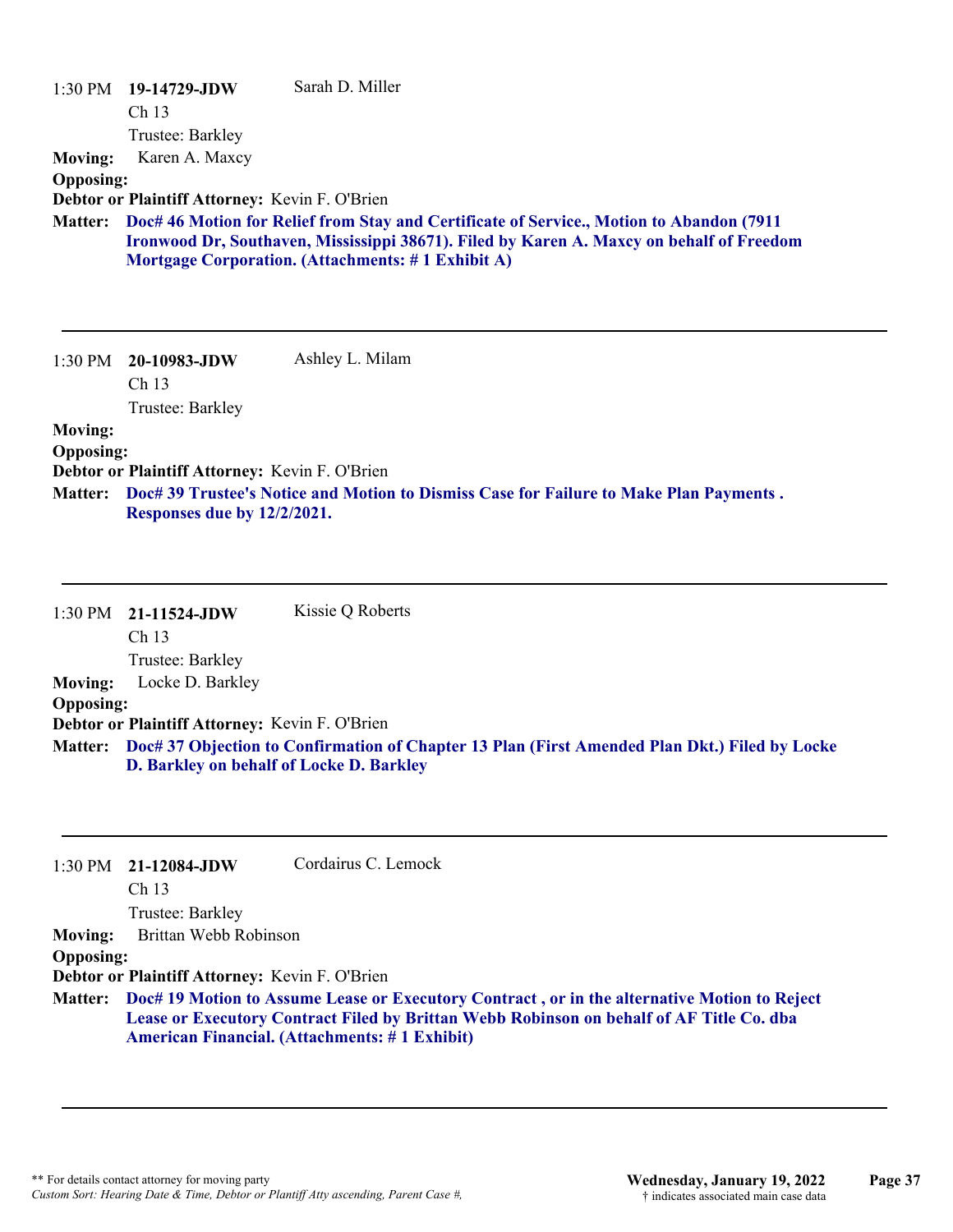| 1:30 PM<br><b>Moving:</b><br><b>Opposing:</b><br><b>Matter:</b> | 21-12084-JDW<br>Ch 13<br>Trustee: Barkley<br>Locke D. Barkley<br>Debtor or Plaintiff Attorney: Kevin F. O'Brien<br>D. Barkley on behalf of Locke D. Barkley | Cordairus C. Lemock<br>Doc# 30 Objection to Confirmation of Chapter 13 Plan (First Amended Plan Dkt.) Filed by Locke |
|-----------------------------------------------------------------|-------------------------------------------------------------------------------------------------------------------------------------------------------------|----------------------------------------------------------------------------------------------------------------------|
|                                                                 | 1:30 PM 21-12148-JDW<br>Ch <sub>13</sub><br>Trustee: Barkley                                                                                                | Alvaro R Gomez and<br>Marilee R Gomez                                                                                |
| <b>Moving:</b>                                                  | Wesley Blacksher                                                                                                                                            |                                                                                                                      |
| <b>Opposing:</b>                                                |                                                                                                                                                             |                                                                                                                      |
| <b>Matter:</b>                                                  | Debtor or Plaintiff Attorney: Kevin F. O'Brien<br><b>Ally Bank (Attachments: #1 Exhibit)</b>                                                                | Doc# 13 Objection to Confirmation of Chapter 13 Plan Filed by Wesley Blacksher on behalf of                          |
| 1:30 PM                                                         | 18-13693-JDW<br>Ch 13<br>Trustee: Barkley                                                                                                                   | Simmiko Somorrow Jones                                                                                               |
| <b>Moving:</b>                                                  |                                                                                                                                                             |                                                                                                                      |
| <b>Opposing:</b>                                                |                                                                                                                                                             |                                                                                                                      |
| <b>Matter:</b>                                                  | Debtor or Plaintiff Attorney: Olufemi G. Salu<br>Responses due by 12/2/2021.                                                                                | Doc# 37 Trustee's Notice and Motion to Dismiss Case for Failure to Make Plan Payments.                               |
| 1:30 PM                                                         | 19-13448-JDW<br>Ch 13                                                                                                                                       | Chiquita Hawk                                                                                                        |

Trustee: Barkley

#### **Moving:**

**Opposing:**

**Debtor or Plaintiff Attorney:** Karen B. Schneller

**Doc# 37 Trustees Notice and Motion to Dismiss Case for Failure to Make Plan Payments . Matter: Responses due by 12/2/2021. Modified on 11/10/2021 resp ddl per Amended Doc.**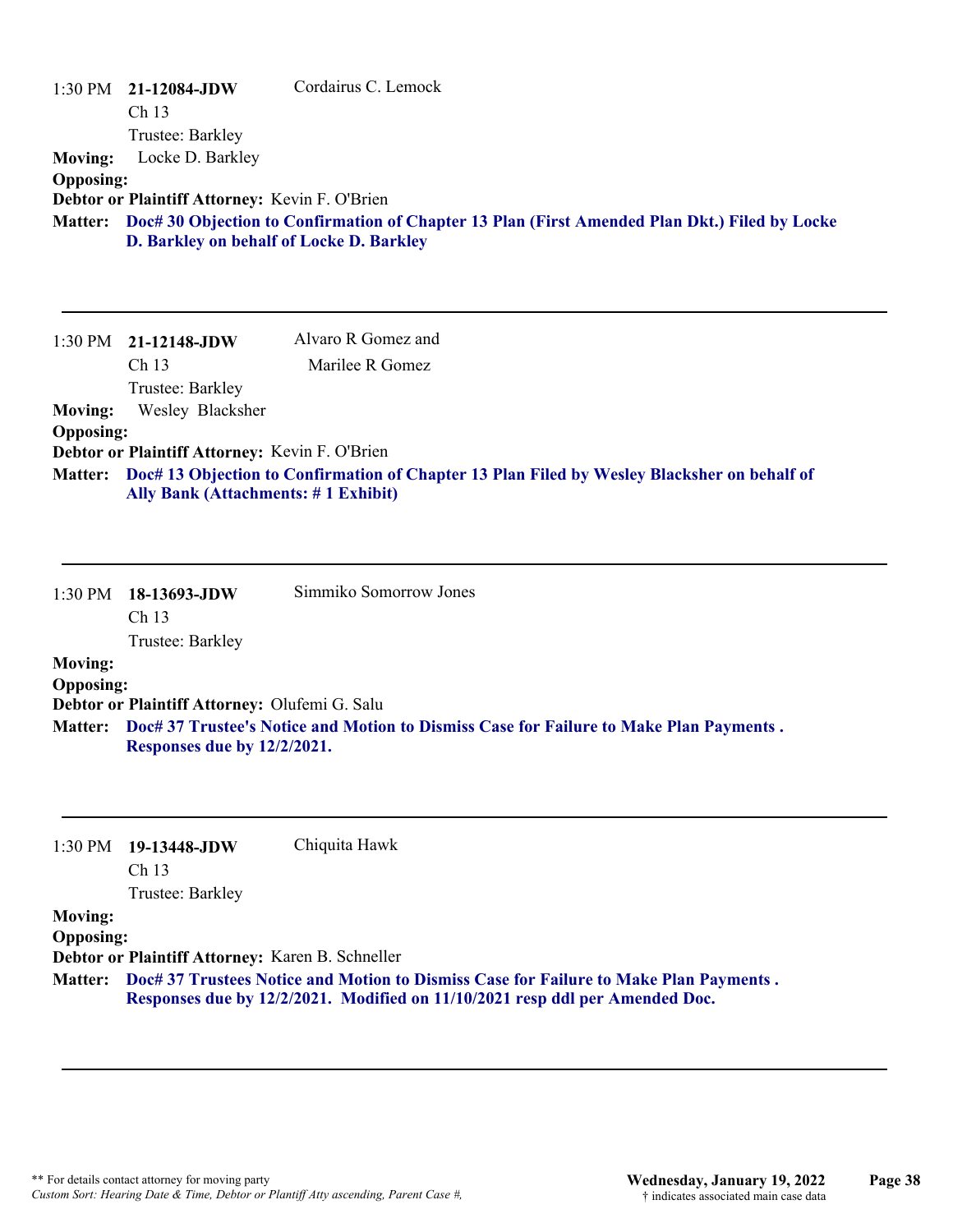| <b>Moving:</b><br><b>Opposing:</b>                   | 1:30 PM 19-13398-JDW<br>Ch 13<br>Trustee: Barkley<br>Debtor or Plaintiff Attorney: John M. Sherman<br>Responses due by 12/2/2021. | Jaleesa Kiara Coleman<br>Matter: Doc# 28 Trustee's Notice and Motion to Dismiss Case for Failure to Make Plan Payments.                                                                                                                                              |
|------------------------------------------------------|-----------------------------------------------------------------------------------------------------------------------------------|----------------------------------------------------------------------------------------------------------------------------------------------------------------------------------------------------------------------------------------------------------------------|
| 1:30 PM                                              | 19-13452-JDW<br>Ch <sub>13</sub><br>Trustee: Barkley                                                                              | Daryl Varnard Davis and<br>Latoya Shamair Davis                                                                                                                                                                                                                      |
| <b>Moving:</b><br><b>Opposing:</b><br><b>Matter:</b> | Debtor or Plaintiff Attorney: John M. Sherman<br>Responses due by 12/2/2021.                                                      | Doc# 39 Trustee's Notice and Motion to Dismiss Case for Failure to Make Plan Payments.                                                                                                                                                                               |
| 1:30 PM                                              | 19-14144-JDW<br>Ch 13<br>Trustee: Barkley                                                                                         | Michael Love                                                                                                                                                                                                                                                         |
| <b>Moving:</b>                                       | Natalie K. Brown                                                                                                                  |                                                                                                                                                                                                                                                                      |
| <b>Opposing:</b>                                     | Debtor or Plaintiff Attorney: John M. Sherman                                                                                     |                                                                                                                                                                                                                                                                      |
|                                                      |                                                                                                                                   | Matter: Doc# 29 Motion for Relief from Stay 1902 JOHN SMART RD CRAWFORD, MS 39743., Motion<br>to Abandon 1902 JOHN SMART RD CRAWFORD, MS 39743. Filed by Natalie K. Brown on<br>behalf of FLAGSTAR BANK, FSB. (Attachments: #1 Exhibit #2 Exhibit #3 Proposed Order) |
| 1:30 PM                                              | 19-14144-JDW<br>Ch 13<br>Trustee: Barkley                                                                                         | Michael Love                                                                                                                                                                                                                                                         |
| <b>Moving:</b><br><b>Opposing:</b>                   | Debtor or Plaintiff Attorney: John M. Sherman                                                                                     |                                                                                                                                                                                                                                                                      |

**Doc# 34 Trustees Notice and Motion to Dismiss Case for Failure to Make Plan Payments . Matter: Responses due by 12/2/2021. Modified on 11/10/2021 resp ddl per Amended Doc.**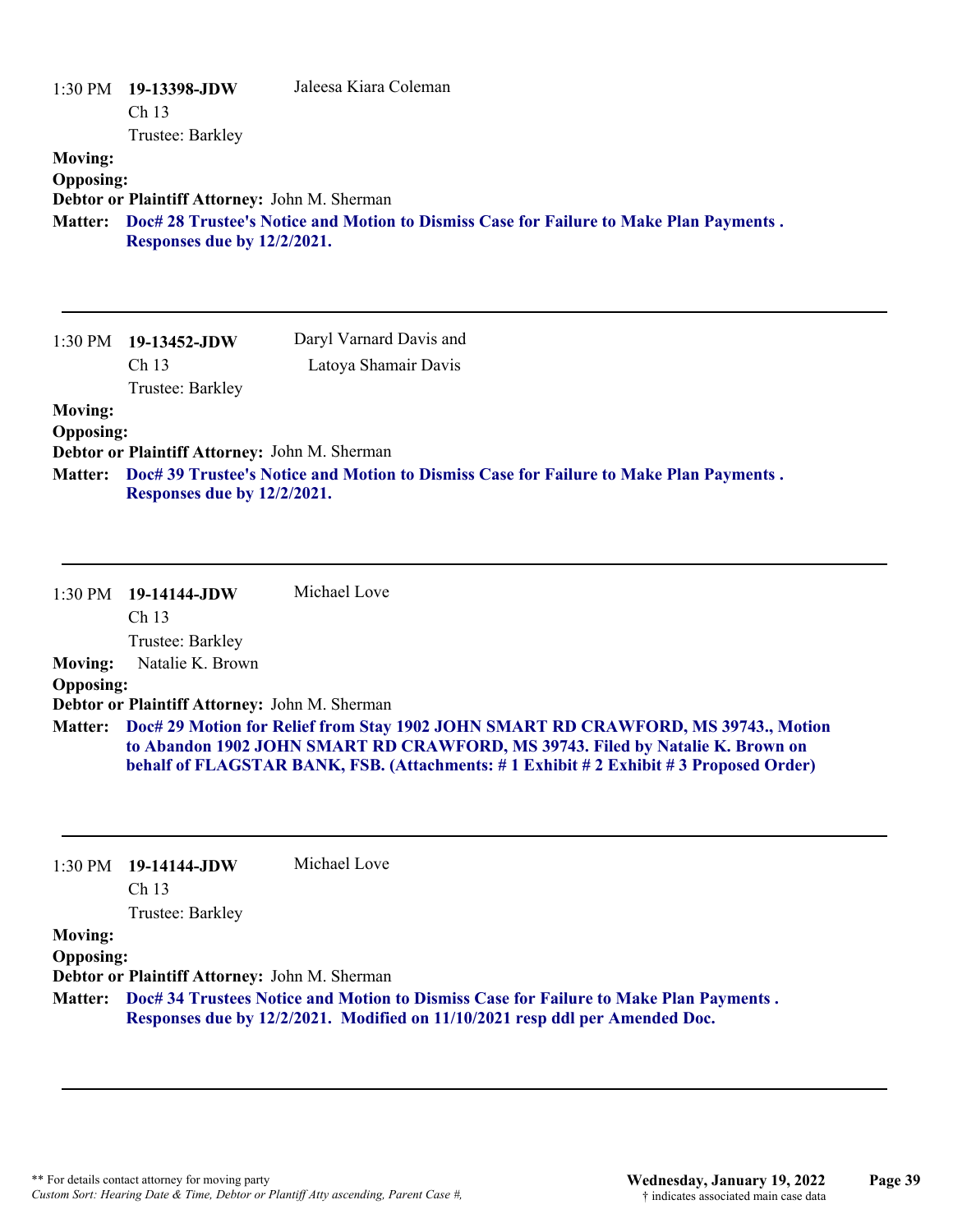| $1:30$ PM<br><b>Moving:</b> | 20-11821-JDW<br>Ch <sub>13</sub><br>Trustee: Barkley                                                                                                                           | <b>Sharron Ann Chambers</b>                                                                                                                                           |  |  |
|-----------------------------|--------------------------------------------------------------------------------------------------------------------------------------------------------------------------------|-----------------------------------------------------------------------------------------------------------------------------------------------------------------------|--|--|
| <b>Opposing:</b>            | Debtor or Plaintiff Attorney: John M. Sherman<br>Matter: Doc# 26 Trustee's Notice and Motion to Dismiss Case for Failure to Make Plan Payments.<br>Responses due by 12/2/2021. |                                                                                                                                                                       |  |  |
| 1:30 PM                     | 20-12083-JDW<br>Ch 13<br>Trustee: Barkley                                                                                                                                      | Demetria Tamara Harris                                                                                                                                                |  |  |
| <b>Moving:</b>              |                                                                                                                                                                                |                                                                                                                                                                       |  |  |
| <b>Opposing:</b>            | Debtor or Plaintiff Attorney: John M. Sherman                                                                                                                                  |                                                                                                                                                                       |  |  |
| Matter:                     |                                                                                                                                                                                | Doc# 15 Trustees Notice and Motion to Dismiss Case for Failure to Make Plan Payments.<br>Responses due by 12/2/2021. Modified resp ddl per amended doc on 11/10/2021. |  |  |
| 1:30 PM                     | 20-13408-JDW<br>Ch <sub>13</sub><br>Trustee: Barkley                                                                                                                           | Lexie Phillips Stephens                                                                                                                                               |  |  |
| <b>Moving:</b>              |                                                                                                                                                                                |                                                                                                                                                                       |  |  |
| <b>Opposing:</b>            | Debtor or Plaintiff Attorney: John M. Sherman                                                                                                                                  |                                                                                                                                                                       |  |  |
| <b>Matter:</b>              | Responses due by 1/3/2022.                                                                                                                                                     | Doc# 14 Trustee's Notice and Motion to Dismiss Case for Failure to Make Plan Payments.                                                                                |  |  |
| $1:30$ PM                   | 20-13423-JDW<br>Ch 13                                                                                                                                                          | Jessica Maria Williams                                                                                                                                                |  |  |
| <b>Moving:</b>              | Trustee: Barkley                                                                                                                                                               |                                                                                                                                                                       |  |  |
| <b>Opposing:</b>            |                                                                                                                                                                                |                                                                                                                                                                       |  |  |
| <b>Matter:</b>              | Debtor or Plaintiff Attorney: John M. Sherman<br>Responses due by 12/2/2021.                                                                                                   | Doc# 48 Trustee's Notice and Motion to Dismiss Case for Failure to Make Plan Payments.                                                                                |  |  |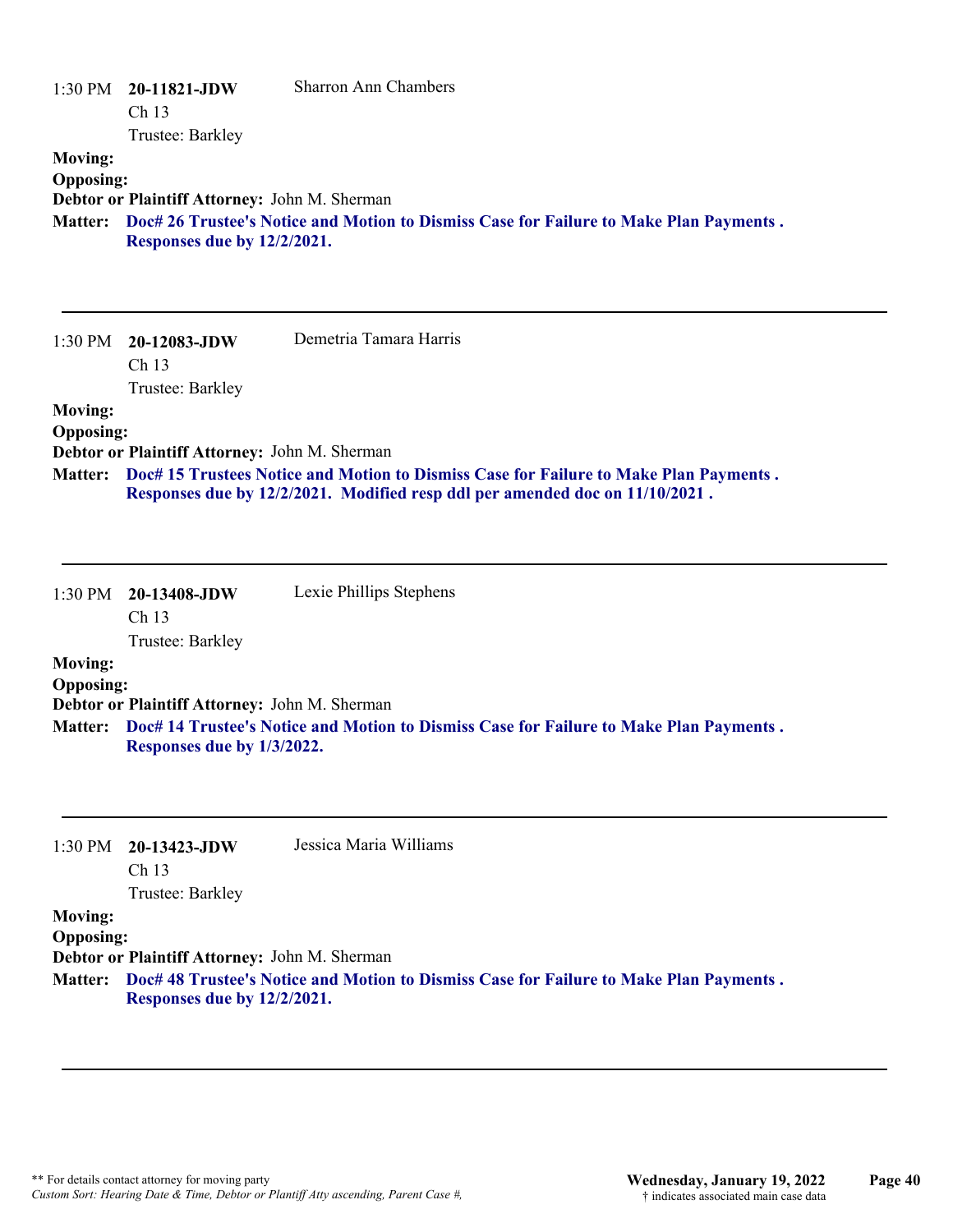| <b>Moving:</b><br><b>Opposing:</b>                   | 1:30 PM 21-12442-JDW<br>Ch 13<br>Trustee: Barkley<br>John M. Sherman<br>Debtor or Plaintiff Attorney: John M. Sherman | Carl Jurrell Hinton and<br>Tamara Lashone Stewart                                                                                                       |
|------------------------------------------------------|-----------------------------------------------------------------------------------------------------------------------|---------------------------------------------------------------------------------------------------------------------------------------------------------|
|                                                      |                                                                                                                       | Matter: Doc# 6 Motion to Extend Automatic Stay under 362(c)(3)(B) Filed by John M. Sherman on behalf<br>of Carl Jurrell Hinton, Tamara Lashone Stewart. |
| 1:30 PM                                              | 19-10793-JDW<br>Ch 13<br>Trustee: Barkley                                                                             | Lisa McGowan                                                                                                                                            |
| <b>Moving:</b>                                       | Catherine Anne Umberger                                                                                               |                                                                                                                                                         |
| <b>Opposing:</b>                                     |                                                                                                                       | Debtor or Plaintiff Attorney: Catherine Anne Umberger                                                                                                   |
| <b>Matter:</b>                                       |                                                                                                                       | Doc# 53 Motion and Notice to Modify Confirmed Plan Filed by Catherine Anne Umberger on<br>behalf of Lisa McGowan. Response due by 12/2/2021.            |
| 1:30 PM                                              | 20-10627-JDW                                                                                                          | Martin McCollins and                                                                                                                                    |
|                                                      | Ch 13<br>Trustee: Barkley                                                                                             | Sandra McCollins                                                                                                                                        |
| <b>Moving:</b><br><b>Opposing:</b>                   |                                                                                                                       |                                                                                                                                                         |
| <b>Matter:</b>                                       | Responses due by 1/3/2022.                                                                                            | Debtor or Plaintiff Attorney: Catherine Anne Umberger<br>Doc# 44 Trustee's Notice and Motion to Dismiss Case for Failure to Make Plan Payments.         |
| 1:30 PM                                              | 20-12888-JDW<br>Ch 13<br>Trustee: Barkley                                                                             | Johnnella Cowans                                                                                                                                        |
| <b>Moving:</b><br><b>Opposing:</b><br><b>Matter:</b> | Responses due by 1/3/2022.                                                                                            | Debtor or Plaintiff Attorney: Catherine Anne Umberger<br>Doc# 40 Trustee's Notice and Motion to Dismiss Case for Failure to Make Plan Payments.         |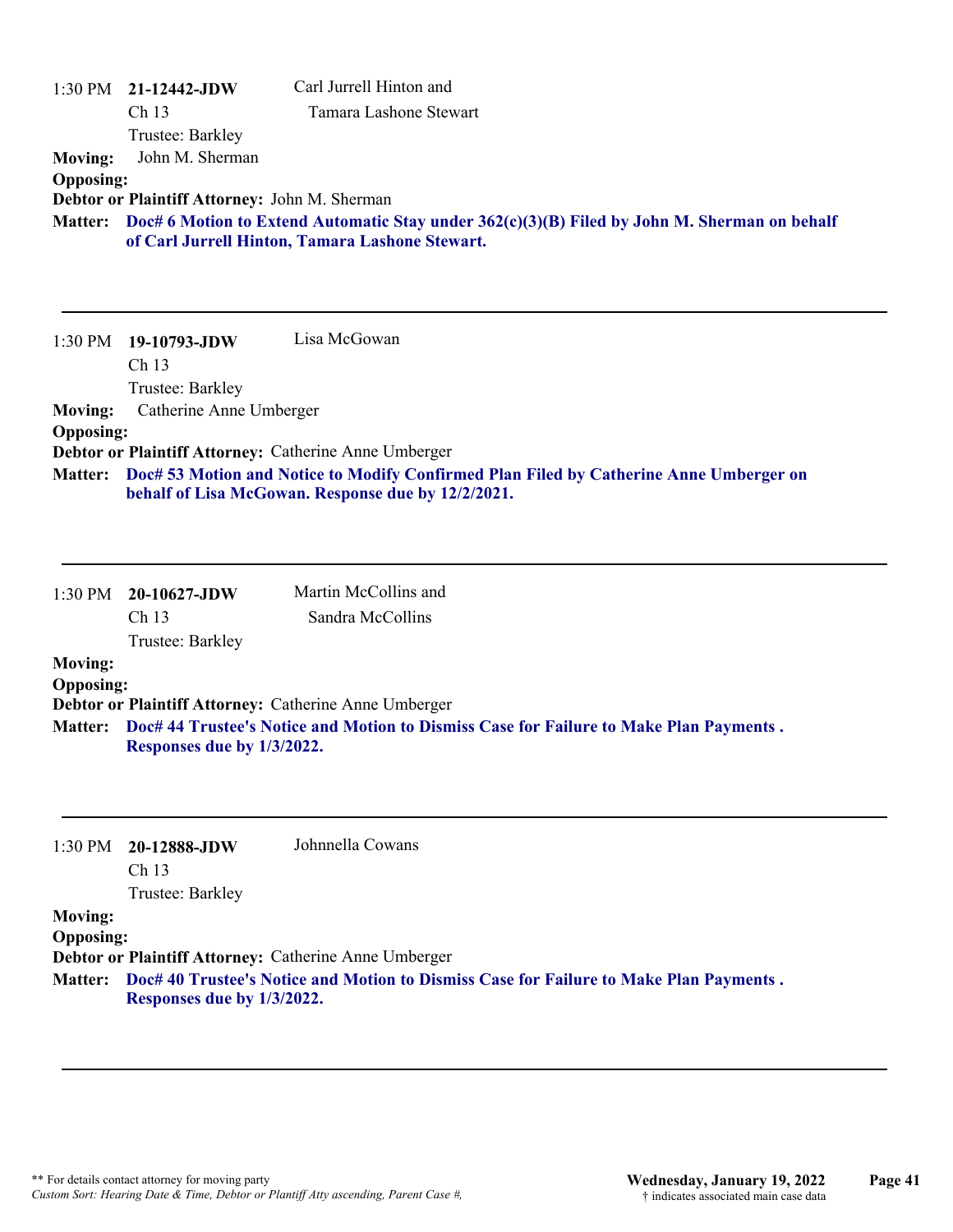|                  | 1:30 PM 20-13344-JDW        | Kimmberly Wynn                                                                         |
|------------------|-----------------------------|----------------------------------------------------------------------------------------|
|                  | Ch <sub>13</sub>            |                                                                                        |
|                  | Trustee: Barkley            |                                                                                        |
| <b>Moving:</b>   |                             |                                                                                        |
| <b>Opposing:</b> |                             |                                                                                        |
|                  |                             | Debtor or Plaintiff Attorney: Catherine Anne Umberger                                  |
| <b>Matter:</b>   |                             | Doc# 30 Trustee's Notice and Motion to Dismiss Case for Failure to Make Plan Payments. |
|                  | Responses due by 12/2/2021. |                                                                                        |
|                  |                             |                                                                                        |
|                  |                             |                                                                                        |
|                  |                             |                                                                                        |
|                  | 1:30 PM 21-10165-JDW        | Mary Marie Ezell                                                                       |
|                  | Ch <sub>13</sub>            |                                                                                        |
|                  | Trustee: Vardaman           |                                                                                        |
| <b>Moving:</b>   |                             |                                                                                        |

#### **Opposing:**

**Debtor or Plaintiff Attorney:** Catherine Anne Umberger

**Doc# 33 Trustee's Notice and Motion to Dismiss Case for Failure to Make Plan Payments . Matter: Responses due by 12/30/2021.**

1:30 PM **21-10182-JDW**  Ch 13 Trustee: Vardaman Angela Lee **Moving:**

#### **Opposing:**

**Debtor or Plaintiff Attorney:** Catherine Anne Umberger

**Doc# 42 Trustee's Notice and Motion to Dismiss Case for Failure to Make Plan Payments . Matter: Responses due by 12/30/2021.**

#### 1:30 PM **21-10445-JDW**  Audrey McShan

Ch 13

Trustee: Vardaman

#### **Moving:**

**Opposing:**

**Debtor or Plaintiff Attorney:** Catherine Anne Umberger

**Doc# 68 Trustee's Notice and Motion to Dismiss Case for Failure to Make Plan Payments . Matter: Responses due by 12/30/2021.**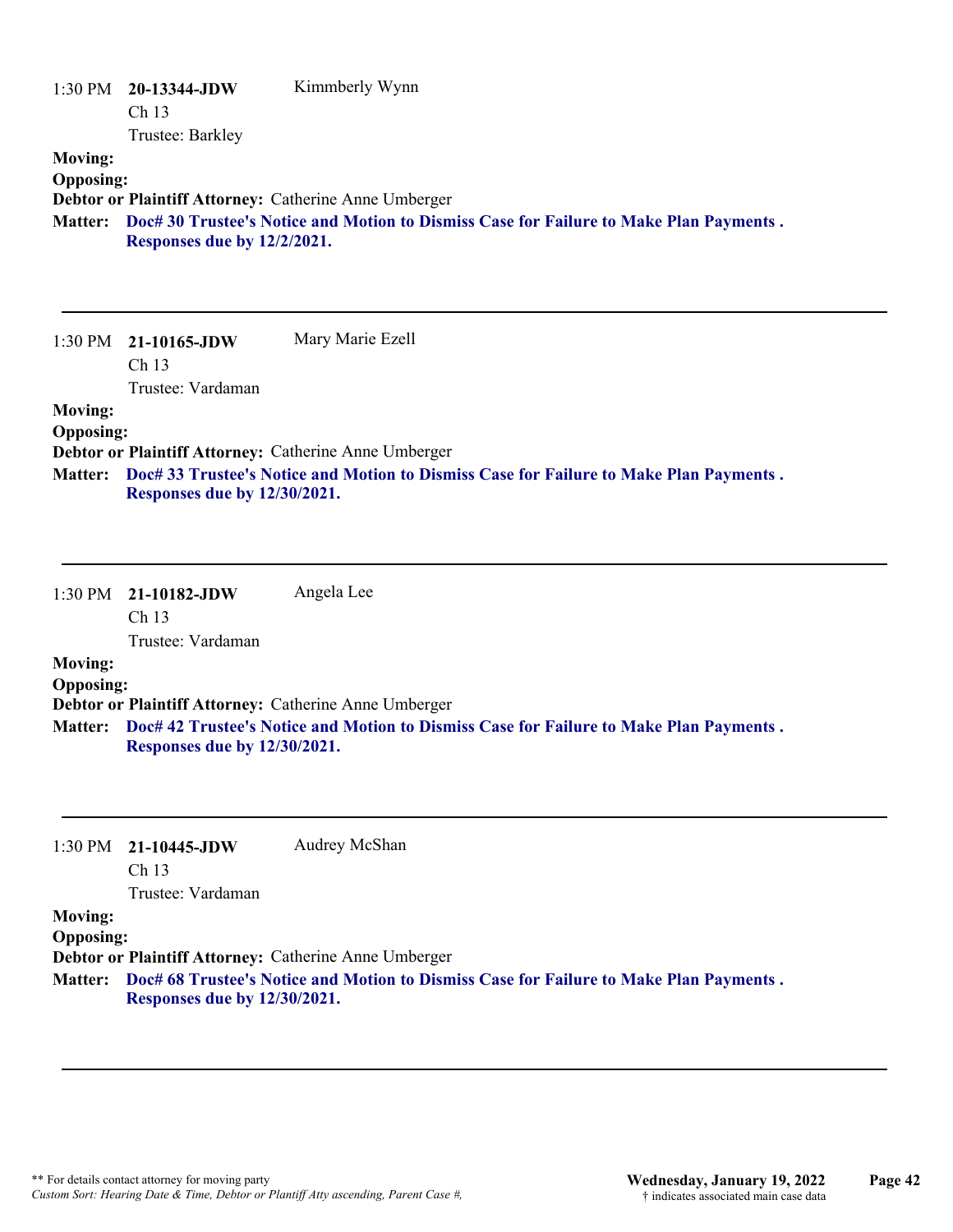|                                                | 1:30 PM 21-11144-JDW | Ruby Lindsey                                                                           |
|------------------------------------------------|----------------------|----------------------------------------------------------------------------------------|
|                                                | Ch <sub>13</sub>     |                                                                                        |
|                                                | Trustee: Vardaman    |                                                                                        |
| <b>Moving:</b>                                 |                      |                                                                                        |
| <b>Opposing:</b>                               |                      |                                                                                        |
|                                                |                      | Debtor or Plaintiff Attorney: Catherine Anne Umberger                                  |
| <b>Matter:</b><br>Responses due by 12/30/2021. |                      | Doc# 24 Trustee's Notice and Motion to Dismiss Case for Failure to Make Plan Payments. |
|                                                |                      |                                                                                        |
|                                                |                      |                                                                                        |
|                                                |                      |                                                                                        |
|                                                |                      |                                                                                        |

|                  | $1:30 \text{ PM}$ 21-11624-JDW | John Westmoreland and                                                                                   |
|------------------|--------------------------------|---------------------------------------------------------------------------------------------------------|
|                  | Ch <sub>13</sub>               | Pauline Westmoreland                                                                                    |
|                  | Trustee: Barkley               |                                                                                                         |
| <b>Moving:</b>   | John E. Tucker                 |                                                                                                         |
| <b>Opposing:</b> |                                |                                                                                                         |
|                  |                                | Debtor or Plaintiff Attorney: Catherine Anne Umberger                                                   |
|                  | <b>Tower Loan LLC</b>          | Matter: Doc# 47 Objection to Confirmation of Chapter 13 Plan Filed by John E. Tucker on behalf of First |

|                  | $1:30 \text{ PM}$ 21-11657-JDW                        | Diana Marshall                                                                                        |
|------------------|-------------------------------------------------------|-------------------------------------------------------------------------------------------------------|
|                  | Ch <sub>13</sub>                                      |                                                                                                       |
|                  | Trustee: Barkley                                      |                                                                                                       |
| Moving:          | Locke D. Barkley                                      |                                                                                                       |
| <b>Opposing:</b> |                                                       |                                                                                                       |
|                  | Debtor or Plaintiff Attorney: Catherine Anne Umberger |                                                                                                       |
|                  |                                                       | Matter: Doc# 28 Objection to Confirmation of Chapter 13 Plan (First Amended Plan Dkt.) Filed by Locke |
|                  | D. Barkley on behalf of Locke D. Barkley              |                                                                                                       |

|                  | $1:30 \text{ PM}$ 21-11965-JDW       | Beverly Ann Davis                                                                                 |
|------------------|--------------------------------------|---------------------------------------------------------------------------------------------------|
|                  | Ch <sub>13</sub>                     |                                                                                                   |
|                  | Trustee: Barkley                     |                                                                                                   |
| <b>Moving:</b>   | John E. Tucker                       |                                                                                                   |
| <b>Opposing:</b> |                                      |                                                                                                   |
|                  |                                      | <b>Debtor or Plaintiff Attorney: Catherine Anne Umberger</b>                                      |
|                  | <b>Tower Loan of Mississippi LLC</b> | Matter: Doc# 15 Objection to Confirmation of Chapter 13 Plan Filed by John E. Tucker on behalf of |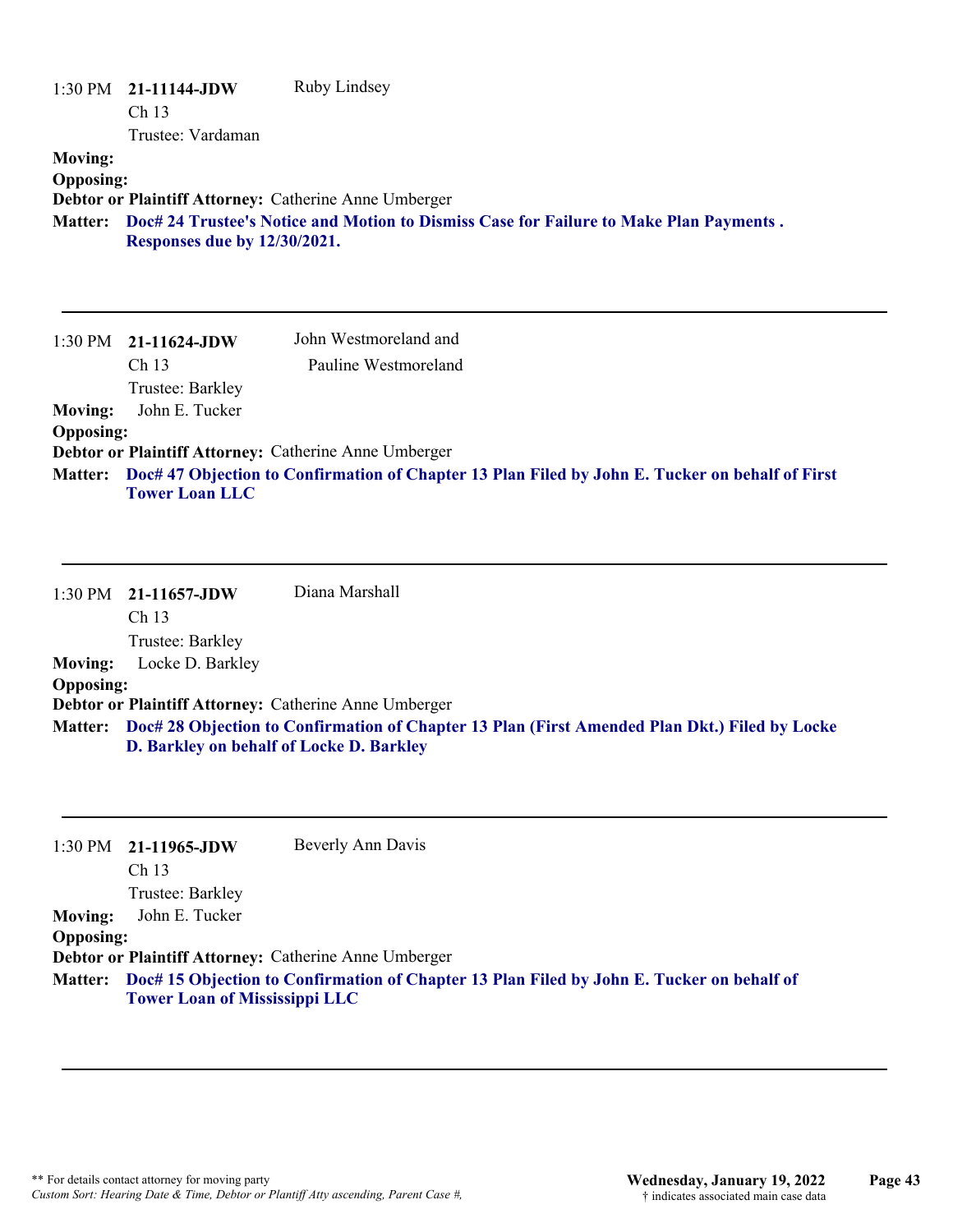| <b>Moving:</b>                     | $1:30$ PM $21-12105$ -JDW<br>Ch <sub>13</sub><br>Trustee: Vardaman<br>B. Joey Hood II | Jessica Robinson Brown                                                                                                                                                                                                                                     |
|------------------------------------|---------------------------------------------------------------------------------------|------------------------------------------------------------------------------------------------------------------------------------------------------------------------------------------------------------------------------------------------------------|
| <b>Opposing:</b>                   |                                                                                       |                                                                                                                                                                                                                                                            |
|                                    |                                                                                       | Debtor or Plaintiff Attorney: Catherine Anne Umberger                                                                                                                                                                                                      |
| <b>Matter:</b>                     | (Attachments: #1 Exhibit) (Hood, B.)                                                  | Doc# 17 Objection to Confirmation of Chapter 13 Plan Filed by B. Joey Hood II on behalf of First<br>Metropolitan Financial Services - Grenada Branch c/o B. Joey Hood, II Attorney at Law, PLLC                                                            |
|                                    | 1:30 PM 21-12105-JDW<br>Ch <sub>13</sub><br>Trustee: Vardaman                         | Jessica Robinson Brown                                                                                                                                                                                                                                     |
| <b>Moving:</b>                     | B. Joey Hood II                                                                       |                                                                                                                                                                                                                                                            |
| <b>Opposing:</b><br><b>Matter:</b> | (Hood, B.)                                                                            | Debtor or Plaintiff Attorney: Catherine Anne Umberger<br>Doc# 19 Objection to Confirmation of Chapter 13 Plan Filed by B. Joey Hood II on behalf of<br><b>Family Choice Financial Inc.,-Grenada Branch c/o B. Joey Hood, II. (Attachments: #1 Exhibit)</b> |

|                  | 1:30 PM 21-12175-JDW                                  | Brenda B. Hamer                                                                                                                                                         |
|------------------|-------------------------------------------------------|-------------------------------------------------------------------------------------------------------------------------------------------------------------------------|
|                  | Ch <sub>13</sub>                                      |                                                                                                                                                                         |
|                  | Trustee: Barkley                                      |                                                                                                                                                                         |
| <b>Moving:</b>   | Edward E. Lawler Jr.                                  |                                                                                                                                                                         |
| <b>Opposing:</b> |                                                       |                                                                                                                                                                         |
|                  | Debtor or Plaintiff Attorney: Catherine Anne Umberger |                                                                                                                                                                         |
|                  |                                                       | Matter: Doc# 21 Motion for Relief from Stay ., Motion to Abandon . Filed by Edward E. Lawler Jr. on<br>behalf of 21st Mortgage Corporation. (Attachments: #1 Exhibit A) |

|                  | $1:30 \text{ PM}$ 21-12267-JDW | Latasha Wynette Mosby                                                                                                                                              |
|------------------|--------------------------------|--------------------------------------------------------------------------------------------------------------------------------------------------------------------|
|                  | Ch <sub>13</sub>               |                                                                                                                                                                    |
|                  | Trustee: Barkley               |                                                                                                                                                                    |
| <b>Moving:</b>   | Brittan Webb Robinson          |                                                                                                                                                                    |
| <b>Opposing:</b> |                                |                                                                                                                                                                    |
|                  |                                | Debtor or Plaintiff Attorney: Catherine Anne Umberger                                                                                                              |
|                  |                                | Matter: Doc# 16 Motion for Relief from Stay . Filed by Brittan Webb Robinson on behalf of SecurTrust<br>Federal Credit Union. (Attachments: #1 Exhibit #2 Exhibit) |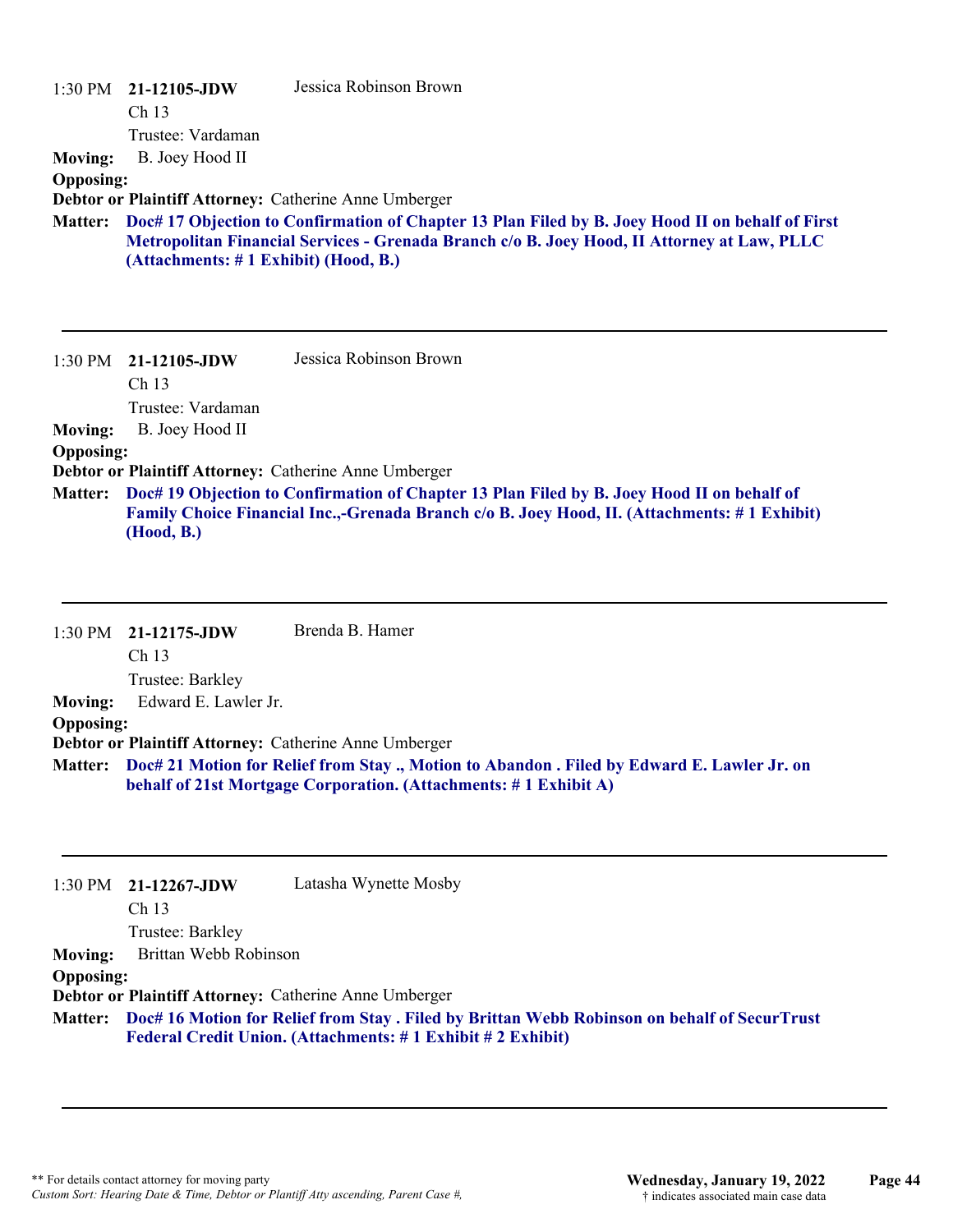|                                    | 1:30 PM 16-14287-JDW<br>Ch 13<br>Trustee: Barkley                                            | Bryan K. Hanna and<br>Kelley D. Hanna                                                                                                                                                                                                      |
|------------------------------------|----------------------------------------------------------------------------------------------|--------------------------------------------------------------------------------------------------------------------------------------------------------------------------------------------------------------------------------------------|
| <b>Moving:</b><br><b>Opposing:</b> | Debtor or Plaintiff Attorney: Tracy Buster Walsh                                             | Matter: Doc# 92 Trustee's Notice and Motion to Dismiss Case . Responses due by 11/12/2021.                                                                                                                                                 |
| 1:30 PM                            | 16-14287-JDW                                                                                 | Bryan K. Hanna and                                                                                                                                                                                                                         |
|                                    | Ch 13<br>Trustee: Barkley                                                                    | Kelley D. Hanna                                                                                                                                                                                                                            |
| <b>Moving:</b>                     | <b>Tracy Buster Walsh</b>                                                                    |                                                                                                                                                                                                                                            |
| <b>Opposing:</b>                   |                                                                                              |                                                                                                                                                                                                                                            |
|                                    | Debtor or Plaintiff Attorney: Tracy Buster Walsh                                             |                                                                                                                                                                                                                                            |
| <b>Matter:</b>                     | <b>Motion #2 Matrix)</b>                                                                     | Doc# 89 Motion and Notice to Modify Confirmed Plan Filed by Tracy Buster Walsh on behalf of<br>Bryan K. Hanna, Kelley D. Hanna. Response due by 10/21/2021. (Attachments: #1 Notice of                                                     |
| 1:30 PM                            | 18-10441-JDW                                                                                 | Clarence J. Crockett and                                                                                                                                                                                                                   |
|                                    | Ch 13                                                                                        | Diana C. Crockett                                                                                                                                                                                                                          |
|                                    | Trustee: Barkley                                                                             |                                                                                                                                                                                                                                            |
| <b>Moving:</b>                     | <b>Tracy Buster Walsh</b>                                                                    |                                                                                                                                                                                                                                            |
| <b>Opposing:</b>                   |                                                                                              |                                                                                                                                                                                                                                            |
| <b>Matter:</b>                     | Debtor or Plaintiff Attorney: Tracy Buster Walsh                                             | Doc# 105 Motion and Notice to Modify Confirmed Plan Filed by Tracy Buster Walsh on behalf of<br>Clarence J. Crockett, Diana C. Crockett. Response due by 11/1/2021. (Attachments: #1 Notice of<br>Motion #2 Amended Sch I and J #3 Matrix) |
| 1:30 PM                            | 21-12037-JDW                                                                                 | Freddie L. McClennon, Jr. and                                                                                                                                                                                                              |
|                                    | Ch 13                                                                                        | Melinda S. McClennon                                                                                                                                                                                                                       |
|                                    | Trustee: Barkley                                                                             |                                                                                                                                                                                                                                            |
| <b>Moving:</b>                     | Locke D. Barkley                                                                             |                                                                                                                                                                                                                                            |
| <b>Opposing:</b>                   |                                                                                              |                                                                                                                                                                                                                                            |
| <b>Matter:</b>                     | Debtor or Plaintiff Attorney: Tracy Buster Walsh<br>D. Barkley on behalf of Locke D. Barkley | Doc# 24 Objection to Confirmation of Chapter 13 Plan (First Amended Plan Dkt.) Filed by Locke                                                                                                                                              |
|                                    |                                                                                              |                                                                                                                                                                                                                                            |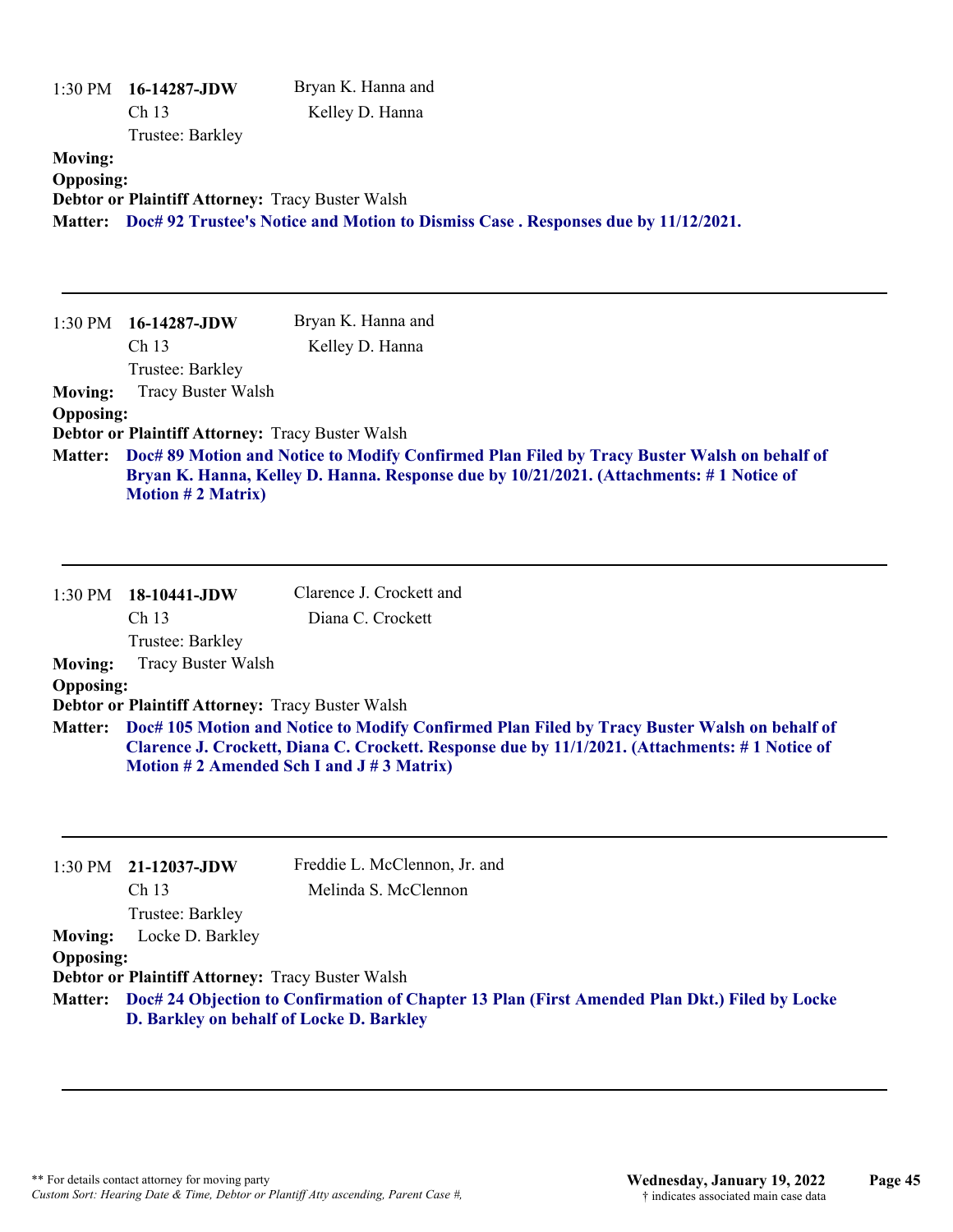|                  | 1:30 PM 18-14093-JDW                                                                         | Nekesa T Echols                                        |  |
|------------------|----------------------------------------------------------------------------------------------|--------------------------------------------------------|--|
|                  | Ch <sub>13</sub>                                                                             |                                                        |  |
|                  | Trustee: Barkley                                                                             |                                                        |  |
| <b>Moving:</b>   | Miranda Linton Williford                                                                     |                                                        |  |
| <b>Opposing:</b> |                                                                                              |                                                        |  |
|                  |                                                                                              | Debtor or Plaintiff Attorney: Miranda Linton Williford |  |
| <b>Matter:</b>   | Doc# 124 Motion to Sell Property Outside Ordinary Course of Business Filed by Miranda Linton |                                                        |  |
|                  | <b>Williford on behalf of Nekesa T Echols.</b>                                               |                                                        |  |
|                  |                                                                                              |                                                        |  |
|                  |                                                                                              |                                                        |  |
|                  |                                                                                              |                                                        |  |
| 1:30 PM          | 19-14965-JDW                                                                                 | Ursula D Cauthen                                       |  |
|                  | Ch <sub>13</sub>                                                                             |                                                        |  |
|                  | Trustee: Barkley                                                                             |                                                        |  |
| <b>Moving:</b>   | Miranda Linton Williford                                                                     |                                                        |  |

**Opposing:**

**Debtor or Plaintiff Attorney:** Miranda Linton Williford

**Doc# 50 Motion and Notice to Modify Confirmed Plan Filed by Miranda Linton Williford on Matter: behalf of Ursula D Cauthen. Response due by 11/17/2021. (Attachments: # 1 Notice of Motion to Modify)**

|                  | $1:30$ PM $20-10273$ -JDW                                                              | Roger L. Wall and                                      |  |
|------------------|----------------------------------------------------------------------------------------|--------------------------------------------------------|--|
|                  | Ch <sub>13</sub>                                                                       | Brenda Wall                                            |  |
|                  | Trustee: Barkley                                                                       |                                                        |  |
| <b>Moving:</b>   |                                                                                        |                                                        |  |
| <b>Opposing:</b> |                                                                                        |                                                        |  |
|                  |                                                                                        | Debtor or Plaintiff Attorney: Miranda Linton Williford |  |
| <b>Matter:</b>   | Doc# 33 Trustee's Notice and Motion to Dismiss Case for Failure to Make Plan Payments. |                                                        |  |
|                  | Responses due by 1/3/2022.                                                             |                                                        |  |

|                  | $1:30 \text{ PM}$ 20-10759-JDW | LeShawn R. McKenzie                                                                                 |
|------------------|--------------------------------|-----------------------------------------------------------------------------------------------------|
|                  | Ch <sub>13</sub>               |                                                                                                     |
|                  | Trustee: Vardaman              |                                                                                                     |
| <b>Moving:</b>   | Gregory J. Walsh               |                                                                                                     |
| <b>Opposing:</b> |                                |                                                                                                     |
|                  |                                | Debtor or Plaintiff Attorney: Miranda Linton Williford                                              |
|                  |                                | Matter: Doc# 39 Motion for Relief from Stay with Exhibits as to the Surrendered 2012 Cadillac CTS., |
|                  |                                | Motion to Abandon . Filed by Gregory J. Walsh on behalf of Santander Consumer USA Inc               |